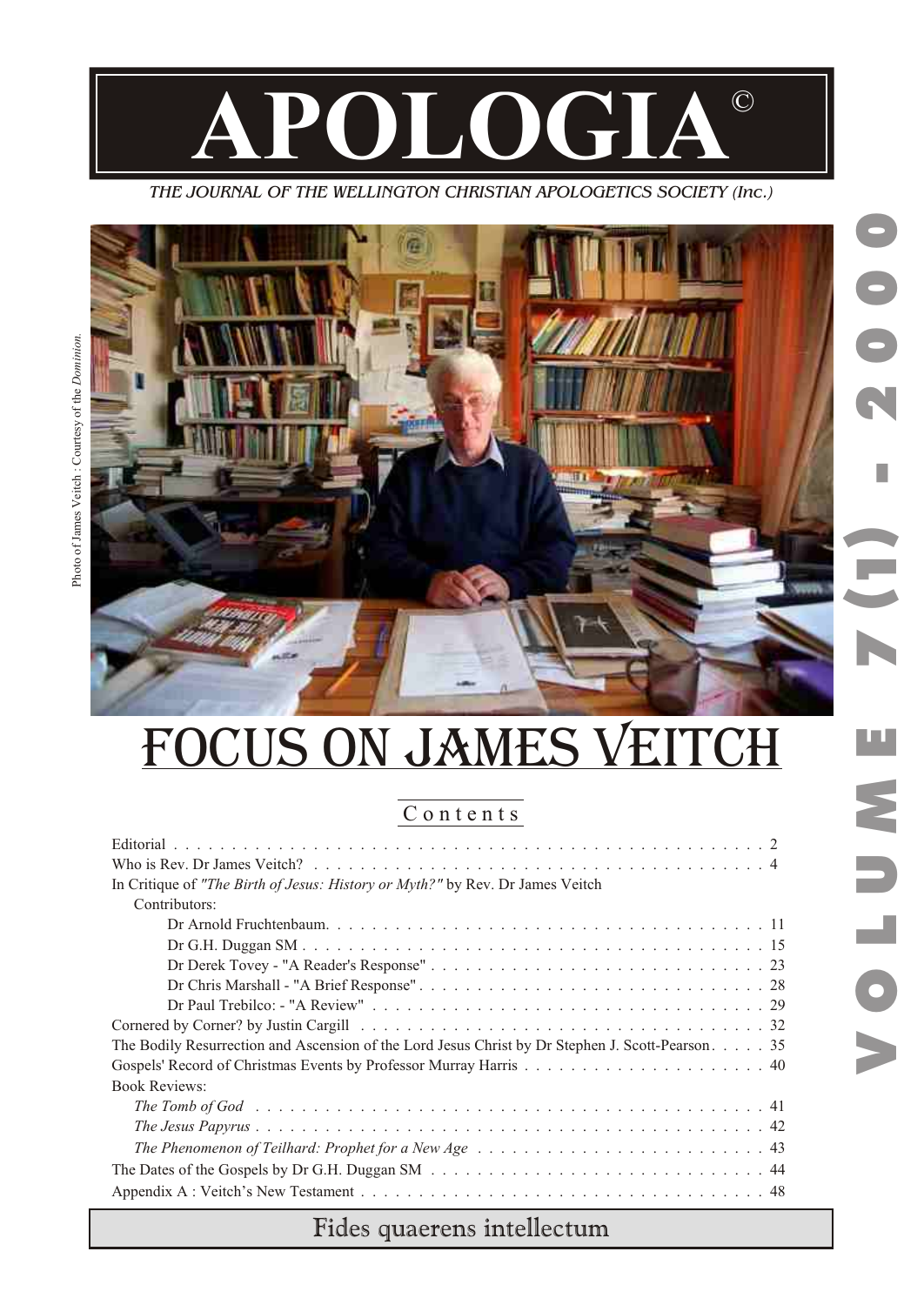

### **We believe in:**

- The divine inspiration, infallibility and inerrancy of the Bible as originally given and its supreme authority in all matters of faith and conduct. The Bible comprises the 39 books of the Old Testament and 27 books of the New Testament.
- The eternal, everlasting, self-existing nature of the Godhead, Who is the Maker of the universe, which is separate from, but being finite is completely dependent on Him; Who is both transcendent of and immanent within His creation; Who is the great I AM and Immanuel of the Christian Scriptures; Who is Creator and Saviour, Judge and Lover of humankind.
- The unity of the individual Persons of the Holy Trinity: the Father, the Son and the Holy Spirit in the Godhead; and the full divinity and humanity of the Son, the Lord Jesus Christ, Who was conceived by the Holy Spirit and born of the Virgin Mary.
- The universal sinfulness of human nature and the universal guilt of mankind since the Fall, rendering all humanity subject to God's wrath and condemnation.
- Redemption from the guilt, penalty and power of sin only through the sacrificial death on the Cross (as Representative, Substitute, Victor etc.) of the Lord Jesus Christ, the incarnate Son of God.
- The bodily (cf. 1 Corinthians 15:44) resurrection of the Lord Jesus Christ from the dead understood to be an actual event, subjectively experienced by Jesus Christ and presenting objective evidences open to observation and evaluation; as an event integral to God's saving and cosmic action in Jesus, revealing and completing the victory of the Cross.
- The necessity of the work of the Holy Spirit in bringing about God's purposes in the Lord Jesus Christ, which are: to bring salvation to people and to establish, sustain and perfect God's Kingdom.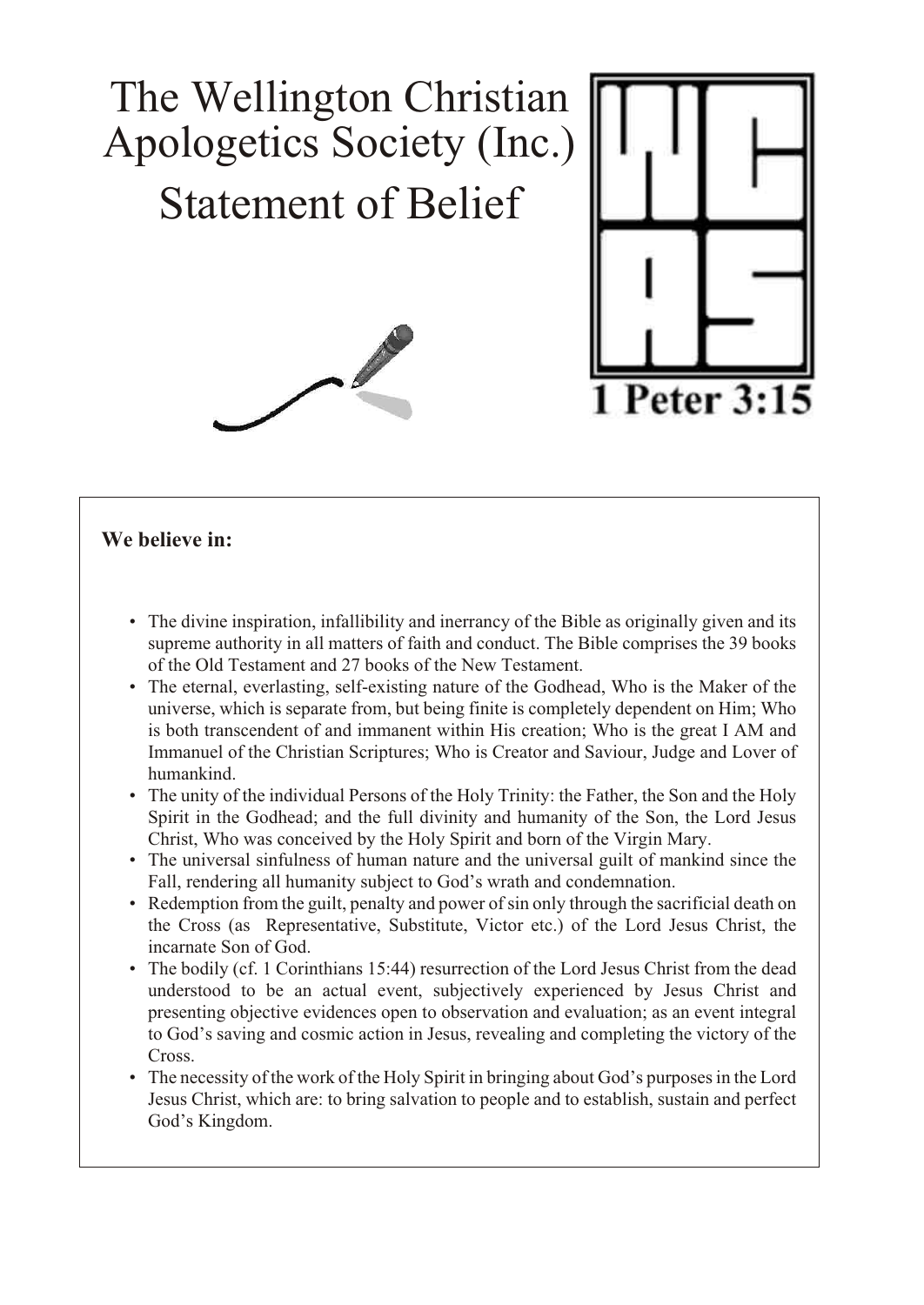## **The Wellington Christian Apologetics Society (Inc.)**



#### **OFFICERS OF THE SOCIETY** President: David Lane

Executive committee: Justin Cargill, Trevor Hook, Brian Kirk, Rob Ward.

Treasurer: Jim McLachlan

#### **APOLOGIA COMMITTEE**

David Lane (Editor), Justin Cargill, Rob Ward, Dr Jonathan Sarfati

#### **WCAS WEBSITE**

http://www.christian-apologetics.org

#### **WCAS WEBSITE MANAGER** Rob Ward

rob@christian-apologetics.org

**APOLOGIA** Annual Membership Subscription

General Membership: \$35 p.a.

Associate Membership: \$35 p.a.

Students and Beneficiaries: \$25 p.a.

The Editorial Committee of *Apologia* invites articles, responses, letters, news, etc., to be submitted for editorial consideration. Send to:

The Editor, *Apologia*, 106 Hataitai Rd, Hataitai, Wellington New Zealand Tel./fax 04-970-1067 david.lane@christian-apologetics.org

#### **Note to Contributors**

Hard copy manuscripts should be double-spaced (preferably in MS Word 95 or 97 format) and if possible should be supplied on disc or by email to :

david.lane@christian-apologetics.org

For further copies of the journal contact the editor.

*Apologia* aims to stimulate rational reflection on, and reasoned defence of, the Christian faith as truth. Since human opinion is always corrigible and meaningful assertions imply conditions under which they may be falsified, *Apologia* is written in the belief that truth is ultimately independent of opinion. The opinions and views expressed in *Apologia* are not necessarily the views of the committee, nor do they necessarily wholly reflect the Society's stance. They are simply deemed to be worth publishing for readers to consider, evaluate, respond to, etc. A careful effort is made to ensure that no article is published that promotes or defends any doctrinal view contrary to our statement of faith. In such cases where views are expressed that are contrary to our beliefs, this is done to provide for a critique of erroneous doctrines.

#### **Apologia** - **Volume 7 No 1 2000**

#### **ISSN 1171-5863**

#### **(Revision 2.0 - 4.11.2003)**

2000 Wellington Christian Apologetics Society (Inc.) All rights reserved. Original material in this publication may not be reproduced without permission of the Editor.

**Contributors to this volume**: Dr Arnold Fruchtenbaum, Dr G.H. Duggan SM., Dr Derek Tovey, Justin Cargill, Dr Stephen J. Scott-Pearson.

**Reproduced articles:** by Rev. Dr James Veitch, Bob Shaw, Professor Murray Harris, Dr Paul Trebilco and Dr G.H. Duggan SM.

**Acknowledgement:** Front cover photograph of Rev. Dr James Veitch. Courtesy of the *Dominion.*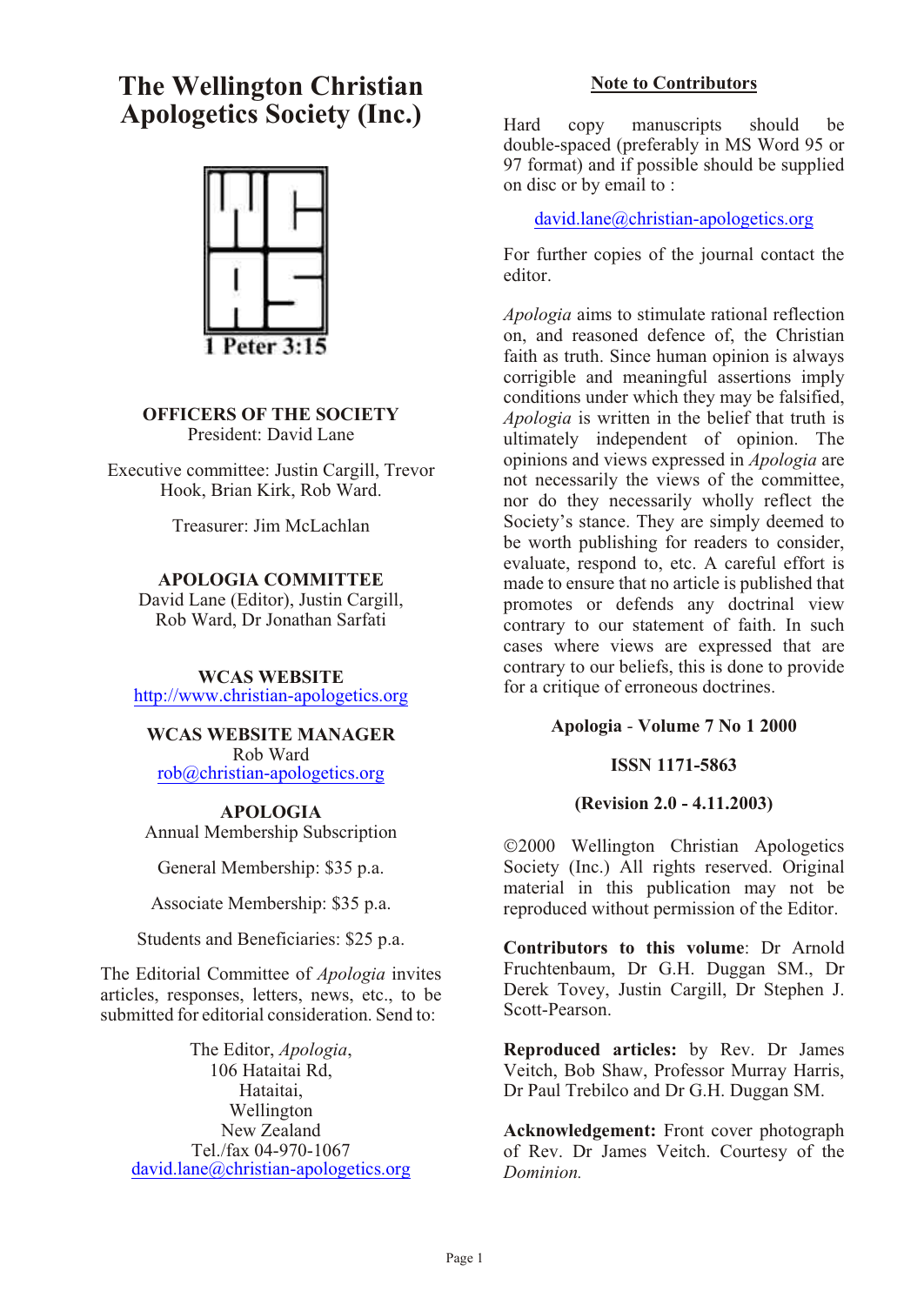#### Apologia 7(1) 2000

# Editorial

<span id="page-3-0"></span> $\prod_{\text{New Age'}}^{\text{In his book Two} Two$ <br>
(Hovenden Press, 1997) Peter Longley presents a<br>
'New Age' version of 'Christianity'. It is one which<br>
is totally at odds with the New Testament records n his book *Two Thousand Years Later: A Novel* (Hovenden Press, 1997) Peter Longley presents a is totally at odds with the New Testament records and all that the Christian Church has taught for almost 2000 years. Longley presents some "first century scenarios" in an attempt to popularise the findings of the "Historical Jesus movement" among theologians. This 'movement' finds one expression today in the so-called Jesus Seminar. This group of 200 theologically liberal Bible scholars rejects, among other things the historicity of most of the Gospel accounts. They consider Jesus to have been an illiterate peasant who was merely an itinerant Jewish "cynic sage" and not the divine Son of God, Messiah and Lord. Rev. Dr James Veitch, whose work is the focus of this issue of *Apologia*, is one member of the Jesus Seminar. Last year he helped organise the visit and lecture tour to New Zealand of the co-founder of the Seminar, John Dominic Crossan. In 1998 he was involved in organising a similar visit by Dr Robert Funk, the other co-founder .

In his novel Peter Longley presents Jesus (referred to as "Joshua of Nazareth") as having been married for two years to a young girl Joanna, before her untimely death. Later Jesus had a son Ben Joshua who he never saw due to Jesus' untimely death at the hands of the Jewish authorities. The child's mother was Maria of

Magdala (Mary Magdalene), Jesus' closest confidant and lover. Ben Joshua travelled to India to promote his father's real message, a message centred on the "Christ consciousness" within all of us which is interpreted as our soul energy, the chi or life-force of God. This message of universal divinity and the inter-connectedness of all life forms was fused with Hindu and Buddhist thought and the fuller version of Christianity was lost to the world after Ben Joshua's death. The version taught by the Apostles Peter and Paul and handed down through the Church Fathers is therefore not

the real message and is based largely on non-historical accounts. Longley concludes that Jesus' disciples never really understood his message and they incorrectly interpreted his death as being of sacrificial necessity for mankind's salvation from sin.

Veitch, an ordained Presbyterian Minister, has described Longley's book as "superb" and agrees with "almost <sub>2</sub> all" of the "first century scenarios" he<br>presents. Veitch is currently Associate Professor of Religious Studies at Victoria University and favours the view that Jesus Christ of Nazareth was born to a young unmarried Jewish girl who was raped by a Roman soldier. This bizarre theory is not original. However, Veitch has refined it further, exhibiting a flair for extraordinary originality and breathtaking historical precision in his reconstruction when he goes on to suggest that the rape undoubtedly occurred at the time of the girl's first ovulation. The timing of the resultant pregnancy, he argues, accounts for why Jesus' followers came to regard his birth as a 'miracle' and embellished his birth account to include the "myth" of the "Virgin birth". Therefore Veitch rejects the teaching

of the Virginal conception of Christ as taught in the Scriptures and by the Church. Jesus, he argues, was illegitimate and probably never even knew his father.

Veitch has publicly denied the doctrine of the bodily Resurrection of Christ on national television (see p[.9](#page-10-0)) and elsewhere and favours the view that Jesus' body was dumped into a common criminals' grave following his crucifixion. Like John Dominic Crossan, he believes that the body was probably eaten by scavenging disease-ridden dogs and the Gospel records of the Resurrection, including the empty tomb tradition, written by eye-witnesses, are all mere fabrications without a shred of historical validity. Veitch considers the call to faith in Christ's death on the Cross as a substitutionary atonement for sins as having nothing to do with the real message of Christ. However, he has no adequate theory to explain the real meaning of the death of Christ and believes that the teaching of an afterlife and judgement following death played no role in Christ's ministry. Jesus was just an illiterate peasant who came to prominence because of his wise sayings, his good deeds and his novel and somewhat radical political views. Over eighty percent of the sayings attributed to him by the Gospel writers were never uttered by him, but were rather attributed to him by his followers. Much later, after the death of all eye-witnesses to his ministry, accounts were written of Jesus' ministry and life to give him spiritual stature and reinterpret the 'meaning' of his reputed "closeness with God". Jesus became 'alive' to his followers only in their spiritual consciousness, as they reflected on the meaning of his death. He did not rise from the dead and appear in a transformed resurrected bodily form to any

> of his followers. Like his mentor, Lloyd Geering, Veitch believes that Jesus' bodily remains underwent normal decomposition and that the Christian belief and hope in the bodily resurrection of "the dead in Christ" is wishful thinking.

It seems that in any other profession, with the exception of Christian ministry, those who no longer subscribe to a set of shared beliefs or code(s) of practice endorsed by the professional body to which they belong and to which they have given their commitment, depart voluntarily or involuntarily from the profession when they choose not to adhere to such codes or accepted practices. For example, when a politician unwittingly espouses policy at clear odds with his party, and such a deviation is brought to his attention, he is expected to apologise and make amends by clarifying and recommitting himself to uphold the party policy. If he promotes erroneous policy knowingly and then refuses to apologise or modify his stance following party discipline, he is either forced to resign or steps down in an effort to protect his own integrity. Not so with ministers in many of the mainline churches! They can flourish on handsome stipends funded by the sacrificial giving of those committed to keeping "the faith once delivered to the saints". At the same time they publicly undermine, without a twinge of conscience, so it would seem, the doctrinal teachings that they once took a serious oath, before God and Church leadership, to faithfully honour, uphold, defend and propagate. The Apostle Paul spoke about such individuals who seek to undermine the faith of true

1 The Newsletter of Jesus Seminar Aotearoa New Zealand (\$15 per annum) was produced following the visit of Robert Funk, to update subscribers with "issues that are at the heart of *the Jesus Seminar*". The community of Saint Luke in Auckland has coordinated efforts to desseminate this material. <sup>2</sup>

See Veitch's review comments: http://www.spiritualchallenge.com/reactions.html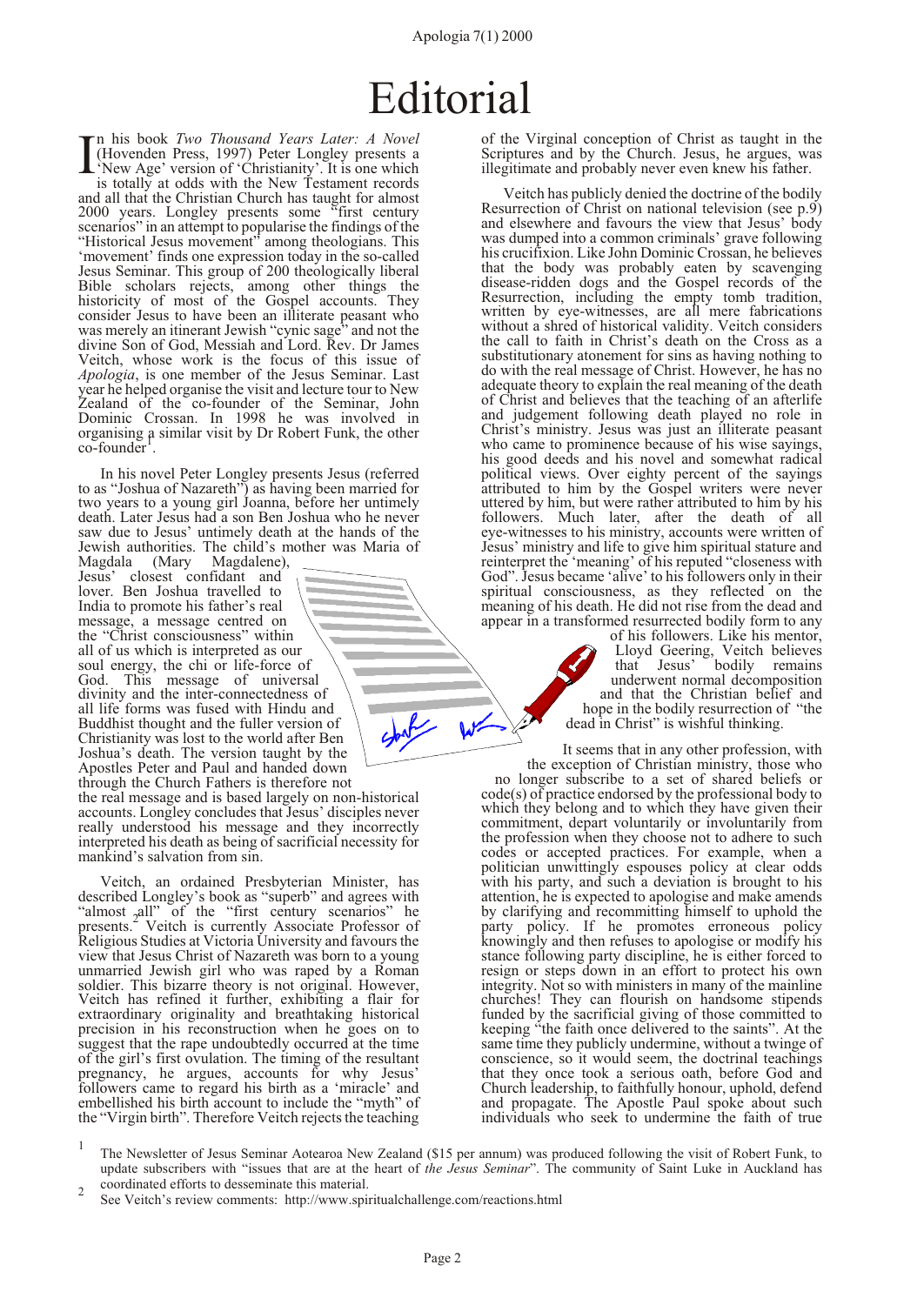[Dr Veitch's booklet *The Birth of Jesus : History or Myth*] "is incredibly shoddy. It abounds in categorical statements about the New Testament books and the history of the early Church, many of which are not merely doubtful but demonstrably false.... If this booklet by a Senior Lecturer in Victoria University, is an indication of the level of thinking that prevails in that institution of higher learning, then God help us all." Dr

G.H. Duggan SM.

believers, as liars who are "seared in their own conscience as with a branding iron" (1 Tim. 4:2). The onus is on Church leadership to remove from public ministry those who have departed from the faith or who prove by their actions that they have never been regenerated and truly come under the Lordship of Christ  $(Ga11:7-9: 2 \text{ Jn } 9-11).$ 

Financially suckled by their churches, such ministers, hucksters of so-called "modernity", lack the backbone to abandon the Church and its teachings and go and join the Skeptics Society or similar-minded groups where they would no doubt receive a warm reception. Instead, they choose to remain on like termites devouring the doctrinal foundations of the

Church, proselytising for their 'scholarly' views and 'reinterpretations' of the Christian faith, and all the while preaching the message of tolerance in an attempt to protect their own self-interest. The irony is that they are intolerant of those who seek to uphold the cherished beliefs of the Christian Church, labelling them<br>"literalisers", "ignorant" "literalisers",<br>fundamentalists" fundamentalists", and "closed-minded". They fail to recognise that they themselves have their own set of rigid presuppositions that they bring to bear in all their studies of Scripture. They fail to recognise that the vast majority of foremost New Testament scholars in the leading world universities today have rejected the findings of the Jesus Seminar. The Seminar group represent mainstream scholarship. Nor does it possess the monopoly on "scholarship" as they would have the general public believe.

Dr Veitch would have us believe that he is a "free thinker"

and that his understanding of the Christian message and its origins is superior to that taught by the Apostles and Church Fathers and throughout almost 2000 years of Church history. In recent years he has crept from behind the shadows cast by his mentor, Emeritus Professor Lloyd Geering, former Chairperson of the Department of Religious Studies at Victoria University, to publicly deliver his recipe on the 'real meaning' of the Christian message. He tries to convince his hearers that the mainline churches have been remiss in holding back from their laity (that ever decreasing number of the faithful who warm the pews) the true facts of modern scholarship relating to the person and work of Christ and the origins of Christianity. He assumes that there is a sort of conspiracy afoot to withhold from the faithful the findings of true "scholarship", such as those of the Jesus Seminar.

In a booklet entitled *The Birth of Jesus: History or Myth?* published by St Andrew's Trust, Wellington in 1997, Veitch sets out to advance a case for a reinterpretation of the Gospel narratives dealing with the birth of Jesus, the origins of Christianity, Christology and the authorship and dating of the Gospels. The text of his booklet is based on a lecture he delivered at St Andrews on the Terrace on November 28, 1996, a lecture well-publicised by the doting media, including front page coverage by the *Evening Post*. The text of the booklet is buttressed by an array of footnotes to give it, as Dr G.H. Duggan, a contributor to this issue

of *Apologia,* argues, "the semblance of a scholarly work". In fact its publication was delayed for many months so that this 'needful' buttressing could be completed, to add 'weight' to a series of controversial assertions unsupported by any documentation in his lecture. Dr Arnold Fruchtenbaum, another contributor to *Apologia*, notes that:

"While the author certainly has many footnotes in his articles, a survey of what he quotes shows a lack of quotation from actual original historical documents and a heavy reliance on writings by other liberal theologians, accepting their conclusions as pretty well verbally inspired. At the same time, there is a simple dismissal of the

> testimony of the Gospels without feeling any need to substantiate such dismissal."

In other words Veitch has a mindset dominated and encrusted with the presuppositions of his fellow liberals. His dismissal of the historicity and reliability of the Gospel accounts themselves, despite independent verification from other literary sources, archaeology and other lines of research, would appear to demonstrate his lack of critical and balanced scholarship. Dr Duggan concludes his critique by stating:

"…[Veitch's booklet] is incredibly shoddy. It abounds in categorical statements about the New Testament books and the history of the early Church, many of which are not merely doubtful but demonstrably false….If this booklet by a Senior Lecturer in Victoria University is an indication of the level of thinking that prevails in that institution of higher learning, then God help us

all".

Our purpose in putting together this issue of *Apologia* dealing with Rev. Dr Jim Veitch's booklet is to address some of the many errors of fact, faulty presuppositions, flawed reasoning and unscholarly conclusions it contains. Dr Veitch has stated publicly that he values critical thinking. We have shown that his case is far from conclusive. In our view he has advanced a case which makes his position as an ordained minister within the Presbyterian Church of Aotearoa/New Zealand quite untenable.

On a positive note, the article in this volume by Dr Stephen J. Scott-Pearson, taken from an address given to our Society at our 1996 AGM, provides a clear account of the doctrines of the Bodily Resurrection and Ascension of the Lord Jesus Christ.

The Editorial Committee wishes to sincerely thank all those authors who have made contributions of articles to this issue of *Apologia* for 2000.

David H. Lane

Editor

SPECIAL NOTE : No issues of *Apologia* were published in 1998 or 1999.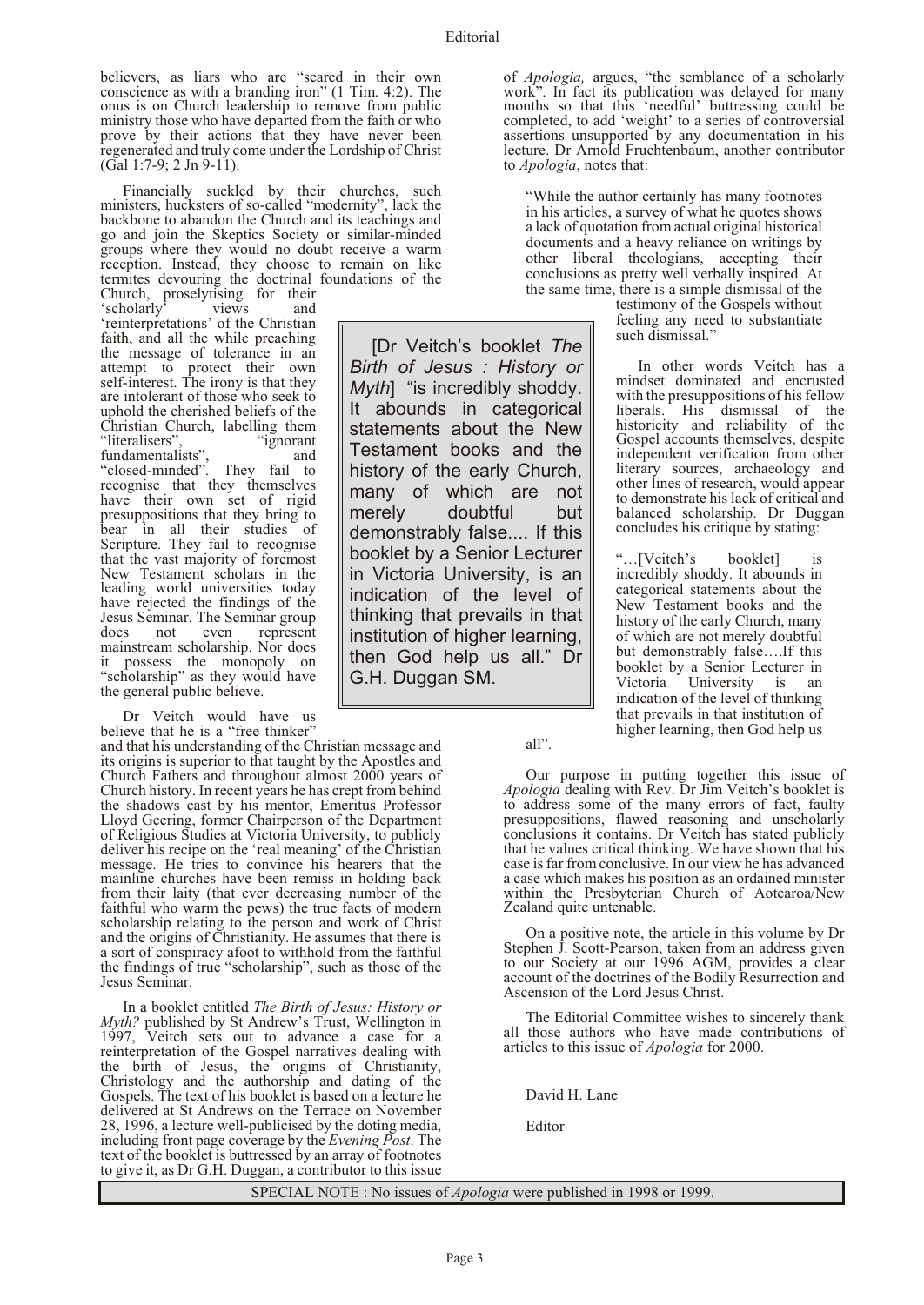# Who is *Rev. Dr James Veitch?*



 *Rev. Dr James Veitch (Photo : Courtesy of Holmes Show, TV1)*

#### **(I) Introduction**

R ev Dr James Veitch (1940 -) was born in Christchurch and grew up in Oamaru, North Otago. After attending Waitaki Boys High School, he went to Otago University, Dunedin, where he graduated with a BA in Hebrew. He then studied for the ministry of the Presbyterian Church at the Theological Hall, Knox College, Dunedin, completing a BD at the same time. He was the first student to complete a MTh at the University of Otago for a thesis he wrote on Revelation and Old Testament. It was prepared under the supervision of Lloyd Geering, who was tried about this time for heresy before the General Assembly of the Presbyterian Church of New Zealand, for denying the doctrine of the bodily Resurrection of Jesus Christ.

Veitch travelled overseas and studied at the University of Birmingham where he gained his PhD under the supervision of Dr Ninian Smart. His thesis was entitled "Christianity, India and the Problem of Revelation: A Contribution to a Theology of Religions". In parallel to doctoral studies, he studied for over three years at the Selly Oak Colleges in Birmingham (now a constituent part of the university), taking courses on various aspects of Islam, Judaism, Primal Religions and Mission History.

Following university studies, Dr Veitch taught Biblical Studies and Asian Religions for five and a half years at the Theological College for Eastern Indonesia in Ujung Pandang (Makasar) on the island of Sulawesi (Celebes). He also served as academic Dean for a college.

He then taught Asian Religions at Trinity Theological College, Singapore, where for a time he was Director of the Institute for the Study of Religion and Society, centred at the College. Since 1978 he has been lecturing on Religious Studies at the Victoria University of Wellington and was Chairman of Department from 1986–1994. He is currently Associate Professor in the Department of World Religions, Victoria University.

As an ordained minister of the Presbyterian Church, Rev. James Veitch has served as parish minister for more than twenty years. During the mid-1980s he took time off from teaching to help establish the Council for Mission and Ecumenical Cooperation of the Methodist and Presbyterian Churches of New Zealand. In 1998 he was granted a ThD from the Australian College of Theology. He is currently a "Minister Within the Bounds" within the Presbytery of the Wairarapa. He is married to Jan and has three daughters.

He is perhaps best known to New Zealanders as an occasional contributor to religion programmes on National Radio and as a presenter of TVNZ's Credo programme in the mid-80s. Unlike his mentor, Emeritus Professor of Religious Studies (Victoria University), Lloyd Geering, who has been a household name since the 1960s, Dr Veitch is not well-known to the New Zealand public, either as an author or public lecturer. He is author of only two books, both self-published by Colcom Press (see Appendix A page [48](#page-49-0)), a small press recently relocated from Red Beach, Orewa, to 20 Tui Grove, Pahia, in the Bay of Islands.

These books are -

- *Jesus of Galilee: Myth and Reality, a translation with introductions to the Five Gospels of the New Testament*, (Red Beach, Orewa, NZ: Colcom Press, 1994).
- *The New Testament in modern translation arranged in chronological order*, 4 volumes (in five), (Red Beach, Orewa, NZ: Colcom Press, 1994–1995). [I. The origins of Christianity and the letters of St Paul. II. Searching for identity and founding the Church. III. Part 1. Christianity at the crossroads. Part 2. The radical and the revolutionary. IV. Faith for a new age].

While the latter four volume work is entitled a "modern translation," as Ian Harris has pointed out in his review of the first volume:

"It is more than a translation: it is a running interpretation, with two aims in view. One is to prune away the jargon and religiosity of many earlier translations in order to make the intent immediately clear, the other is to publish the New Testament in the order in which the books were written (which is quite different from their order in the traditional Bible)" (*Dominion*, Jan. 22, 1994).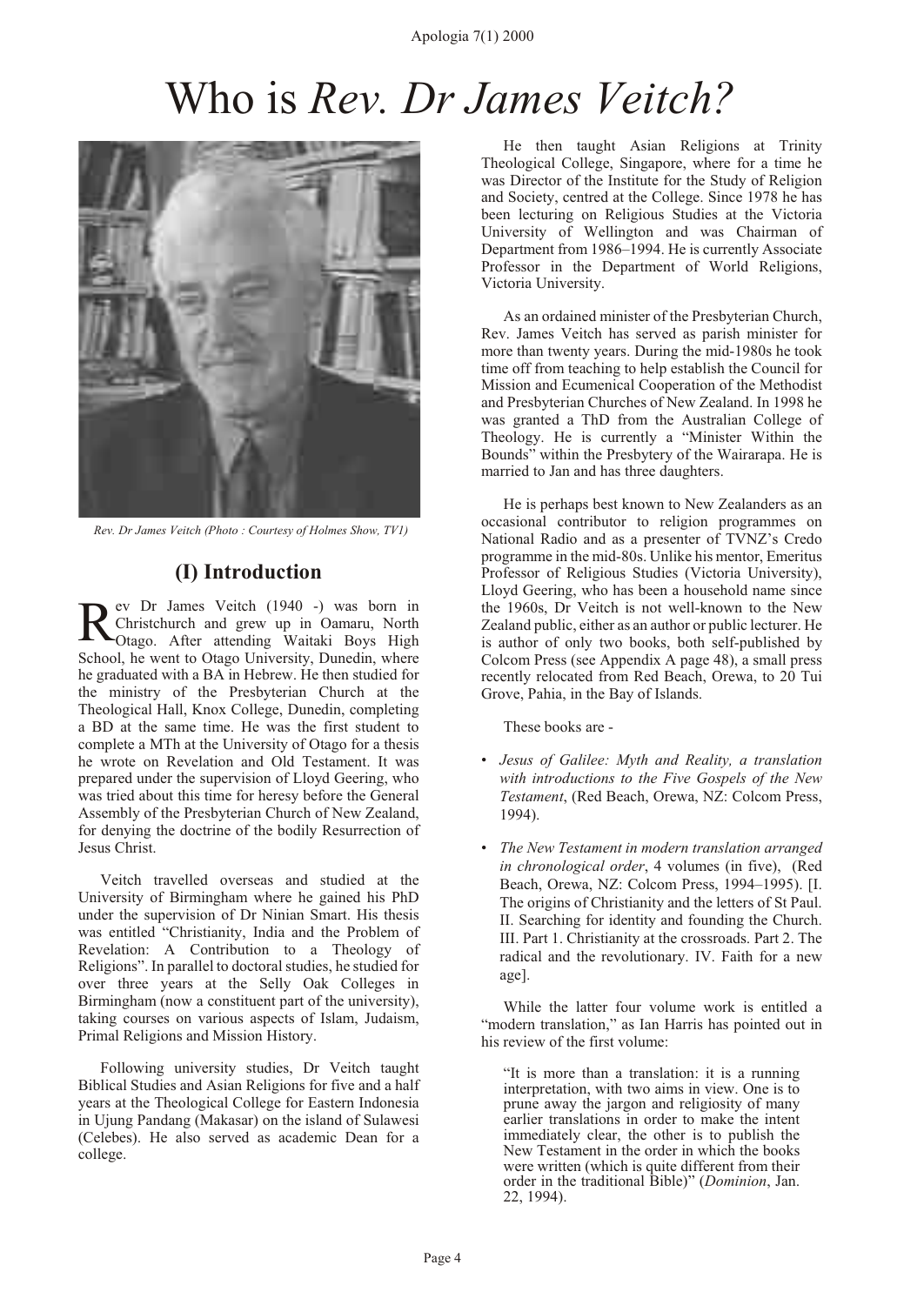<span id="page-6-0"></span>In his work *Jesus of Galilee: Myth and Reality* Dr Veitch states:

"It is no longer appropriate for preachers to interpret texts in the gospels as if they are eye witness accounts of what happened in the life of Jesus or first-hand records of words and stories spoken by the historical Jesus."

Dr Veitch has edited three books:

- *Faith in an age of turmoil: essays in honour of Lloyd Geering* [Festschrift] (New Delhi: Sterling Publishers, 1990; London: Oriental University Press, 1990). [Dr Veitch contributed Chapter 17 entitled "The Lloyd Geering Story: A Biographical Essay" (pp. 221-240)].
- *In search of truth! Frank Nichol. Church theologian: a tribute to the man and his influence in the Presbyterian Church of Aotearoa/New Zealand and the wider Christian community* (Wellington, NZ: Endeavour Press, 1994).
- *Can humanity survive? the world's religions and the environment*, (Newmarket, Auckland: Awareness Book Co., 1996). (Dr Veitch contributed about 35 pages to this 310 page work ["The Environmental Context" pp. 1-9; "Jainism: A Religion of Ecology, pp. 41-49; "African Religions: The Wisdom of Mother Africa," pp. 217-226; and "Humanity can survive if ..." pp. 289-297]).

Dr Veitch has edited, co-edited and authored a number of small booklets and papers on various topics, including:

- *Disarmament: a Christian comment* (A response to the NZ Government's Green paper "Disarmament and arms control" [April 1978]) (Published by the International Relations Committee of the Presbyterian Church of NZ, 1978).
- *The heritage of Christian thought: an introduction to some of its influential thinkers*, edited by Gordon Harper and James Veitch (Victoria University Tertiary Christian Studies Programme, 1979).
- *Religion in New Zealand: Christians in public planning*, edited by Christopher Nichol and James Veitch (Victoria University Studies Programme, 1981).
- *A church in mid-life crisis: the debate of 1966-1970*. Dunedin, N.Z. (Issued in series: Annual lecture delivered in Christchurch in 1983 [Presbyterian Historical Society of New Zealand, 1984]).
- *New light on the New Testament: an introduction to some recent developments in New Testament study*, James Veitch and Watson Rosevear. Edited by Christopher Nichol (Tertiary Christian Studies Programme of the Combined Chaplaincies and the Religious Studies Department, Victoria University, 1984).
- *Earthing our faith in the 21st century*, Ian Harris. And *The church and the new era*, James Veitch (Presbyterian Church of New Zealand, 1989).
- *The great sin of John Gibson: the story of the 1908 heresy trial in the Presbyterian Church of New Zealand* (Issued in series: Annual lecture [Presbyterian Historical Society of New Zealand, 1989]).
- "Religion: The Future of religions", *Future Times*, (Autumn 1989): 8-9.
- "The Making of a Myth: The Case of Judas Iscariot and the Rise of Anti-Semitism," *Asian Journal of Theology*, Vol. 10.2, 1966, pp. 363-376.
- James Veitch, "1961-1990 Towards the Church for a New Era," pp. 144-182 in *Presbyterians in Aotearoa 1840-1990* edited by Dennis McEldowney (Wellington: The Presbyterian Church of NZ, 1990).
- "Judas Iscariot: The Dark Shadow on Jesus The Galilean," in James Veitch (Ed.), *To Strive and Not to Yield: Essays in Honour of Colin Brown*, (Wellington, Victoria University, 1992), pp. 87-101.
- *"Fundamentalism and the Presbyterian experience in 'Be ye separate': fundamentalism and the New Zealand experience,"* Waikato Studies in Religion, Vol. 3 (1992): 24-45.
- James Veitch, "Fundamentalism and the New Zealand Experience," in Bryan Gilling (ed.) *'Be Ye Separate': Fundamentalism and the New Zealand Experience*, Red Beach, Colcom Press, 1992, pp. 24-45.
- "James Moffat and the case for an historical New Testament", *Stimulus: the New Zealand Journal of Christian Thought and Practice*. 2(4): 6-11 (November 1994).
- *"Christianity: Protestants since the 1960s in Religions of New Zealanders,"* (Victoria University-Dept of Religious Studies, 1995): 90-103.
- *The birth of Jesus: history or myth?* (Wellington, NZ: St Andrew's Trust for the Study of Religion & Society, 1997). [Based on a lecture given by the author for the Trust on November 28, 1996 at St Andrews on the Terrace].
- "James Moffat: his legacy for New Testament studies", *Colloquium*, 28(2):68-81 (November 1996).
- "Searching for Jesus", *Stimulus: the New Zealand Journal of Christian Thought and Practice.* 4(4):2-8 (November 1996).

Dr Veitch was appointed Begg Travelling Scholar by the Presbyterian Church of New Zealand in 1966. In the summer of 1997 he was appointed Distinguished Visiting Preacher, St. Michael's Uniting Church Melbourne, Australia and in 1991 he was appointed Reid Visiting lecturer, Westminster College, Cambridge (UK) and an Associate of the College 1990–1991. He is currently a Fellow of the Jesus Seminar and was awarded the D. F. Strauss medal, Westar Institute, for 1999. He is Editor of the Fourth R, Westar Institute 1999– .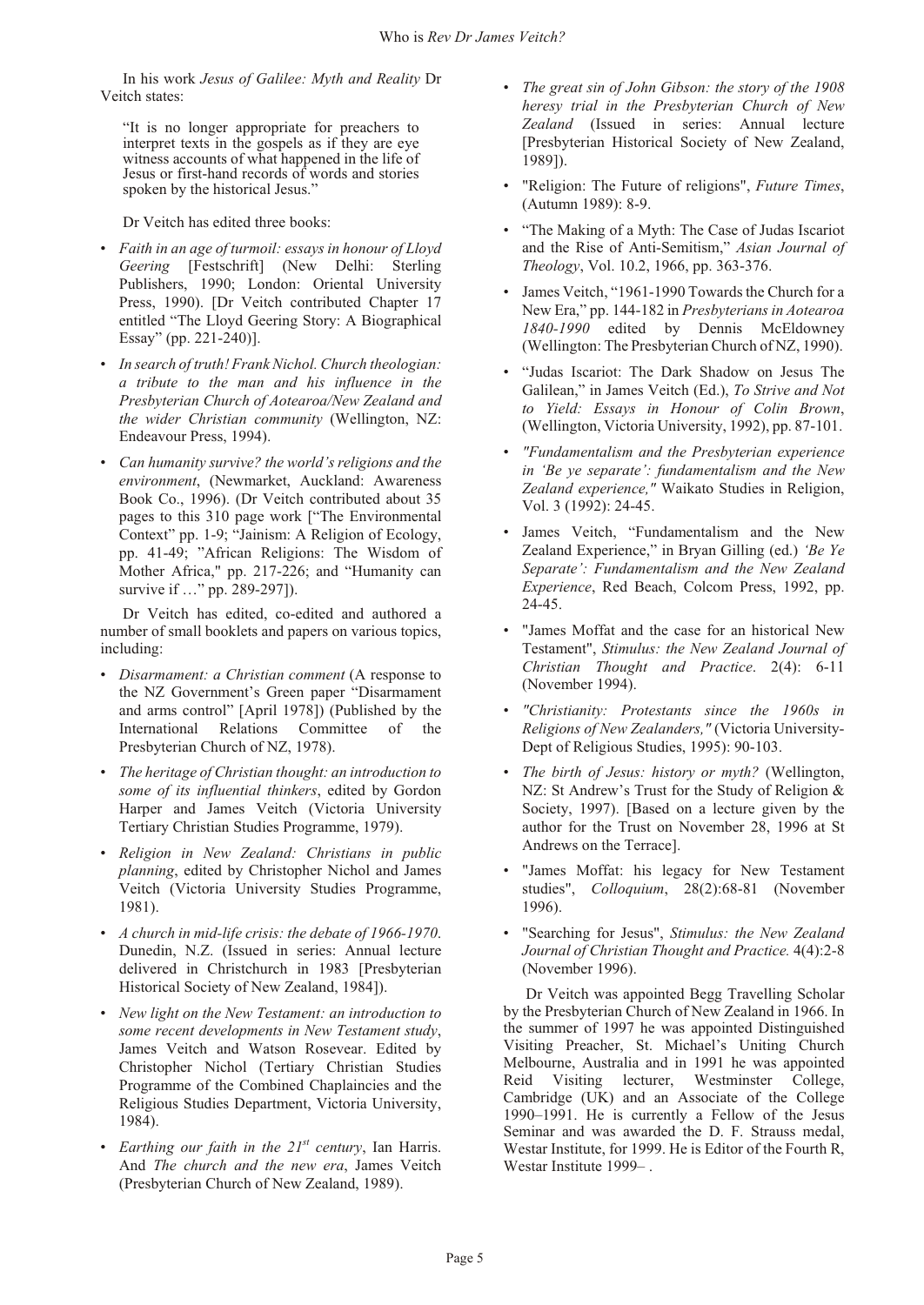#### **(II) Carrying the liberal banner of his mentor Lloyd Geering**

#### **Challenging the faith**

#### **Prepared by Bob Shaw (Reprinted from the** *Evening Post***, April 11, 1998).**

Jesus Christ, who is still able to shock and challenge after 2000 years, remains an enigma for many. This Easter thousands of New Zealanders will commemorate his death and celebrate the resurrection (when Christ, according to the Bible, rose from the dead).

Thousands more will ignore him.

Even his own followers in first-century Judea found this Jesus of Nazareth mysterious and fled ignominiously when he was arrested and crucified.

But after his resurrection they were transformed, willing to give their lives for a man whom the Apostle Paul called the Son of God.

Jesus of Nazareth had become the Christ, or the anointed one of God. The movement called Christianity began the explosive expansion that was to see it become the largest of the world's religions.

It also spawned a culture that has been handed down through the generations and is deeply embedded in Western civilisation.

Traditional Christianity is a belief system which points to the transcendent reality of a God who can be seen only through the eyes of faith. According to this faith, Jesus, through the power of God, is a divine saviour and an abiding presence in the lives of believers.

Such a tradition inevitably clashes with modern materialism and its emphasis on careful weighing of scientific evidence.

As the scientific revolution gathered pace, liberal theologians began to question cherished beliefs and built up an alternative way of looking at Jesus. They claimed that in the light of the huge changes in knowledge, biblical scholarship and culture during the past 400 years a core belief such as the bodily resurrection of Jesus was no longer tenable.

In New Zealand, this clash between traditionalists and liberals came to a head in 1967 when Professor Lloyd Geering, then principal of the Presbyterian Church's theological hall in Dunedin, was tried for heresy. The charges were laid after Geering challenged two central tenets of Christianity: the bodily resurrection of Christ, and the belief that man has an immortal soul.

He was cleared of the charges. The Presbyterian General Assembly - the Church's governing body upheld his right to hold alternative views about the resurrection and immortality.

From 1971-84 Geering was head of religious studies at Victoria University in Wellington. Through his writings and his lectures at St Andrew's on the Terrace, he has become the country's foremost proponent of liberal theology.

Helping carry the liberal banner is Dr Jim Veitch, senior religious studies lecturer at Victoria University and, like Geering, a Presbyterian minister.

Veitch caused a stir in 1996 when he said Jesus was not the Son of God but created to be divine by the Church. Last month, further controversy arose when he said that according to modern scholars no more than about 18 percent of the sayings and 16 percent of the actions attributed to Jesus in the New Testament Gospels were derived from the historical person.

Jesus was a wise man, not a saviour figure, according to Veitch.

"We're discovering the metaphorical value of much of the storytelling about Jesus in the Gospels," he said.

The elders and members of Naenae Gospel Hall were so incensed at these comments that they paid for a disclaimer to be run in The Post.

"This is intellectual snobbery fantasy," they said. "Amazingly, Dr Veitch, his associate Dr L. Geering and others of the New Age heresy, claim better knowledgeability 2000 years later than the New Testament writers who personally associated with Christ …"

They dissociated themselves from The Post report and the pre-Easter lectures held by Veitch at St Andrew's on The Terrace.

In a more measured response, Associate Professor Paul Trebilco of the Department of Theology and Religious Studies at Otago University, said the case for wholesale creation of sayings by the early Church, as Veitch proposed, was far from proved.

"Further, the criteria often used to try and determine which sayings are authentic are dubious".

Many reputable scholars argue that the account by the Gospels of Jesus' words and deeds is reliable, Trebilco says.

"The fact that the Gospel writers see such profound meaning in Jesus' life, death and resurrection, has not led them to play fast and loose with history".

On the question of the resurrection, Trebilco says alternative explanations of what happened were far harder to accept than the stories that the evangelists gave of the empty tomb, and of the appearance of the risen Jesus.

For example, some sort of hallucination - one theory for sightings of Jesus following his death - did not explain why the early Christians proclaimed Jesus as Messiah, and why they believed the new period of salvation had begun.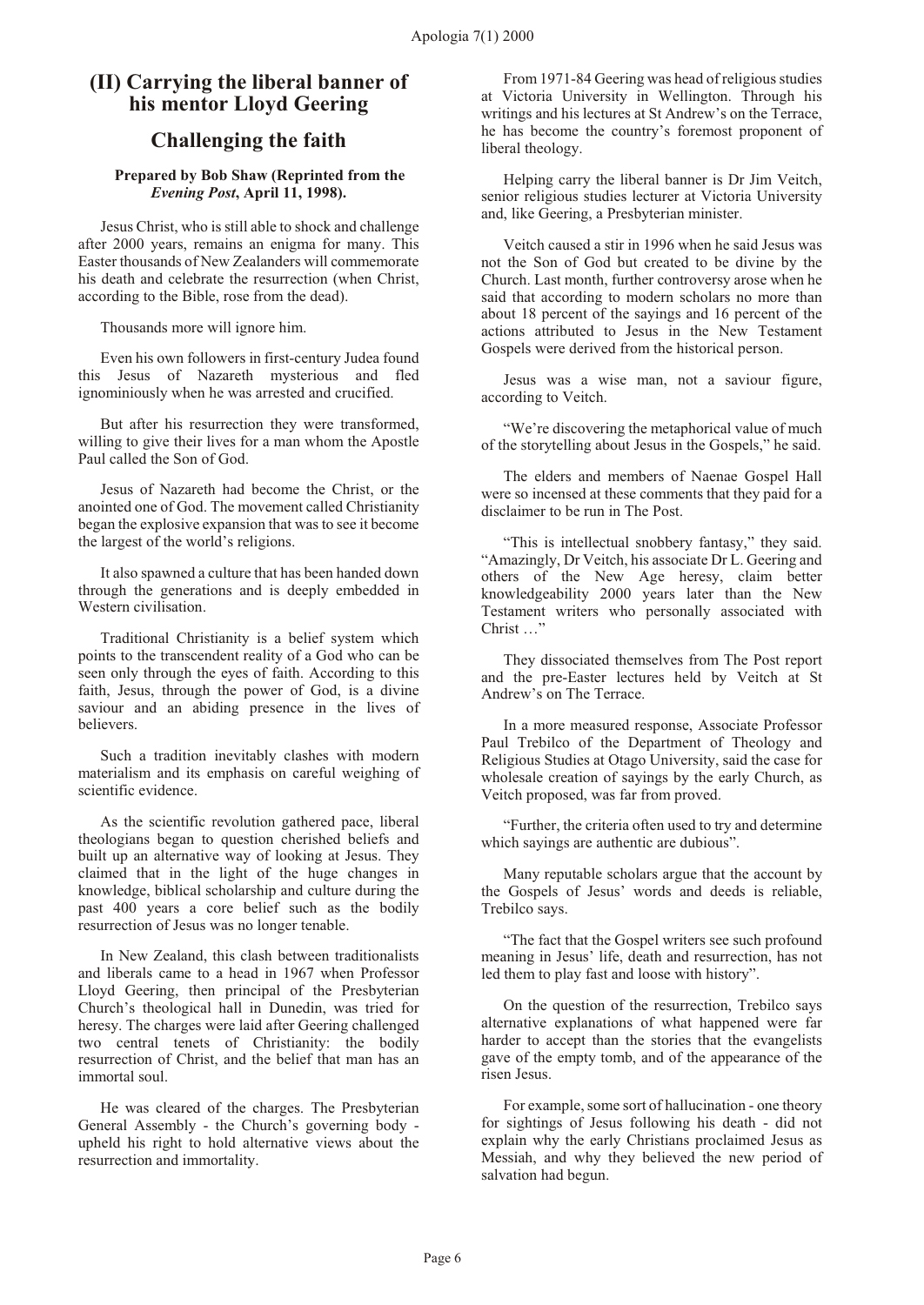"Nothing short of bodily resurrection of Jesus is required to explain these beliefs of early Christians," Trebilco says.

Veitch is active as a minister in a local parish. " I go to church every Sunday."

His Jesus is the man who put a human face on God. Veitch regards the word God as a metaphor for the sum total of the best values to which human beings have aspired.

"I'm not talking about a being who is in another reality outside the cosmos, but of a God who is a reality within human experience."

Asked whether he believed in life after death, Veitch says: "Death appears to be the end but there may be surprises. Why should death close off all the options?"

His views have changed over the years. "When I wanted to become a minister in the early 1960s I was an innocent literalist. My theological education exposed me to other possibilities."

At the cutting edge of change in the Church, he says he stands within a solid scholarly tradition that stems from the Reformation.

"The essence of being human is to keep probing and journeying … I'm addressing issues faced by people who have left the Church because they think Christianity no longer has any relevance," he says.

#### *He says the Christmas stories are myths but his faith is still strong*

#### **"Breaking the Faith"**

#### **by Giles Wilson Republished from the** *Dominion* **7 December 1996, p. 18.**

The fervent teenager James Veitch, armed with a Bible and the power of the Holy Spirit, would probably have denounced the liberal views of the white-haired 56-year-old lecturer he has become.

Conservative, almost fundamentalist, in his beliefs, he decided at 17 to become a minister and went to university to study Greek and Hebrew. For someone who hadn't even learnt French, this was no mean feat, but he had been converted at 12 at a Christian youth camp in Wanaka and knew God had work for him.

He feels he's been doing that work ever since, though many churchgoers would disagree. At St Andrews on the Terrace in Wellington last week, Dr Veitch said that the Christmas stories were myths. His belief that the divinity of Jesus was created by the early church has aroused the ire of the faithful.

How can someone who does not believe Jesus was the son [sic] of God call himself a Christian, they are asking.

Robin Corner, who stood as the Christian Coalition

candidate in Wellington Central, even called for the Presbyterians to sack him as a minister.

Angry letters have flooded into Dr Veitch's Victoria University office which towers with tottering piles of learned volumes. Among the usual kind, which promise "God will smite you", he has even received one from a fellow academic at another university which says: "For my part, I'd welcome your departure from the Presbyterian church … I do not know why doubters like you remain in the Christian church."

He is used to such letters. When he presented TVNZ's *Credo* programme in the mid-80s they went with the territory. He remembers standing in the kitchen at home, tears rolling down his cheeks, having had dozens of letters promising God's wrath on him.

It would have been enough to turn many away from the church. So what changed Dr Veitch so drastically? Even studying under controversial liberal theologian Lloyd Geering, who would later be tried for heresy by the Presbyterian Church for his belief that Jesus's resurrection was spiritual, not physical, did not quash his evangelical tendencies. Dr Veitch still argued that the literal interpretation was the correct way to read the Bible.

He did a master's degree under Geering in 1966, the year before the trial. During the trial - on which Veitch is to publish a book next year - he was studying in England, all the time being exposed to new ways of thinking, having moved there with his wife Jan.

"I wasn't too liberal. I was a bit cautious about it all. But I like Lloyd [Geering] as a person. I was immensely impressed with him as a teacher and I had a lot of respect for him. He didn't roll me because I had a different view, he just taught me to sort out why I had a different view, and to do my research."

It is a lesson Dr Veitch says he learnt well, priding himself on not being the kind of person who shoots from the hip. Everything he has said, the controversial statements in particular, are, he says, the result of thorough research and long pondering. He published his own translation of the New Testament in 1994.

He believes Geering's acquittal, far from being a victory for the liberal wing of the church, was a disaster and that liberals had shot themselves in both feet by trying to accommodate the conservative view.

After England, still an idealist, he wanted to be a missionary in India, but he ended up in Indonesia where he encountered the influences which changed his life. Studying and living alongside Islam, Buddhism and Hinduism made him aware of parallels with Christianity. "I started to rethink," he says. "When the call of the minaret is bellowing in your ear five times a day, you can't help but think about things."

He began to realise that the divinity of Jesus had been used to give Christianity the necessary authority to make it the religion of the Roman empire. In a world where the emperors were routinely thought of as divine,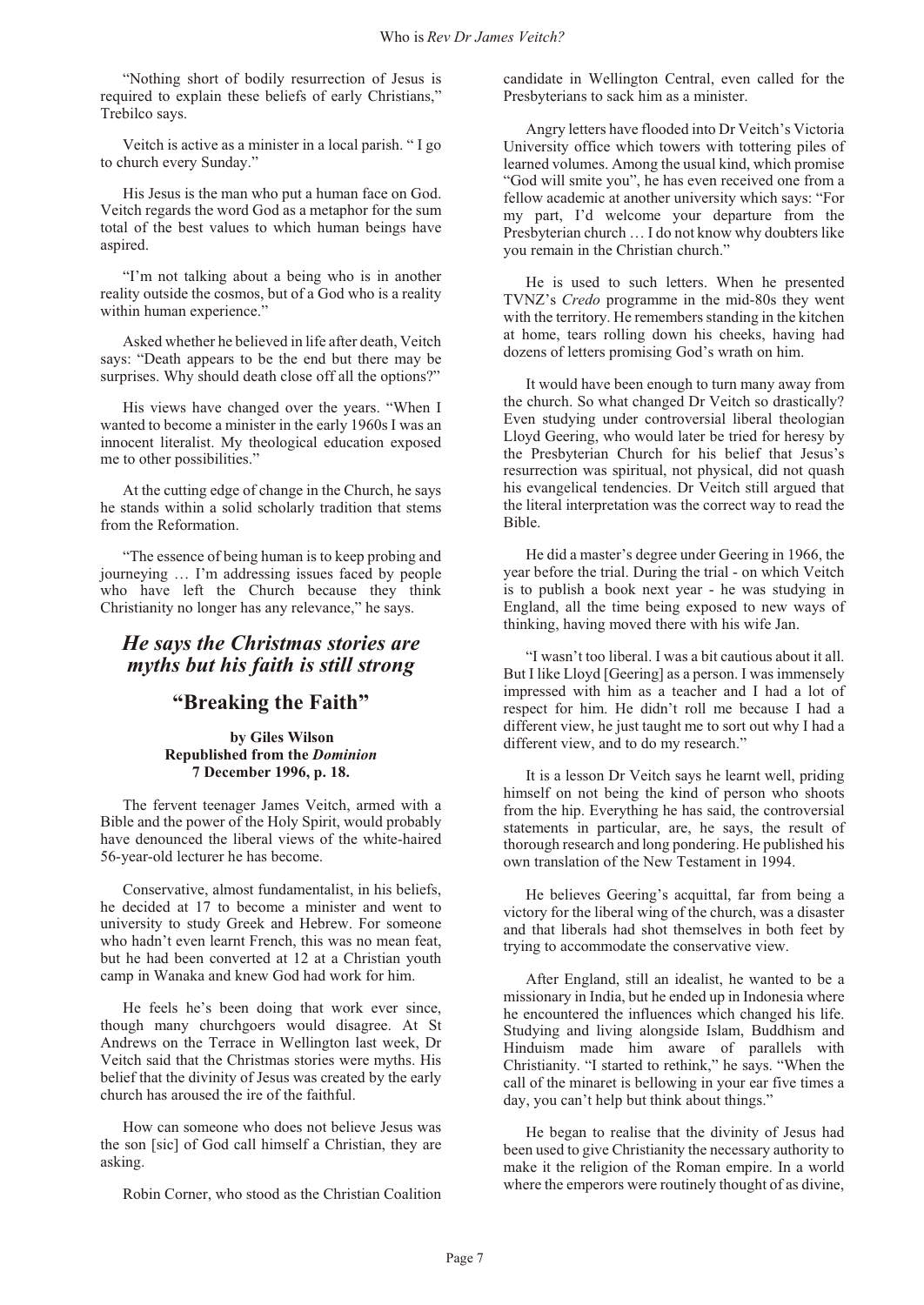how could Christ have been anything else?

"If we have to accept that the divinity of Jesus was a metaphor for how close this guy was to God, how much of God seemed to peek through unambiguously in what he did, that's fine."

"But Jesus was a *real human being.* No messing around with that."

He adds. "We actually live in a very different age from the one that produced all these beliefs that we went around with. That is what I think has caused the alienation of people born before the 1960s, who didn't really think much about it, from post-60s people who think a lot about the world we live in. I want to rethink things so that it intersects with people in this modern era." That rethinking will take another 100 years, he says. It will develop a faith that values stories for what they are but not intellectually defend what it holds to be true."

"These are amazing times," he enthuses with an excited smile and a glint of the eye.

He is not the Scrooge some would paint him as. He loves Christmas, even if it is a myth. "Hearing at midnight that God came down from heaven to earth, sung by a single voice in a packed cathedral with the candles flickering … if you don't have tingles running up and down your spine, there's something wrong with you."

"That's what Christmas is all about. At least for an hour you've got the chance to believe we can change and hold the world together… "

With his congregation at St Anselm's in Karori he has made some wonderful discoveries about Christianity, he says. Some of which have even prompted members of the congregation to take issue with him during his sermon.

Confessional prayers have been dropped for instance. "People get treated as ants in the Christian tradition. They get battered around. That's not the way it was meant to be. You're not meant to go limping around trying to pretend that by doing it you're going to get lifted up by God," he says.

And he has more in the way of radical thinking up his sleeve. He views the Eucharist more as a celebration of life than of Christ's sacrifice.

The wine of the Last Supper was probably inspired by Jesus picking up his glass, clanking it with his friends' glasses, saying "Let's drink to life."

Dr Veitch clearly believes rethinking can eventually do something to halt the decline in the church. While he doubts there would be another heresy trial, he admits there could be a mood for it. "I never throw stones at the evangelical side of the church. I came from that side.

But I must admit the conservative side is not always as accommodating as it could be.

"The reality is that we have fewer bums on pews. People are not impressed with the church, its intellectual credibility has been seriously undermined, and it has failed to respond positively."

"I think we're facing a major critical point where some of us have to rethink and see where we get. Hopefully we won't get torpedoed too badly by the rest of the Christian community."

#### **(III) The Gospel According to the Rev. Dr James Veitch 1**

It has apparently become customary each Easter for apostles of the Gospel according to the Jesus Seminar to go to air publicly with their message of unbelief.

In New Zealand, just as we anticipate at the beginning of each ski season a spewing forth of volcanic ash and cloud that besmirch the freshly covered snowfields, so we have come to expect each Easter a similar eruption, religiously speaking, from the Rev. Dr. James Veitch, as Easter approaches, and the Christian message fills the thoughts of people with faith and hope.

This Good Friday was no exception. This was really the only 'religious' reminder this year by TV1 programming that Good Friday is in any way significant in the calendar.

Not only is Dr. Veitch a lecturer in religious studies at Victoria University but also a Presbyterian minister in good standing in Wairarapa Union District Council, and has been pulpit supply for Martinborough Co-operating Parish.

Included here is what Dr. Veitch had to say on Good Friday, April 10, 1998, as he interacted with the Holmes Programme fronted by Susan Woods and Mark Sainsbury as the interviewer.

#### Susan Woods:

"Tonight on Holmes an academic who claims Easter is a myth, the resurrection of Christ is a fabrication, 80 per cent of the New Testament simply is not true. He and a team of Christian scholars challenge the very foundations of Christianity….

"For many, Easter means chocolate, hot-cross buns, holidays, and a chance for time-out. But for Christians it's also about celebrating the Resurrection of Christ. Even non-believers acknowledge that's what it's about. Ironic therefore that on Easter this year a group of scholars are telling us it never happened. That's right! Jesus never came back. The concept of Christ rising from the dead as seen by his disciples is a myth. Who is saying this? Not the atheists, but clergymen and academics - Christians who reckon the intellectual base of Christianity is crumbling. That much of what we

<sup>1</sup> Introduction republished with permission from the *Evangelical Presbyterian* 48/2 (1998) 30-34. Transcript has been edited to highlight only those questions put to Rev. Dr James Veitch and his answers.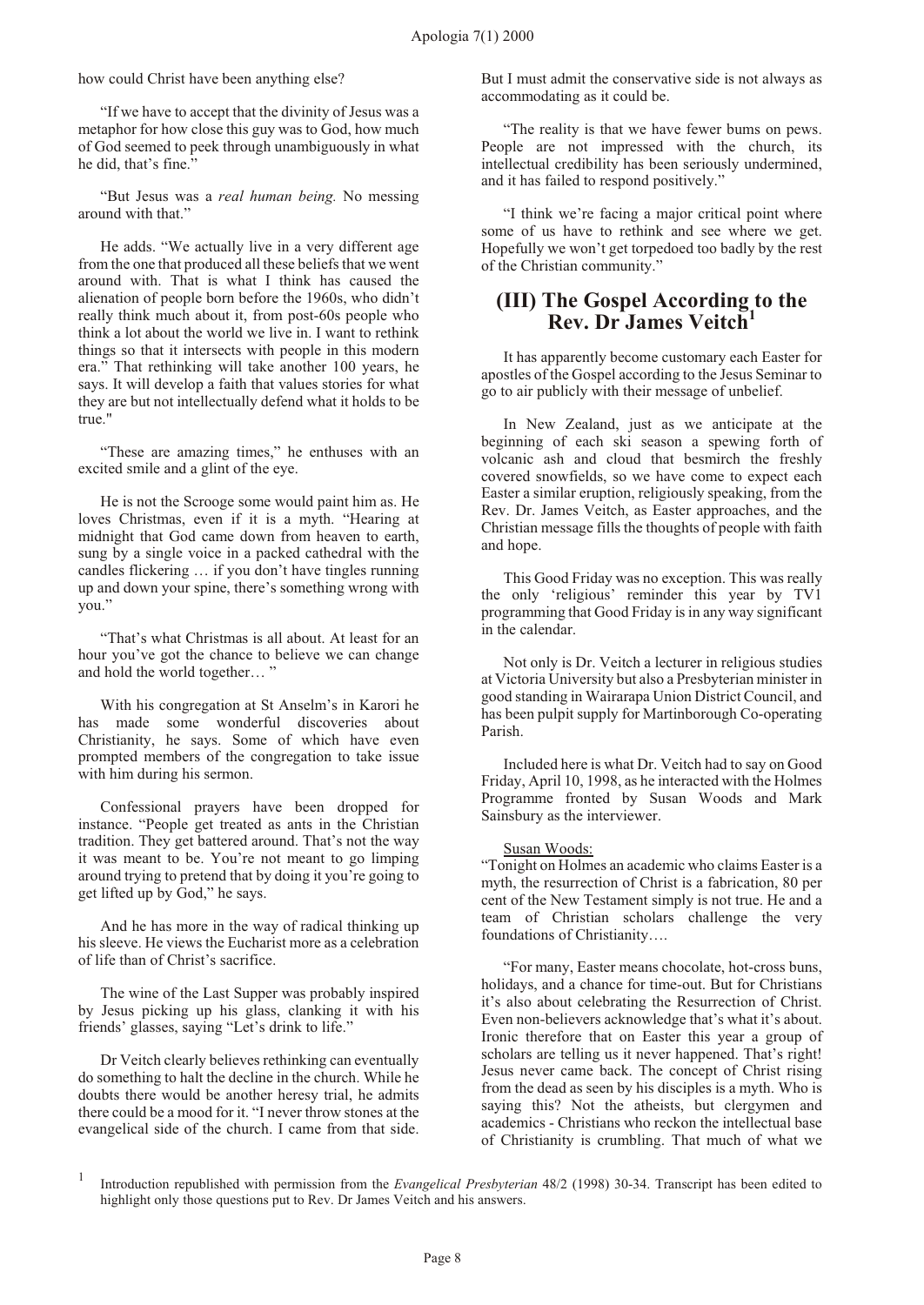<span id="page-10-0"></span>have been led to accept as fact in the New Testament just doesn't stack up."

"The claim has come from an American based group - Jesus Seminar. One of the members, Dr. Jim Veitch, lives in Wellington and lectures in religious studies at Victoria University no less.

Mark Sainsbury with the story …

#### Mark Sainsbury:

General comment - "All round the country many Christians have been preparing for Easter…. through song and drama recounting what many took quite literally as gospel …."

#### Dr Veitch:

As a taped statement made by him, is introduced here

"Jesus was not raised or did not appear bodily after his death."

#### Mark Sainsbury:

General comment - "But what would have been considered heresy not long ago is coming from those who love Jesus. Influential scholars involved in an American group called the Jesus Seminar who argue most of the Bible is simply not historically true."

#### Dr Veitch:

"How much of the real Jesus is in it? I think very little of the real Jesus is in it."

#### Mark Sainsbury:

General comment - "Why the Bible departs from reality, say the scholars, is packaging. We're used to Easter being packaged for consumers. But the market for the first published gospels was a dominant culture at the time - Greek! In fact there were big differences between the Hebrew version of the Gospel and the one we inherited, the Greek version.

#### Dr Veitch:

"They used myths, they used legends, they used the style of writing at the times. There's not a question of whether something is right or whether something is wrong, it's how you actually convey something: how do you package it? In the Saatchi and Saatchi technique: How do you package this stuff - to the environment in which people are facing? And so Jesus was actually packaged to the Jewish community first and then to the Greek community. And he was packaged very differently in both communities. And it so happens the Western world has really taken the Greek community packaging and made it the basis for its life. And it's that which is unravelling."

### Mark Sainsbury:

General comment -

"And what that undermines goes to the heart of much Christian belief - Easter" ….

And then as a question to Veitch - "What sort of things would you look at as packaging that may not have, in hindsight, and may not necessarily, be historically true?"

Dr Veitch:

"The bodily resurrection of Jesus I think. Packaged in that time in the Greek and not in a Jewish environment, because that wouldn't work. But in a Greek environment - that would work. Because here you have a world full of Greek goddesses and gods and spirits and you have the story of a rising dying god who is really the god of the universe who was actually incarnated in this man and the world killed him, but he came back to life again and confirmed all the things that he stood for. That's the kind of things that evidently grabbed people's attention."

#### Mark Sainsbury:

"Are you saying the resurrection of Jesus is not necessarily historically accurate?"

#### Dr Veitch:

"That's true!"

#### Mark Sainsbury:

"What is there in the Bible you can say 'Yes, you can rest assured that bit's okay'?"

#### Dr Veitch:

"He was really crucified, this Jesus of Galilee. He was crucified and that was one of the most horrific things that can happen to anybody."

#### Mark Sainsbury:

A general question - "So how can a Christian undermine" such fundamental beliefs?"

#### Dr Veitch:

"Most people have realised that it can't be basically correct - to use your words. And that's why there's been such huge defections from Christianity. I think more people now leave the church on a given Sunday forever than ever join it, world-wide. And those are the statistics that has been plotted for all this decade. And it's quite alarming. Why do people leave? It's because the intellectual structure of Christianity is [sic] really gone down the gurgler."

#### Mark Sainsbury:

In general - "As the debate over God and reality continues, Jim Veitch believes there's a shift away from what Jesus did or said."

#### Dr Veitch:

"Gradually there's a move away from that to emphasise the man himself and his holiness or his close relationship with God and out of that is born the kind of ideas that really make Christianity the greatest world religion that we've seen."

#### Susan Woods in conclusion

"And later this year one of the foremost theologians involved in the Jesus Seminar is visiting this country. We will be talking to Robert Funk about the latest developments in this controversial debate when he arrives in New Zealand." [Editor's note: Dr Robert Funk visited NZ from the end of August to the middle of September 1998].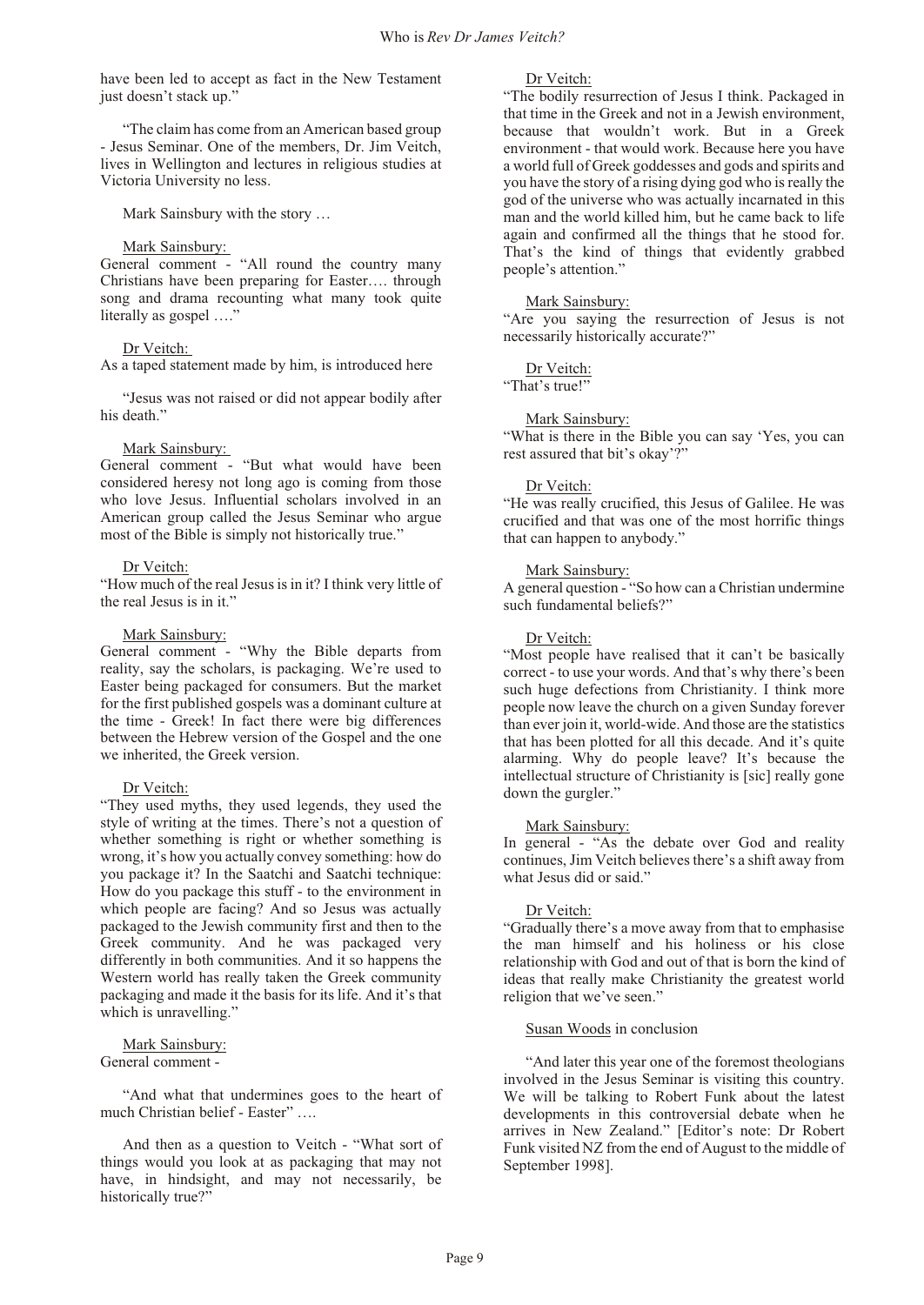#### **Anyone for honesty at Christmas?**

#### **Originally written for broadcast by the BBC world service. Republished from** *The Evening Post***, December 24, 1998. By James Veitch.**

How honest should the church be at Christmas? For that matter how honest should the clergy be? But wait a minute. It doesn't hurt to make it to church on Christmas Eve or the next morning. We all know that Christmas is a time for celebrating, partying, lavish spending, lots of presents and a few fibs here and there. So why rock the boat with all this talk of honesty?

Churches are all hustle and bustle transformed with coloured lights, tinsel-covered fir trees and ornate nativity scenes.

The best silver is on display. The clergy and choir are resplendent in their robes. The music is awesome for a change, replacing the dirge of canticle, psalm and hymn. It is a time to be merry - in a sober and proper way. The soft, gentle, intimate words of the birth stories fan generous and warm fuzzies in the hearts of young and old. A baby is born, all is well in the universe.

The truth? Honesty? Forget it! It's Christmas.

Christmas, if the church is to be believed, is about God turning the world into a spectacular theatre and creating an epic drama. It's about angels visiting women with names like Mary and Elizabeth and appearing in dreams to chaps like Zecharia and Joseph. It's about cosmic angel choirs hovering over the Earth. It's about startled shepherds, one minute freezing in the night air and the next galvanised into becoming evangelists for the greatest story ever told:

"God is here," they shout as they sprint excitedly towards Bethlehem.

It's about poverty stricken pious teenage Mary clutching a radiantly divine newborn babe to her breast with a baffled if not embarrassed Joseph standing by. It's about a special birth in the smelly basement of a hostelry, a feed-box for a bassinet and animals for an audience. It's about angels moving in and out of history weaving a story scripted by the Creator before the cosmos and the world began.

Thus, says the church, is what Christmas is all about.

"Joy to the world, the Lord is come," wrote Isaac Watts.

"O come and adore him," urges the choir.

An unbeatable story for action, drama and brilliance. It's sheer poetry! Leave the myth alone! It has a magic all of its own and, God help us, the world needs that magic for a night and a few bonus hours next day. The world is desperate for a gripping fairy tale to keep it from falling over the cosmic cliff into the bottomless abyss of chaos!

But that's the problem. Christmas is just that: a dramatic fairy story - at least the way it is celebrated today. The baby conceived by God in the womb of the teenage Mary is born king for a day, only to be killed the next (in divine time) to become saviour of the world!

The church's Jesus, often confused the world over with Santa Claus, is the main actor in a fairy tale drama. Most festive churchgoers, however, never get past the pantomime and don't have a hope of hearing what's really important - the wisdom of the man, Jesus.

That's not the way it was in the first century and for quite some time thereafter. Those early Christians did not have birth stories for their hero until around 90 AD. Birth stories in the Gospel of Matthew were put there by Jewish Christians, to let Jews know that Jesus was greater than all the great heroes of Jewish faith and history. The stories were scripted in because there were points to be scored.

The writer of the Gospel of Luke (95AD), without any knowledge of Matthew, used a similar technique to tell Greeks and Romans that Jesus was of greater rank and significance than the Emperors. It was a case of our Jesus is better than your Emperor! Both sets of birth stories are incompatible and point in very different directions. The accounts are actually not about events that really happened: they are fiction in the best sense of the word.

Neither Mark, the first gospel to appear (around 75 AD), nor John, the last gospel in the New Testament (100-120), contain birth stories - an omission which suggests the actual circumstances of the birth of Jesus are missing.

It was actually in the sixth century that Dionysius Exiguus, now famous for creating the Christian millennium, turned the church's attention away from gazing at the crucifixion to pondering the birth of its victim.

The church then lost its way and allowed the story of Jesus to be increasingly corrupted and distorted. He is well past his use-by date as the babe of Bethlehem.

It is time to rescue the figure of Jesus from the cradle of the fairy tale world of Santa. Isn't it time to tell the truth about his birth? To be honest about whom he was … and is?

Christmas as we now celebrate it in the church is nothing at all like it was in the first century. So who's for honesty this Christmas?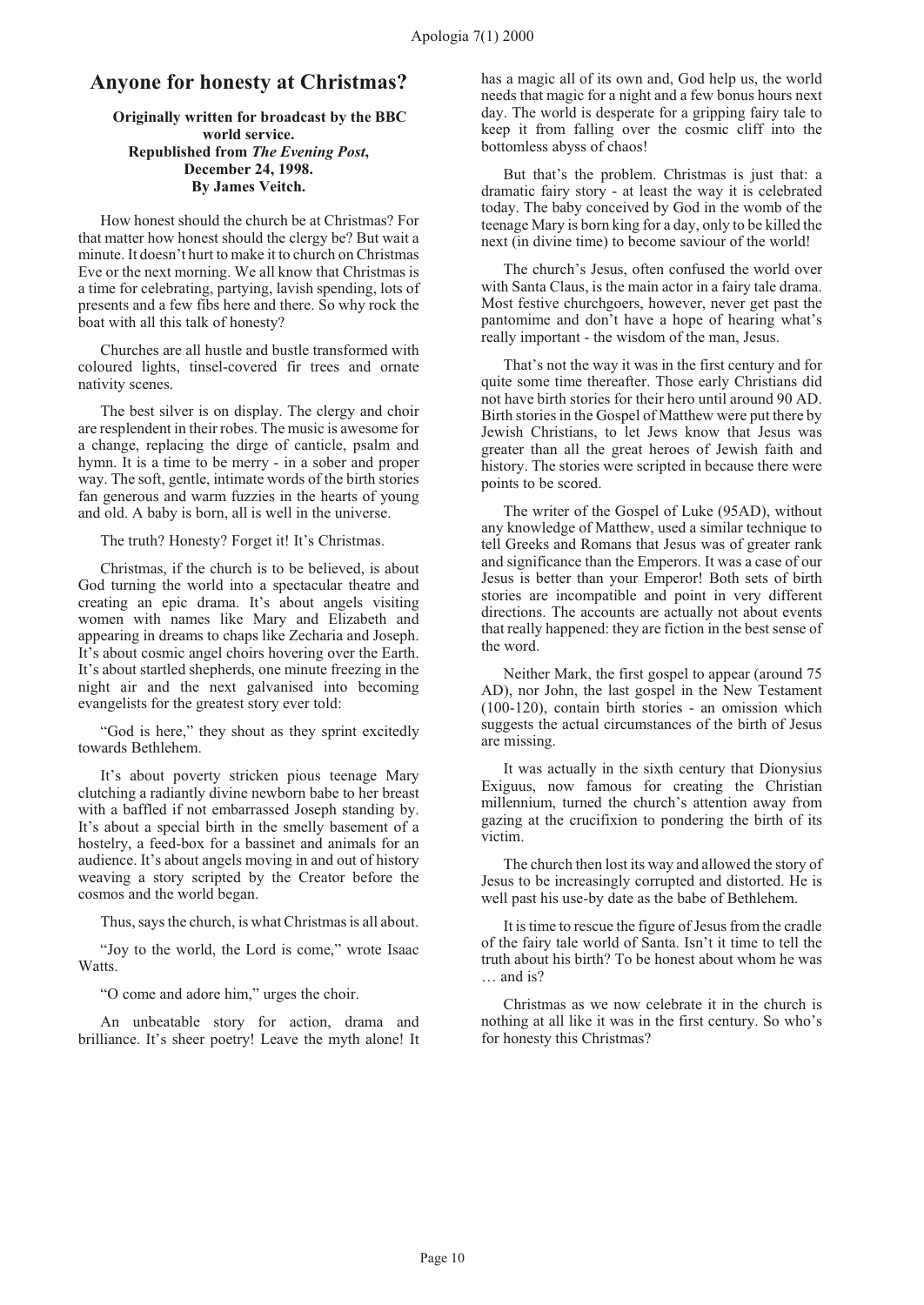# <span id="page-12-0"></span>In Critique of "The Birth of Jesus: History or Myth?" by James Veitch **By Arnold G. Fruchtenbaum Th.M., Ph.D. President, Ariel Ministries, Tustin, California.**



 *Dr. Arnold G. Fruchtenbaum*

I f one wishes to have an example of a very theologically liberal perspective on Jesus and the Gospels and an example of how to rewrite history based upon presuppositionalism rather than hard core evidence, this booklet would be a good example to use. While the author certainly has many footnotes in his articles, a survey of what he quotes shows a lack of quotation from actual original historical documents and a heavy reliance on writings by other liberal theologians accepting their conclusions as pretty well verbally inspired. At the same time, there is a simple dismissal of the testimony of the Gospels without feeling any need to substantiate such dismissal.

Up front, we should note that the author writes his article with certain presuppositions that he accepts as fact. He does not believe that the Gospels were written as eyewitness accounts. It should be noted that this is merely an assumption on his part since he does not produce clear evidence that they were not written by the ones they claimed to have been written by. No such proof is put forward unless one simply accepts his quotations of other liberal theologians as having substantiated that fact but this will not do. Another presupposition the author makes is that the Gospels were written quite late, at least sixty years or more after the events. Again, no facts or documentation are presented to substantiate this presupposition. Here again, the author merely quotes conclusions of other liberal theologians without questioning their validity. What the author totally ignores is the substantial apologetics written by more conservative theologians and he totally ignores the evidences they have presented for the authenticity of the Gospel accounts. So it must be noted up front that the author writes his articles presupposing that the Gospel accounts cannot be accepted at face value and are nothing more but propaganda tractates by those with vested interest in re-writing the life story of Jesus. But on this basic faulty presupposition, the author of the article writes his own revision of the life of Jesus and we are asked to believe him because he says so and a true "scholar" certainly would not question those presuppositions.

One more thing should be stated up front. He defines "history" as "an account of something that actually happened as it is reported and interpreted by participants and/or observers." On the other hand, he defines "myth" as any "story, oral in origin, which does not appear to have a basis which can be checked, and where central figures are 'superhuman' or 'divine' beings" (p. 27). Now these are his own definitions and it should be stated that the author assumes that the Gospel accounts are not "history" as he defines it, i.e. they are not eyewitness accounts. Therefore, the Gospel stories are only "myths," in that these are merely oral stories that were embellished and elevated in which the figure becomes "supernatural" or "divine," but these stories have no basis in fact. To this author, the four Gospels are myths and not histories.

On the "history" aspect, although the Gospel writers claim to be eyewitnesses (except for Luke who states that he used eyewitness accounts), the author assumes they were simply lying and were not really eyewitnesses. What is the evidence and documentation for such a conclusion? It should be noted that looking up every reference in his footnotes will not show that he has produced any such evidence. He is merely going along with the liberal flow and what is popular to believe today in his particular circle.

Concerning the myth facet, the writer has clearly used this term to slant the mindset against the authenticity of the Gospels. If a myth is merely oral tradition that focuses on a divine being, any account of a divine being has to end up being a myth. One should not miss his circular reasoning here. A myth elevates a normal person to a divine being. If a story contains a supernatural divine being it is, therefore, a myth. The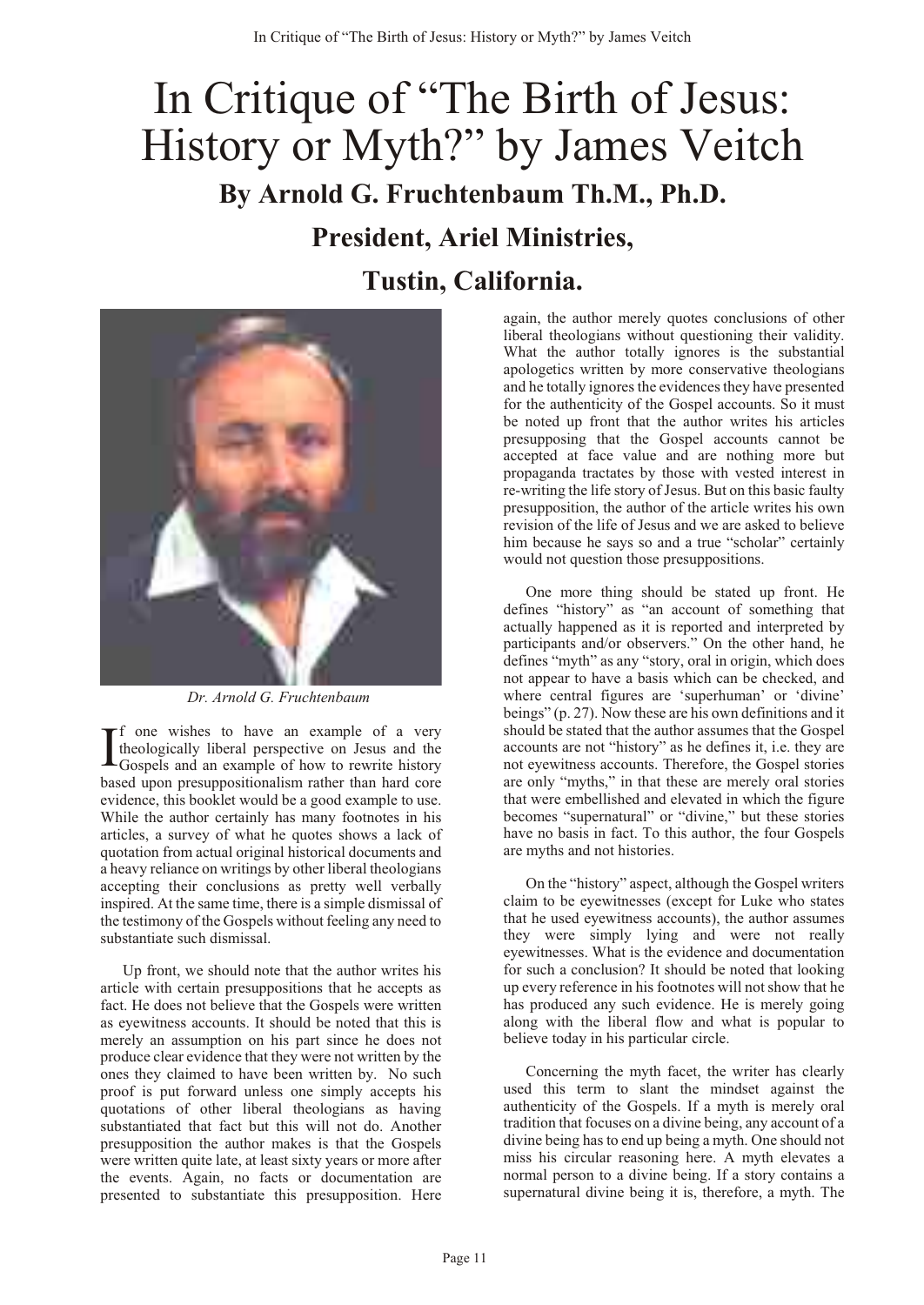Gospels present Jesus as a supernatural and divine being. Therefore, the Gospels must be myths. But this is pure circular reasoning. What if it is true that God became a man in the Person of the Messiah Jesus of Nazareth? If this is true, how should it be reported? It should be reported exactly as it was and that will render it history. In other words, the story of a supernatural being by itself would not render the account mythological. If something like that really did happen, it would therefore qualify as historical. To say that we cannot have a story of a supernatural being as being pure history is also pure presuppositionalism.

As to the story being "oral in origin," one can readily concede that the original Gospel stories were oral in origin and certainly the preaching recounted in the Book of Acts preceded the actual writing of some of these accounts. But is that not true of all histories? Do

not all histories begin oral and then are written down? Certainly the great Battles of Gettysburg or Gallipoli were first recounted orally by eyewitness accounts and then written down by historians. Yet no one I know of claims that the Battles of Gettysburg or Gallipoli were pure mythology and not history. To say the same thing could not be true of the Gospel accounts is to use a double standard in evaluating history.

So much for some general observations about the article. I would like now to address some specific points raised in the article. Certainly it is impossible for me to deal with every point he raises that needs to be challenged since that would make this article much too long. But I think certain points should be addressed, if for no other reason than to show the measure of presuppositionalism and revisionism being used by the author, not based on primary sources, but rather based upon the assumptions and presuppositions of liberal theology being true and, therefore, no one should question it.

On page five, the author presents what is now a cherished article of faith in such theological circles: That Jesus was basically a good Jew who did His best to try to present God to His contemporaries, but then Paul came along and created a religion out of Jesus and Jesus who "had spoken about God" now "became identified with God." His point is that Jesus was upgraded to divinity by His followers, especially by the Apostle Paul, although He Himself never claimed to be God. Using the author's own terminology, is this "history" or "myth"? If history is the relating of accounts by witnesses, where are his eyewitness accounts that Jesus did not claim to be God and that only His followers claimed that title for Him? On the contrary, the Gospels quote Jesus as claiming divine authority so that

Dr Arnold Fruchtenbaum graduated from Cedarville College in Ohio with a B.A. in Hebrew and Greek. He moved to Israel in 1966 where he studied archaeology, ancient history, historical geography and Hebrew at the American Institute of Holy Land Studies and at the Hebrew University in Jerusalem. In 1971 he graduated from Dallas Theological Seminary with a M.Th. degree and gained a Ph.D. through New York University in 1989 with a ground-breaking dissertation entitled *Israelology: The Missing Link in Systematic Theology*.

Dr Fruchtenbaum is the author of a number of books including *Jesus Was a Jew, Hebrew Christianity: Its Theology, History and Philosophy; Biblical Lovemaking: A Study of the Song of Solomon*; *The Footsteps of the Messiah: A Study of the Sequence of Prophetic Events*; *Israelology: The Missing Link in Systematic Theology; Hebrew Christian Passover Haggadah,* and *Messianic Christology.*

whatever His disciples said of Him was only repeating what He Himself claimed for Himself. In other words, the teaching that Jesus did not claim to be God, but His followers turned Him into God, is itself the myth because such a deduction has no basis in actual historical documentation.

As the Gospel accounts relate the story, Jesus many times claimed to be God and was so understood by His Jewish contemporaries. In John 5:18 His Jewish contemporaries sought to kill Him because He claimed to be "equal with God." In John 10:33, His Jewish contemporaries tried to stone Him because He actually claimed to be God Himself. In other words, the author's claim that Jesus was merely a "Galilean Jew who gave the religion its birth with his storytelling about God…" and "who was trying to live out his faith to the point of his own death..." simply does not square with the actual

eyewitness accounts. So who is being mythological here? Certainly the storytelling of Jesus to give God "a human face" would not have brought about His execution. Storytelling was not unique to Jesus but was the common modus operandi of rabbinical teaching in the first century Israel. It was not storytelling about God that brought about His execution. The animosity that arose from the Jewish leaders had to be based on more than just that. Certainly His claim to be the Messianic God-Man would have created that kind of a stir, and that is exactly what the Gospel accounts tell us happened. Although the author tries to make the Gospels very late documents, even the latest date he ascribes to them is much older than the conclusions of his more liberal theologians whom he seems to quote rather heavily. But this is another example where his conclusions are based upon presuppositions and not based upon primary sources and the reader should be aware of that as one reads the booklet.

The author spends a lot of time discussing how the December  $25^{\text{th}}$  date for the birth of Jesus came about. I fail to see any connection between that issue and the authenticity of the Gospels as eyewitness accounts. I for one have no idea whether Jesus was really born on December  $25<sup>th</sup>$ . I have no strong feelings one way or the other. But even accepting all of his conclusions that the December  $25<sup>th</sup>$  date was basically an innovation by Constantine, this is a totally separate issue from His divinity for one simple reason: The Gospels nowhere state the date of the birth of Jesus. The historical narratives simply give us who was ruling where at the time, allowing us to draw a basic conclusion that He was probably born between 7-6 B.C. But there is not enough information for us to determine when during that year He was born. Furthermore, the author has not proved that Jesus was not born on December  $25<sup>th</sup>$ . Developing the analogy of how the date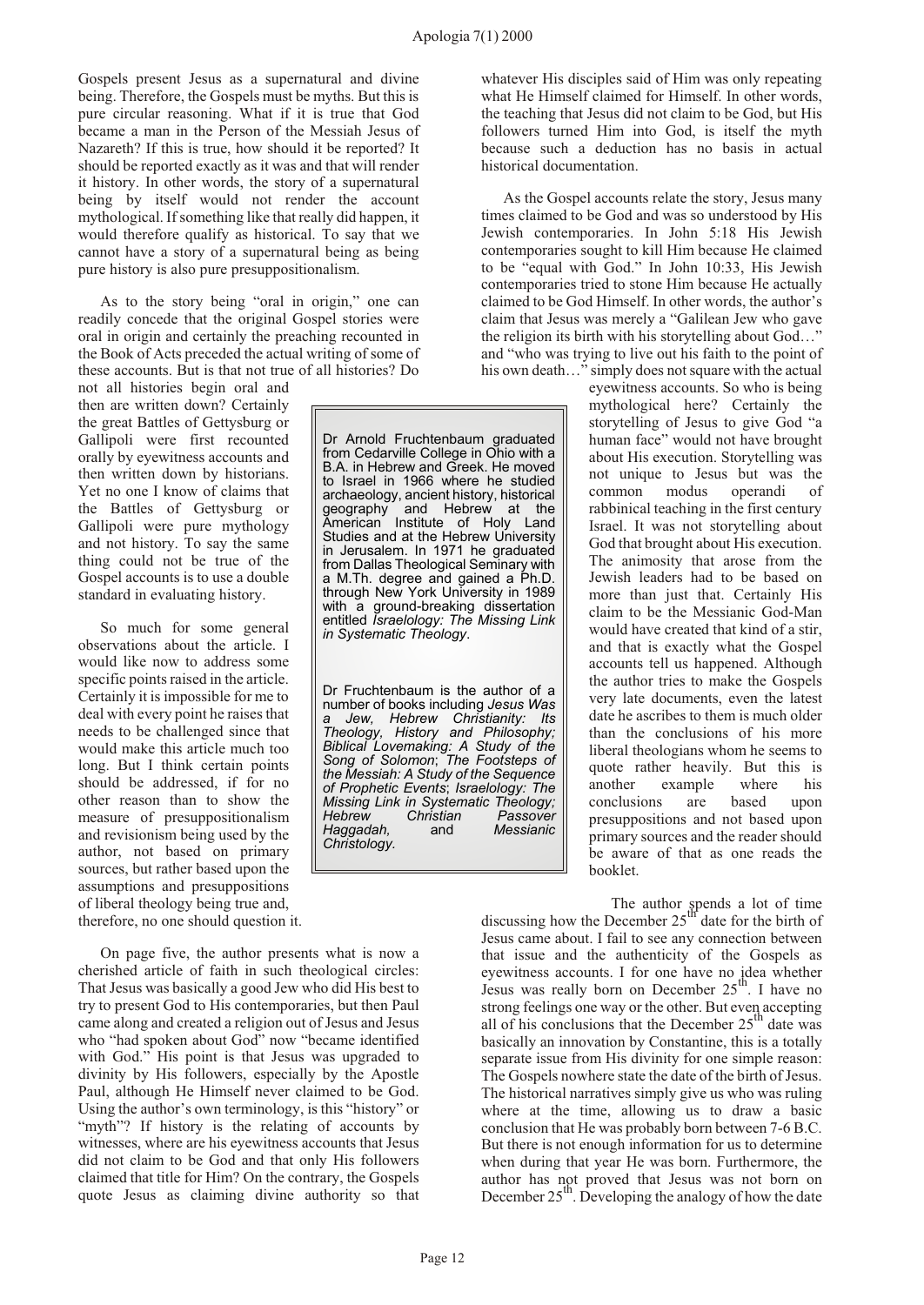of the birth of Jesus came into being and then using that as a criteria to judge the other issues concerning Him is a non sequitor. We are not trying to defend what the Gospels do not say. The logic of the author, therefore, runs something like this: The date of the birth of Jesus as December 25<sup>th</sup> was something that was invented by the Church. As the author concludes, "Constantine gave birth to the church as we know it." Maybe the Roman Catholic Church, but not the Church as we know it. Again, the real issue is: What do the Gospels affirm to be true? The Gospels do not claim that Jesus was born on December  $25<sup>th</sup>$  (or January  $6<sup>th</sup>$ ). They do claim that Jesus was the God-Man. Furthermore, these are not merely in the narrative sections of the Gospels. They quote Jesus as making the very same claims as in examples noted above. So now who is being historical and who is being mythological?

The author says, "so a new mythology was created: that there was a year 1 in the Christian calendar, and this began on January 1, 754, in the Roman calendar." Such a statement should not confuse the reader with the real issues involved which is not the exact date of Jesus' birth but rather who He Himself claimed to be as quoted by eyewitness accounts and their writings that we have with us to this day. The exact date of the birth of Jesus may fall into the realm of mythology. It is a non sequitor to automatically claim that the same has to be true of the Messiah's divinity. Those two issues must be separated since the Gospels do not affirm the first, but do affirm the second.

In addition to Constantine, the author gives a lot of credit to two other persons for creating Christianity as we know it: Dionysius Exiguus and Francis of Assisi. The former is credited for the December  $25<sup>th</sup>$  date and the latter for a nativity scene which the author claims was created by Jerome, but Francis of Assisi "created a live outdoor performance with real animals and real people" (p. 9). The author accuses Francis of Assisi that "by presenting a living picture of the nativity in this way, he uncritically historicized or literalized the birth story…" (p. 10). I am not here to defend Francis of Assisi. My question is to the critic: What does he mean by "uncritically historicized and literalized…"? What would make this scene unhistorical? The Gospel accounts do emphasize that when Jesus was born He was laid in a manger. What does a manger imply? And what evidence does the author present that Jesus was not laid in a manger shortly after he was born? According to the Gospel by Luke, he got his information from eyewitness accounts. Mary would still have been living at the time of Luke's writing. This fits within the author's own view of "history." Nevertheless, to the author, all of this is a myth but the author does not prove its mythological origins. Such assumptions themselves are hardly historical.

The author concludes that, "Constantine, Dionysius, Francis – each in turn created an image of Jesus which others were to develop, embellish and expand in the arts. It is through such eyes that we read the New Testament lives of Jesus" (p. 10). Is all of this really a true statement? By the time of Constantine, Dionysius and Francis, the New Testament was intact pretty much the way we have it now. Is what we know about the life

of Jesus determined by what these three created? So let us try a little exercise. Let us remove these three men and all of their innovations from our thinking. Let us not read the Gospels through their contributions, but let us read the Gospels as they are written. Taking the Gospels as they are written, what do they basically claim? The following are the basic facts: Jesus was born in Bethlehem sometime during the last years of the life of Herod the Great; He grew up in Nazareth; He was baptized by John the Baptist and proclaimed to be the Messianic Son of God; at the first Passover following that baptism He went public with His messianic claims and performed miracles to authenticate those messianic claims; during a three-year public ministry He taught in synagogues and to outdoor audiences the true character of the righteousness of God and the type of righteousness necessary for entering into the Kingdom; he claimed to be the God-man Messiah with authority to forgive sins in a salvation sense; He rejected the authority of the Pharisaic oral law as binding in the religious sphere; His rejection of their authority eventually led to the rejection of His Messiahship by the religious authorities of that day; He was arrested and tried in a Jewish court of law and condemned on the basis of blasphemy; since the Sanhedrin had no authority of capital punishment, He was turned over to the Gentile authorities and there tried on the accusation of sedition or treason against Rome; He was crucified; He rose again on the third day; He spent forty days teaching his disciples and preparing them for the mission in the Book of Acts; and when He ascended to Heaven He left the promise that He will someday return. Arnou Fruchtenbaum Liman address : m Email address : arielaf juno.com

These are the facts as presented by the four Gospels themselves and Constantine, Dionysius and Francis have nothing to do with this. These facts were in place before these men arrived on the scene. In actual fact, take away all of the contributions made by these three men and it does not change the basic Gospel story. It certainly does not remove the claim of deity from the Messianic Person.

The circumstances of the birth of Jesus were not created by Constantine or Dionysius or Francis, nor did the claims that Jesus made for Himself originate with  $2\epsilon^{th}$ these men. The myth may have created a December 25<sup>th</sup> date, but the account of the miraculous Virgin Birth precedes all of that.

After asking, "What is to be made of the birth stories in Matthew and Luke and the prologue to John?", the author engages in presuppositionalism that can only be labeled as "myth." The claim that the Gospel of Matthew "began to circulate around sixty years after the death of Jesus" is purely suppositionalism. The author fails to interject with scholarly writings showing that Matthew was written much earlier. What should be obvious to a critical reader of this article is that he attempts to prove one presupposition by another. And starting with the assumption that what the Gospels say could not possibly be true, he creates his own scenario two thousand years after these Gospel accounts (even with his own dating) came into being. Is it really more possible to know what the real story was than people living two thousand years earlier? That could be a possibility if there was documentation to support it, but

.<br>ص

www

a.

gro.leir

u

Fruchtenba

ail addres

a

 $\bigcircledS$ 

on

oc.

mE $\equiv$ 

dlonrA

Internet S

leir<br>Ariel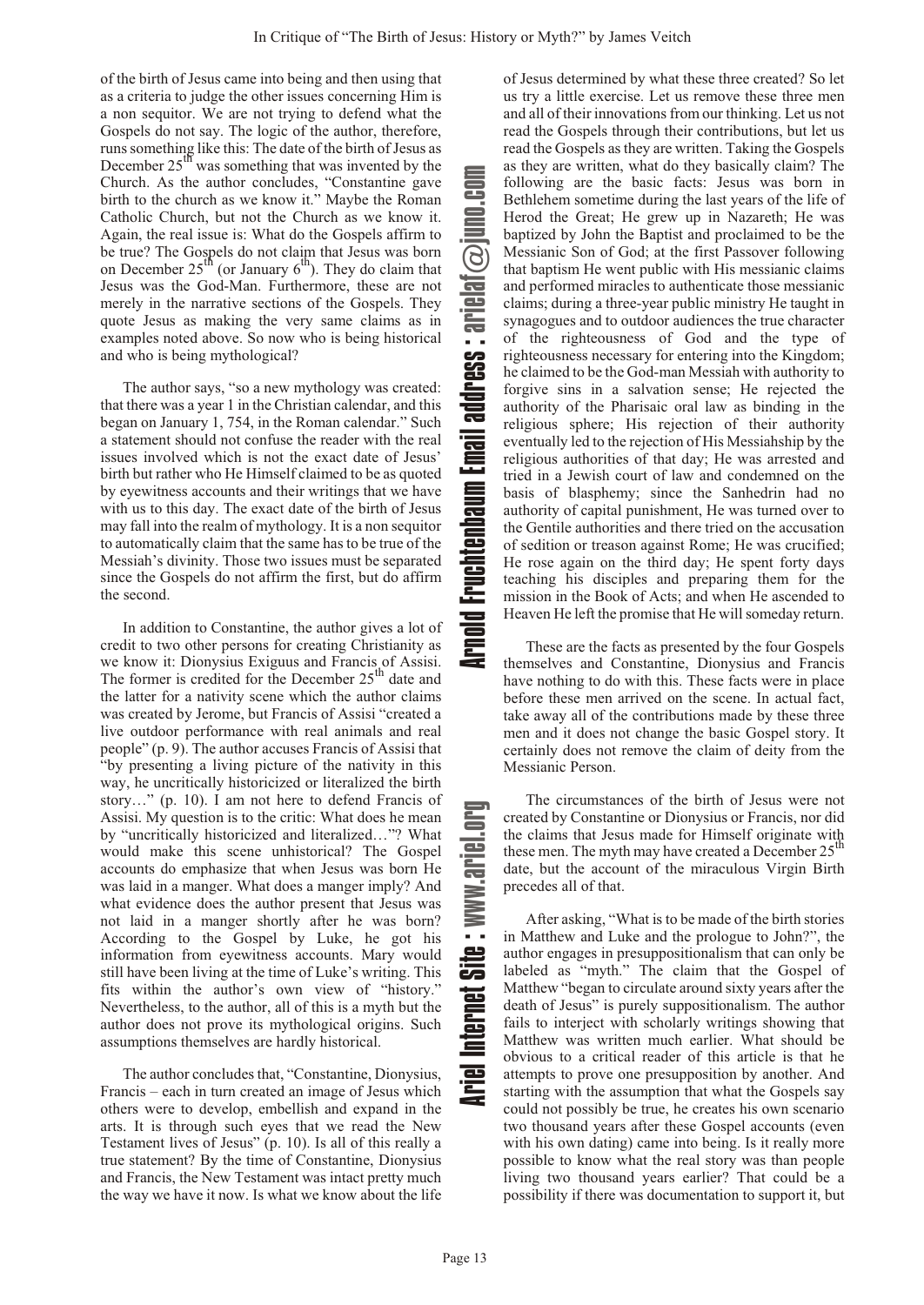the fact is that there is none. So when the author states, "The story of the visit of the wise men probably owes its origin to an incident in the mid-60's when a king of an area in a part of Persia, with his entourage of officials and supporters, journeyed across the Roman Empire to surrender sovereignty to the emperor Nero," one should not miss the word "probably." What documentation is there that Matthew's Gospel took the wise men account for that incident? There is almost no similarity. One king coming from a part of Persia to surrender his kingdom to Rome hardly fits the description of the wise men (who were never said to be kings by Matthew) who came to worship the child, but they did not surrender their kingdoms to this child. The presentation sounds scholarly and the reader might be influenced by the way it is presented. But one must not be fooled by such camouflage. There simply is no sure evidence that one incident influenced the Matthew account and the relationship does not even qualify for the word "probably." Again, the author merely assumes that the Matthew account could not really have happened. But that is a presupposition, not the historically validated fact. Again, the author is more guilty than the Gospel writers of engaging in myth.

Many other examples could be noted to show how he uses unrelated historical incidents with virtually no point of similarity but tries to make them the origin for what happens in the Gospel accounts. The reader should never be afraid to ask: What is the documentation for such conclusions? And are these documents truly primary sources or merely the quoting of others who believe the same thing?

So when he accuses the Gospel of John of being "a radical reworking of early Christianity" (p. 12), one should note this to be a good example of the pot calling the kettle black. Who is it that is engaging in a "radical reworking of early Christianity"? To me, John's account is far more probable than Dr Veitch's one. In going back to the author's definition of "history," even if we assume that John was not written by the Apostle John (an assumption I do not make), the author is still much closer to the events of the time than our revisionist trying to rework the history of Jesus.

After his survey of the four Gospels, the author asks, "So what can be gleaned from 'Matthew' and 'Luke' about the actual historical circumstances of Jesus' birth? Very little." "Very little" only because the author chooses to ignore the historical sources that we do have and engages in his own "radical revision of early Christianity." He has not proven that the accounts given by Matthew and Luke are "myths." He has only assumed them to be such since his own theology needs it so desperately. On the contrary, we have more details concerning the birth of Jesus than we have of many other accounts of famous persons such as Alexander the Great or Julius Caesar.

There are many other points I could respond to, but it is time to draw this article to an end. These examples should be sufficient to note that other issues he raises are again based upon presuppositions or a misleading account of what the Gospels actually claim. But contrary to the author's own conclusion, we know that we can draw a lot more from the birth stories than the fact that "Mary was Jesus' mother" (p. 14).

One more point should be made. When the author concludes his article, he asks the question, "Why, then, celebrate Christmas?" Obviously, if all of his revisions are true, it is a useless exercise. Even for many of us who are believers, especially Jewish believers, we do not necessarily observe Christmas anyway since there is no evidence that Jesus was born on that date. But again, the author tries to project the mythology of Christmas to make the messianic divinity itself a mythology. The best answer the author can give for celebrating Christmas is, "So forget the history and enjoy the myth. Christmas enshrines the myth that we all need to hear at the end of a busy year, before we plunge into the uncharted waters of a new year" (p. 17). If this is the Messianic Hope, there is no hope there. I, for one, cannot enjoy the myth because myths do not change my life. But divine history does change my life. If the whole birth account is a myth then there is no meaning to it and it has no value. And there is no hope. And I cannot enjoy the myth and forget the history. But if the account is true: that in the last years of Herod the Great the Messianic Child was born of a Virgin, destined to die for the sins of the world, and that this God-Man Messiah did die for my sins, and arose again, this fact can change my life. Because when He died, He died as a penal substitutionary death for the sins of us all. Because this is history and not myth, we can enjoy forgiveness of our sins and come to know God in a personal way by trusting His death on the cross for our sins. His death has meaning because this was the death of the Messianic God-Man. God became the Messianic God-Man by virtue of the virgin conception and birth. That is why the virgin birth is so crucial to the whole theology of the Person of the Messianic God-Man. Take that away, and the rest will have little meaning and becomes only a story.

I conclude with a different admonition: Forget the myth and enjoy the history. The history is that Jesus, born of a Virgin in Bethlehem, died for your sins. If you are willing to trust His death on the cross you can receive the forgiveness of your sins. He is the Messianic God-Man. This means that as a man He could die for our sins. As God, He can forgive us our sins.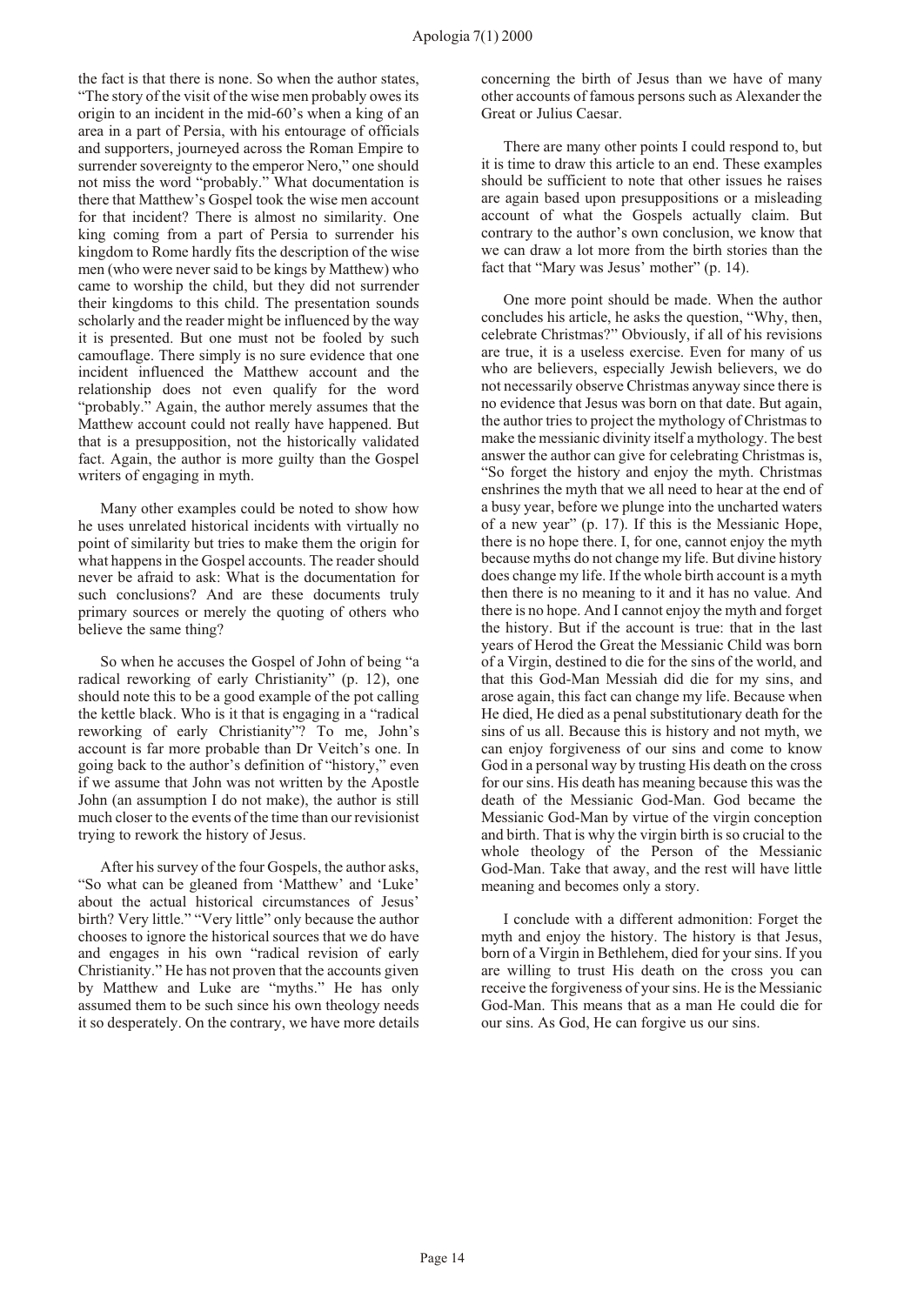# <span id="page-16-0"></span>The Birth of Jesus; History or Myth?

## **by Dr James Veitch, St Andrew's Trust, Wellington, 1997, 28pp. \$6.00.**

**This is an expanded version of a lecture delivered on November 28, 1996. It has 13 pages of text and 11 of footnotes. Review by Dr G.H. Duggan SM.<sup>1</sup>**



*Dr G. H. Duggan SM*

T his is an extraordinary production. Although the text is buttressed by an array of footnotes to give the semblance of a scholarly work, it is incredibly shoddy. It abounds in categorical statements about the New Testament books and the history of the early Church, many of which are not merely doubtful but demonstrably false.

I shall deal with the contents of the booklet under these heads:

**1. Veitch's concept of God.** This is a philosophical preconception or prejudice which leads him to deny the possibility of a miracle or of a supernatural revelation.

**1. His Christology.** Following in the footsteps of the Rationalist critics - Toland, Reimarus, Strauss, Renan and others, he maintains that Christ was no more than a superior human being.

**3. The Authorship and Dating of the Gospels.** He puts the Gospels of Matthew, Luke and John late - from 90-100 and holds that they were produced by Christian communities.

**4. The Origin of Christianity as a Religion distinct from Judaism.** He holds that it emerged as a distinct religion somewhere between 90 and 100. We

shall see that this is much too late.

**5. The Role of Constantine,** who is said to have changed the form and content of Christianity.



#### **1. Veitch's Concept of God.**

#### **On page 17 we read:**

God is the metaphor we give to those primary values which, through nurturing in a particular tradition, enable us to rise above evil within and above us, to realise our full potential as humans.

#### **Comment:**

Since values are to a great extent created by the human mind, as, for example, in the case of a valuable postage stamp, God would in Veitch's philosophy be a creation of the human mind, no more than a figure of speech - a metaphor - to designate the values we rate most highly.

It is obvious that if one has accepted this concept of God, one must hold that a genuine miracle is impossible, for a miracle is by definition brought about by the direct intervention of God, as an efficient cause in the running of the Universe. And this is something a metaphor could never accomplish.

This a priori rejection of the possibility of a miracle is called by Veitch (p. 15) "the historical principle". It is only by using this principle, he adds (p. 16) that we can "find within the shadow of the Gospels, the character of the historical Jesus", after we have "got rid of the Church and its views of Incarnation, Virgin Birth, Second Coming and a divine/human Jesus."

We shall see later what becomes of Veitch's Christology when he has removed these Christian doctrines from his interpretation of the Gospels.

We read (p. 15) that:

[Jesus] became identified with God; not just the God of his Jewish faith, but the God who had created the cosmos and all things within it.

<sup>1</sup> Review submitted 16.4.97. Final amendments made 2.5.97. Dr Duggan sent a copy to Cardinal Williams who has expressed his appreciation.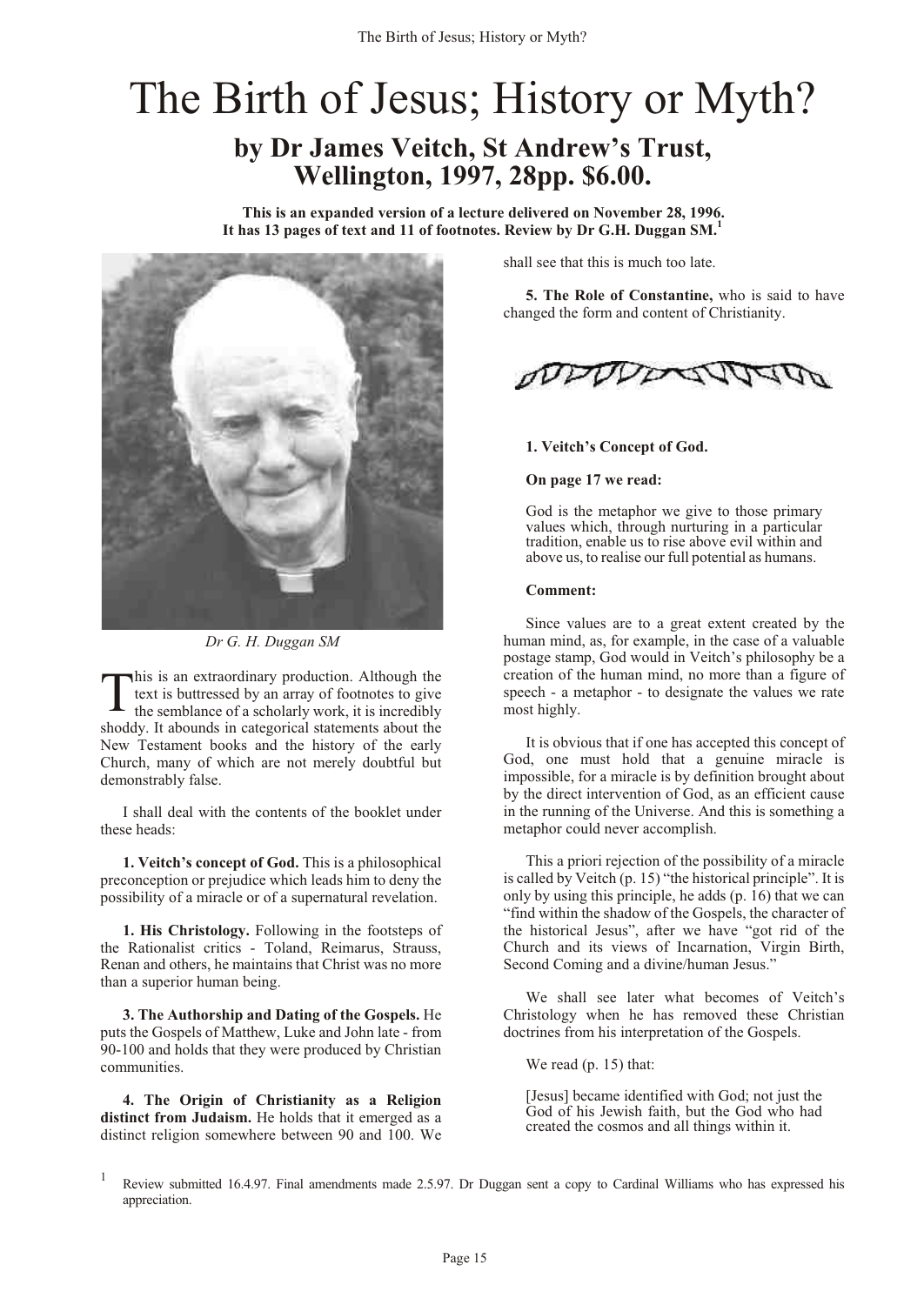#### **Comment:**

It is hard to understand how Veitch has managed to make a distinction between the God of the Jewish faith and the God who created the cosmos. For the God whom the Jews worshipped was the God who created the cosmos. The first verse of the Torah reads: "In the beginning God created the heavens and the earth" (Gen. 1:1). Perhaps his distinction was necessary so he could [try to] turn them into Modernists who worship the "god within," who is the personification of their highest value.

Stanley Jaki proved in his book *The Road of Science and the Ways of God* (the Gifford Lectures of 1975-6) that it was by developing the implications of this verse of Genesis that the medieval thinkers laid the foundations of modern science. For since God created the universe it must be intelligible - that is, governed by discoverable laws, since He is intelligent. And since He created it freely out of nothing, it is contingent: that is, it need not exist at all, and it could be other than it is. We have to discover what it is actually like by scientific enquiry, and not decide beforehand what it must be like, as some of the Greek thinkers did when they decreed that the heavenly bodies must move in perfect circles. Thinkers as disparate as A.N Whitehead, Jacques Monod and J. Robert Oppenheimer have admitted that Jaki's thesis that science as we know it, in the sense of a self-supporting enterprise with an organised body of knowledge, is found only in one culture - that of Western Christendom, is true. The medieval thinkers, like John Buridan who in 1350 formulated Newton's first law of motion, broke the shackles of Aristotle's Physics and paved the way for Galileo and Newton.

The notion espoused by Veitch, that the doctrine of Creation, taught by the Christian Church and inherited from Judaism, is no longer tenable by an educated man, is nonsense, and if really accepted, would bring scientific inquiry to a dead stop.

#### **2. His Christology**

Veitch, following in the footsteps of Toland (17th century), Reimarus (18th), Strauss, Baur, Renan (19th), Bultmann and many others (20th) contends that Christ was no more than a superior human being who worked no real miracles, made no transcendent claims, and did not rise bodily from the dead.

He writes (p.5) that Jesus "was a Galilean Jew who lived probably between 4 BC and 30 AD." On pp. 14-15 he expands this account. He writes:

Jesus was a Galilean Jew, born in Nazareth, who spent the public years of his life living in Capernaum, a town on the shore of Lake Galilee. He developed a reputation for his insights into matters of faith and his views on a whole range of human relations and situations. He may well have been understood as a "wise man" in the tradition of Jewish wisdom. He lived out his words and his thinking and to many this would have made him a prophet. A lively, charismatic person, with a wide range of stories, told with pithy humour, to illustrate his thinking would have brought him into people's lives with a startling vividness and stimulating freshness. No wonder some who felt his touch were healed and experienced an inner wholeness which changed their lives. A person like this puts a human face on an invisible God: love, care and compassion are transforming human values. That such a good man should die a horrible death by crucifixion traumatised his close friends and cast them into depression and deep grief. But the more they thought about him as they tried to relieve the pain of their grief and guilt, and the more they consciously recalled his words and incidents in the life they had shared with him, the more they realised he was still alive.

#### **Comment:**

This is not only a travesty of the Gospel story, it makes it so absurd as to be incomprehensible.

Veitch omits to mention Christ's claims to be "the Son" of God (e.g. Matt. 11:27; Mk. 13:32) and "Lord of the Sabbath" (Matt. 12:8), his violent denunciation of the Scribes and Pharisees (Matthew 23), the parable in which he depicted them as murderers (Matthew 21), and his miracles, which they attributed to Beelzebub (Matt 12:24; Lk. 11:15). Veitch's omissions make it impossible to understand why they wanted him to be crucified.

We have the witness of the Gospels and St. Paul (1 Cor. 15) that it was not the musings of the Disciples that created their faith in the Resurrection, but the empty tomb and Christ's appearance to them in bodily form that convinced them that he was alive. That Christ was alive was the gist of Paul's preaching according to Festus in his report to King Agrippa (Acts 25:18). Nor was Christ alive, merely as the souls of the dead are alive in God, as the Book of Wisdom (3:1-4) proclaims, but with the body that was placed dead in the tomb on the Friday and emerged alive, glorious and immortal, on the Sunday morning, the date being almost certainly April 9, 30 AD. "We know," St Paul declared, "that since Christ was raised from the dead, he cannot die again; death no longer has mastery over him" (Rom. 6:9).

On page 12, citing Crossan, a member of the Jesus Seminar, in support (note 41), Veitch writes:

Since the Roman Senate deified its emperors from Julius Caesar onwards, it is not surprising to find Christian writers doing the same for Jesus.

#### **Comment:**

This supposition is preposterous. It shows the straits to which those are reduced who reject as inauthentic the many texts, explicit and implicit, in which Christ affirmed his true divinity.

It is the plain fact, as Martin Gengel has pointed out, that Jews, the strictest of monotheists, to whom the pagan deities were an abomination, were paying divine honours to Christ within a few years of the Crucifixion. One instance must suffice - that of Stephen, stoned by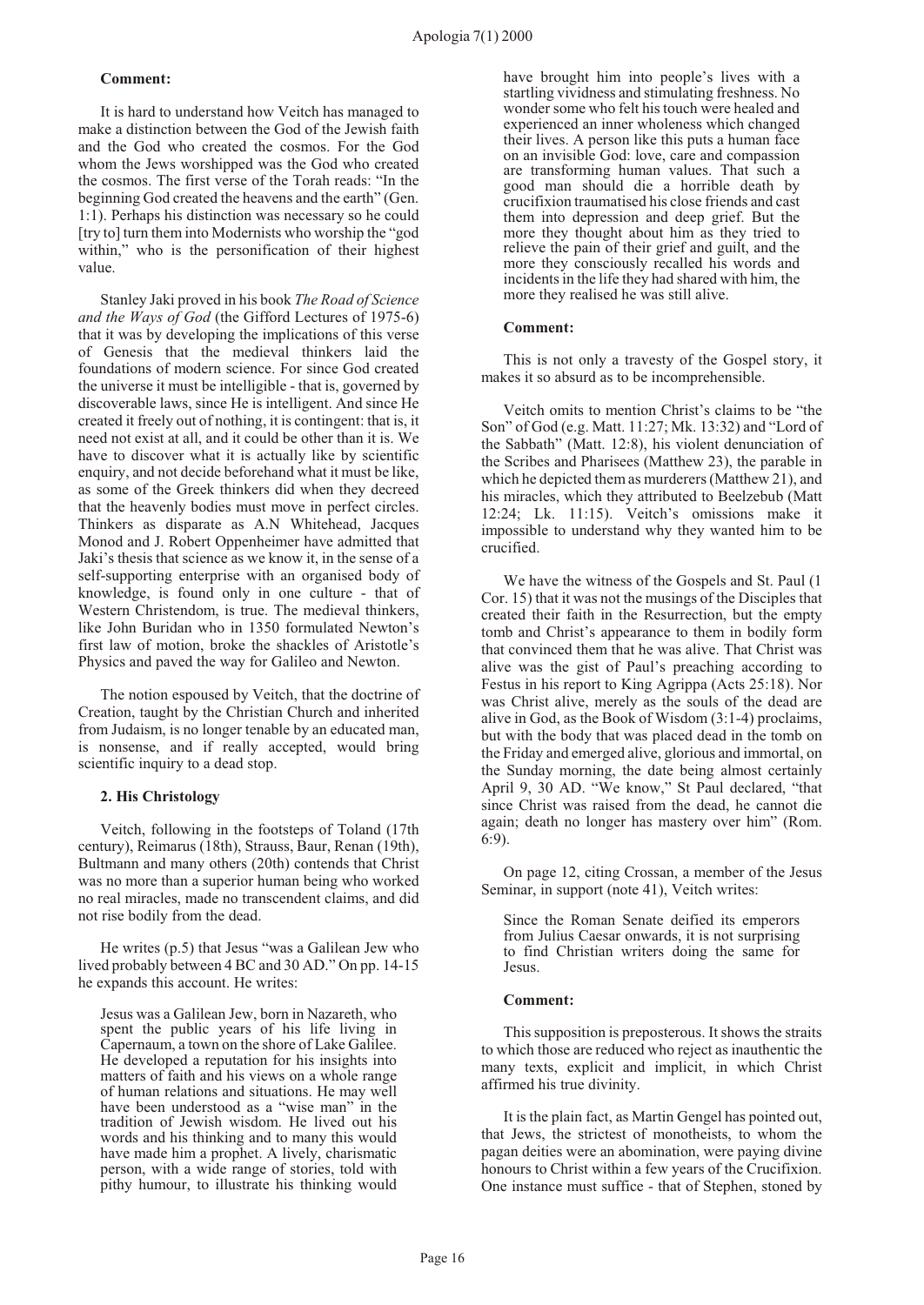the Sanhedrin, probably in 32 or 33 A.D. for blasphemy and addressing Christ as God as he died. Veitch writes  $(n. 16)$ :

How can divinity be meaningfully applied to a human Jesus? Responses will depend on what is meant by divinity and whether the concept is to be applied literally or understood metaphorically... As we have seen, the Church, for reasons of theology and politics, chose centuries ago to read these metaphors and images literally and to create a divine-human person, Jesus Christ. It is this that caused the confusion.

#### **Comment:**

It was not for reasons of theology, still less politics, that the Church taught from the beginning that Christ is truly divine, but because Christ Himself had revealed this truth.

Moreover, it is not correct to describe Christ as a "divine-human person" - this was the heresy of Eutyches, the Monophysite. As was defined by the Church at the Council of Chalcedon in 451, He is one Divine Person, the Word, who exists simultaneously in two distinct natures, one divine, the other human.

If the Church taught that Christ is God, it is because He made this claim many times during His mortal life. Thus in Matthew 25, it is He, the Son of Man, who will come to judge the world, separating sheep from goats. When He said to the Jews (John 8:58): "Before Abraham was born, I am", they picked up stones to stone him for blasphemy. When at His trial he responded to the challenge of Caiaphas by applying to Himself, the Son of Man, the words of Daniel 7:13, they condemned this claim as blasphemous, as they could not have done had it been merely a claim to be the Messiah. It was, they explained to Pilate (John 19: & 7) because He had claimed to be the Son of God, that He had to die. Jesus ratified this claim by rising from the dead on the third day (Mark 9:10; Luke 9:21).

This was the Good News which the Apostles began to proclaim on Pentecost Day, as a well-established historical fact, and continued to proclaim, ignoring an order from the Sanhedrin to desist. It was the fact, admitted by the Sanhedrin, that the tomb was empty. Christ had appeared, fully alive, endowed with mysterious properties, to various witnesses who were, as Peter explained to Cornelius (Acts 10:41) chosen by God beforehand.

B.F. Westcott, the eminent biblical scholar, maintained that no historical event of that time is better attested than the Resurrection of Christ. He wrote:

Taking all the evidences together, it is not too much to say there is no single historic event better or more variously supported than the Resurrection of Christ. Nothing but the antecedent assumptions that it must be false could have suggested the idea of deficiency in the proof of it... In any ordinary matter of life, the evidence would be amply sufficient to determine our action and belief.

This antecedent assumption that a miracle is impossible is no doubt what led Hastings Rashdall to aver that even if the evidence were fifty times as strong, he could not admit that the Resurrection actually happened.

According to Veitch (p. 7), it was "Constantine and his bishops who conflated Jesus of Galilee, the historical person, with the Jesus of faith, thus obscuring the historical figure in myth and theology."

#### **Comment:**

Had this conflation occurred, it would have been at the Council of Nicaea in 325. In fact it was done much earlier. We find that St. Paul, writing in 60 to the Philippians, (2:6-11) states clearly that Christ, a Divine Person, equal to the Father, took upon Himself our human nature, in which He suffered and died, and is now in glory, because of this, and is entitled to the worship of every creature, such as was due to Yahweh (cf. Isaiah 45:23).

The author of the Letter to the Hebrews, writing probably between 65 and 70, makes a similar claim. He writes:

We see Jesus, who was made a little lower than the angels now crowned with glory and honour because he suffered death, so that by the grace of God he might taste death for everyone  $(2:9)$ .

The Rationalist attempt to separate the Jesus of history, a mere man, from the Christ of faith, worshipped as divine, has always ended in an impasse. As Ricciotti put it in his *Life of Christ*:

Almost every new generation, from Reimarus to the present, has raised the shout of victory in the belief that it has finally found the definite solution to the problem of Jesus; but the next generation has invariably rejected the applauded solution in search of another. (p. 215)

Earlier in this century, Drews in Berlin, Couchoud in France, and Williams in England solved the problem by taking the bold step of denying that there ever was an historical person called Jesus of Nazareth. He was simply a mythical figure, created by the lively imagination of the early Christians, meeting their religious needs, as Apollo and Hercules did for the Greeks and Vishnu or Rama do for the Hindus. This has the great advantage that it saves the scholar the trouble of distinguishing the mythical from the historical items in the Gospels.

I notice that Veitch has argued in published articles (cf. 19, note 9) that Judas Iscariot did not really exist, but is a figure created by the Gospel writers to account for the death of Jesus, rather like Iago in Shakespeare's play. Many of Veitch's problems would, I suggest vanish, if, walking in the footsteps of Drews, Couchoud and Williams, he applied the same criteria to the Gospel account of Jesus of Nazareth as he has done for Judas Iscariot.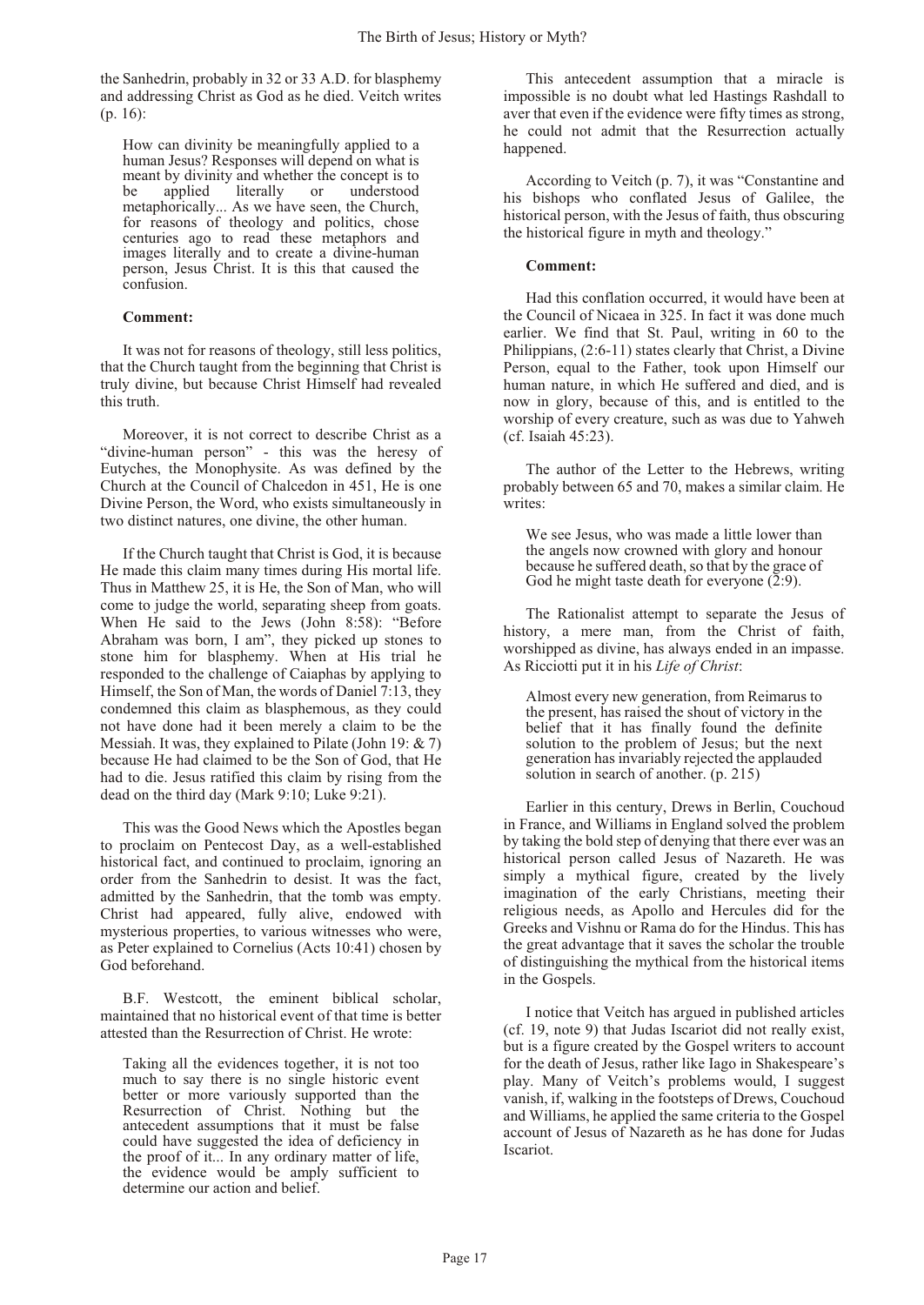#### **The Conception and Birth of Christ**

Veitch attributes the Gospel accounts of the conception and birth of Jesus, not to Matthew and Luke, but to a "Matthean community" (p. 11) and to a "Lukan community" (p. 12), and he locates the writing of these accounts in the 90's.

Both evangelists state very clearly that the conception of Jesus was virginal. Raymond Brown has maintained that this cannot be derived with certainty from the Gospel accounts, but this just shows that in this instance he cannot read.

But a virginal conception would have been miraculous, and Veitch, with his philosophical preconceptions must rule this out as impossible.

He has no grounds whatever for his statement that Mary conceived at her first ovulation (p. 13), nor for allowing that there is the slightest probability in the slander that the father of Jesus was Pantera, a Roman soldier from Sidon (p. 25, note 54).

Nor are there any grounds for suggesting that there is some mystery why Matthew cited Isaiah 7:14 when writing of the conception of Jesus (p. 13). Throughout his Gospel, Matthew was on the lookout for texts that would serve to show that Jesus was the long-awaited Messiah, who fulfilled the Old Testament prophecies. The Septuagint translators had used the word parthenos (virgin) to translate the rather broader term in Isaiah. As such, the passage could be used to show that the conception of the Messiah would be virginal.

Veitch has stated categorically (p. 14) that Jesus was born in Nazareth.

#### **Comment:**

Matthew and Luke, much nearer in time to the event, have stated categorically that he was born in Bethlehem.

Such notable historians as W.M. Ramsay, E. Meyer, and A.N. Sherwin-White have testified to Luke's remarkable accuracy as an historian in Acts, making the book of inestimable value to the secular historian.

In the prologue (I:1-4) to his Gospel, Luke tells us that he has been painstaking in his research to make sure that his story relates true historical facts. We are entitled to assume that his habit of accuracy did not desert him when he came to write his Gospel.

In his book *The Rise of Christianity*, the eminent historian W.H.C. Frend comments:

The question of the two censuses bristles with difficulties, but the New Testament accounts of Joseph and Mary's journey to Jerusalem are too circumstantial to be dismissed. There would be no point, for instance, in describing Mary's stay in Jerusalem after Jesus' birth (Luke 2:22f) if in fact it had never happened (p. 78, note 17).

Regarding the Magi, Veitch writes:

The story of the visit of the wise men probably owes its origin to an incident in the mid-60s when a king of an area in a part of Persia, with his entourage of officials and supporters, journeyed across the Roman Empire to surrender sovereignty to the emperor, Nero. (p.11)

#### **Comment:**

This is sheer guesswork. William Barclay has pointed out that Ethelbert Stauffer has constructed "a not inconsiderable case" for the star *(The Gospels and Acts*, Vol. I, p. 233). It is based on the fact, recorded on some of the latest cuneiform tablets, that in the year 7 B.C. there was an extraordinary astronomical phenomenon, the conjunctio magna, which occurs only once in every 794 years. In the spring of that year, Jupiter crossed the path of Venus and in the summer and autumn Jupiter and Saturn met in the Sign of the Fishes. The astrological interpretation, also recorded in the cuneiform tablets, is that this meant that the ruler of the last days will appear in Palestine, for Jupiter was the star of the world ruler, the constellation of the Fishes signified the last days and Saturn was regarded as the star of Palestine. Stauffer concluded:

It is clear that the Matthean account stands on solid ground and agrees perfectly with the documents of the time... The star of Bethlehem is a fact of history.

Veitch states that Christ was born in 4 B.C. in the three months that preceded King Herod's death in the spring of that year. It is much more likely that it was earlier, perhaps as early as 7 B.C., given Herod's order that the male children of two years and under in Bethlehem were to be slaughtered.

On page 16, Veitch quotes with approval the statement of M. Eugene Boring:

Modern historians not only can recover the real Jesus and give the contemporary world a different option from the Jesus of canonical Christianity, but also should do so, since the real Jesus has a message to which we should respond, a message obscured by the Church.

#### **Comment:**

The "real Jesus" which Rationalist scholars since Reimarus have been trying to extract from the Gospels is a will-o'-the-wisp which Boring has no more chance of catching than any of his numerous predecessors. All he will have to offer his readers is a lifeless artifact, one more specimen to put in the museum of abandoned theories.

What Veitch and his fellow Rationalists do not seem to realise is that, if they have the text of the Gospels from which to spin their far-fetched theories, they owe this to the Church. It was She who cherished these texts and preserved them for posterity, when countless contemporary documents disappeared without trace, sometimes without even a mention in a list of an author's works.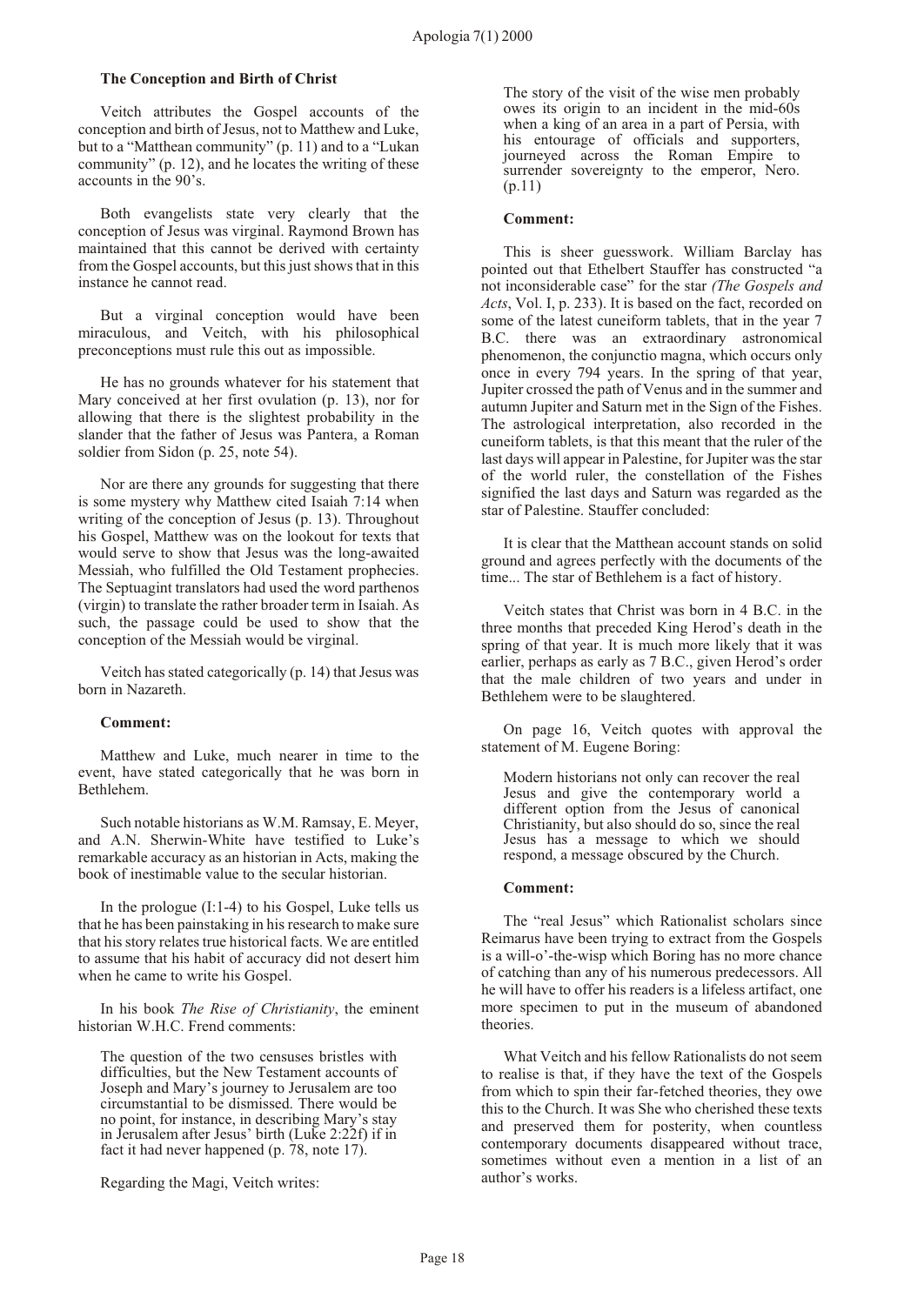She it was who tossed aside the plethora of "gospels" produced by the Gnostic sects in the 2nd century, as well as the truncated New Testament produced by Marcion in the middle of that century.

Rationalistic exegesis of the New Testament, which is practised in great numbers of universities in the world, is a parasitic growth, dependent for its survival, so far as one can judge, on the continued existence of the Church. It does not seriously threaten the life of the Church, but it is the cause of spiritual death to those who embrace it during the ever-changing phases of its existence.

#### **3. The Authorship and Dating of the Gospels**

Veitch rarely mentions Mark, since it contains no mention of the birth of Christ and begins, as all the early preaching of the Gospel did (cf. Acts 10:37) with the ministry of John the Baptist.

He accepts without question the view which was developed by Holtzmann in 1863 and spread in the English-speaking world by B.H. Streeter, that Mark's was the first Gospel to be written. So he refers to Matthew as "the second Gospel" (p. 10).

The Church, accepting the witness of the early tradition (Irenaeus, Origen, Jerome) that Matthew was the first Gospel to be written, has always placed it first in her Canon. It was therefore an aberration of the editors of the Jerome Commentary on the Bible to put Mark before Matthew. It is one of the few commentaries to do this, and it goes on to deal with the other books in what the editors think is their chronological order.

The case for the priority of Matthew has been argued by John Chapman, W.R. Farmer and others and it cannot be dismissed out of hand. Mark does not contain the promise of the primacy to Peter (Matthew 16:17-19), and Farmer has suggested that this fact may have won for Holtzmann the appointment by Bismarck to the chair of theology in Strasbourg at the beginning of the Kulturkampf, in which the enemy was Rome.

Veitch puts the writing of the other three Gospels at the end of the first century and he attributes the composition to various Christian communities and indicates the anonymity of the authors by placing the names in inverted commas.

"The Gospel of 'Matthew'", he writes, "began to circulate around 60 years after the death of Jesus" (p. 10).

Similarly, "the third gospel, known to us as 'Luke', probably circulated in the wake of the persecution of Diocletian in the mid-90s of the first century.... In the light of persecution they (the communities of Greek Christians) wished to present a story of Jesus using the language and thought forms of their contemporaries living in cities throughout the empire." (p. 11).

"The Gospel of 'John'", he writes, "is still later than 'Matthew' and 'Luke'. It is a turn-of-the-century life of Jesus put together for people who are in for the long haul... The opening verses are a poem which connects Jesus with God, using metaphors which undergird these hopes." (p. 12)

#### **Comment:**

"In the world in which I live," A.H.N. Green-Armytage wrote in 1952, "almost every book, except some of those produced by Government departments, is written by one author. In that world (of the biblical scholars) almost every book is produced by a committee, and some of them by a whole series of committees."

The early tradition is that Matthew was the first to write a Gospel and that he wrote it in Hebrew. But this text has disappeared and we have only a Greek translation which could well owe something to Mark.

The literary judgement of anyone who thinks that there is more than one author for Luke and John must be singulary obtuse.

Luke, which was described by Renan as "the most beautiful book in the world," is certainly the work of a single author, as is, for example, *Pride and Prejudice*. He was Luke, the physician and the companion of St. Paul., who, as Green-Armytage has shown, in composing his Gospel, obeyed the canons of Greek composition in prose. The same author has shown in his book *A Portrait of St Luke* that from the Gospel and Acts of the Apostles we can learn a great deal about the kind of man Luke was.

As regards the Gospel of St. John, C.H. Dodd and Peter F. Ellis have shown that it is a close-knit whole and obviously the work of a single mind.

Veitch's late dating of John is in harmony with the current view of biblical establishment; it is arbitrary, and his description of the verses that "connect" Jesus with God as metaphors merely reflects his Rationalist prejudice. St. John wrote that the Word was God, the same Word who became flesh and dwelt among us.

John A.T. Robinson has pointed out that there is little real evidence that Domitian persecuted the Church as such. He did persecute many members of the upper class, among whom were some Christians.

#### **Dating**

The dating of the New Testament books has been dealt with systematically by John A.T. Robinson in his magisterial *Redating the New Testament* published in 1976 by SCM Press, and by J.W. Wenham in his scholarly *Redating Matthew, Mark and Luke: A Fresh Assault on the Synoptic Problem*, published in 1991 by Hodder and Stoughton.

Veitch shows no sign of being acquainted with either of these works. Neither is popular with the biblical establishment, since they will compel some arduous re-thinking. It was ten years before Robinson's book, the first comprehensive chronology of the New Testament books since Harnack's published in 1897,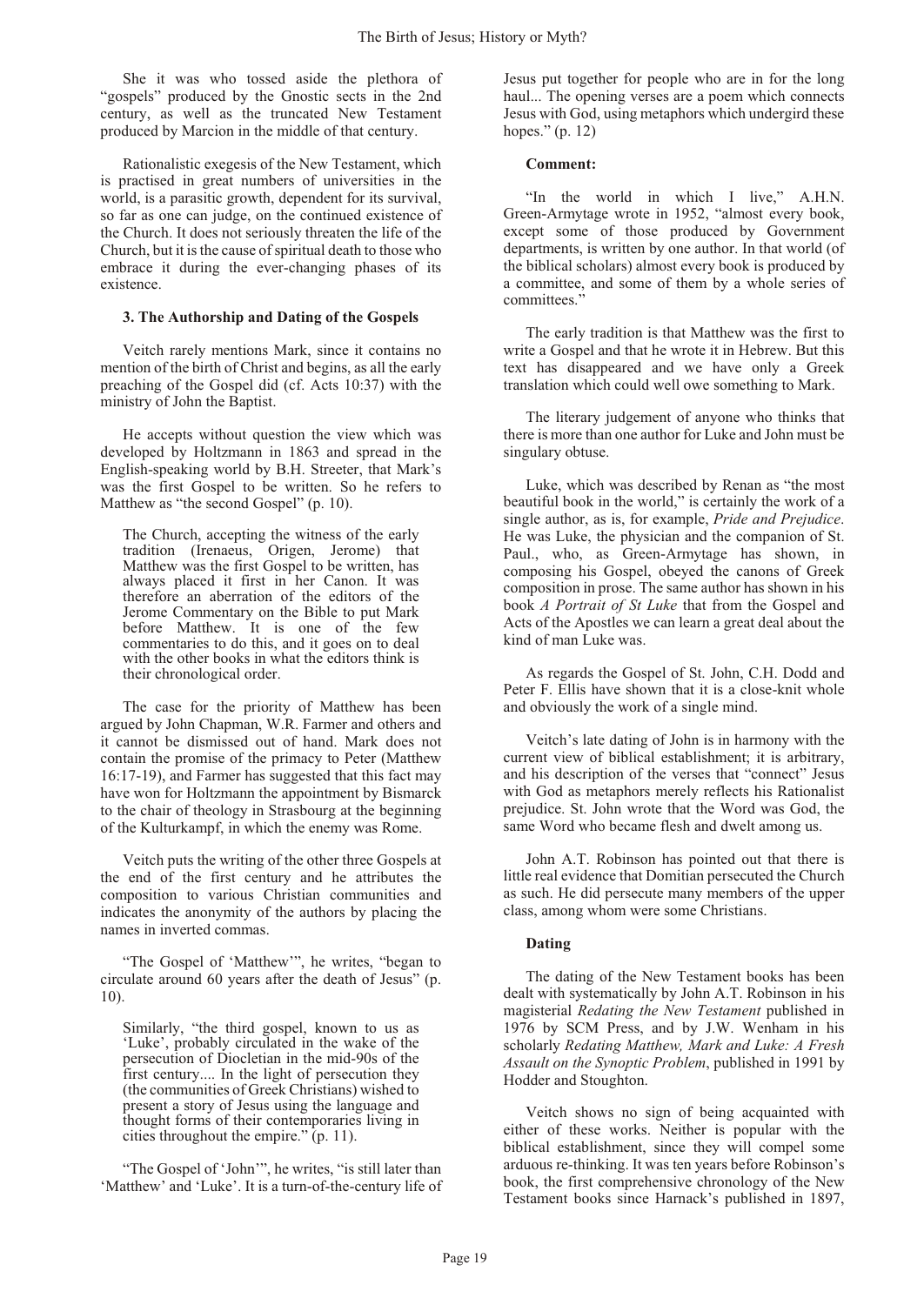was published in a German or French translation.

Both are obviously the product of scholarship of a high order. Both were thoroughly conversant with the New Testament text and with the scholarly literature and Wenham tells us that his book was the fruit of fifty years of grappling with the Synoptic Problem.

Robinson argues that all the NT books were written before 70 A.D. None of them, he points out, mentions the destruction of the Temple which occurred in that year as a past event. It was a cataclysmic event and should have rated a mention in any book written after that date.

Wenham puts the writing of the Gospels surprisingly early: Matthew around 40, Mark around 45, and Luke around 54; and his arguments for these dates cannot be dismissed out of hand. His book, writes Michael Green, the editor of Hodder and Stoughton's *I Believe* series, is "full of careful research, respect for evidence, brilliant inspiration and fearless judgement. It is a book no New Testament scholar will be able to ignore." The reviewers, Wenham has told me, even if they did not accept his conclusions, were respectful.

Before Robinson's book was published, he sent the MS to C.H. Dodd, arguably the greatest English-speaking biblical scholar of the 20th century. Dodd's reply included the following passage:

You are certainly justified in questioning the whole structure of the accepted `critical' chronology of the NT writings, which avoids putting anything earlier than 70, so that none of them is available for anything like first-generation testimony. I should agree with you that much of this dating is quite arbitrary, even wanton, the offspring, not of any argument that can be presented, but rather of the critic's prejudice that if he appears to assent to the traditional position of the early church, he will be thought no better than a stick-in-the-mud. The whole business is due for a re-examination.

Wenham, with whom many people will be familiar because of his popular *Grammar of New Testament Greek*, has presented the fruits of just such a re-examination. There are good grounds for thinking that Luke wrote the first draft of his Gospel, beginning at 3:1, during the years (50-57) he was in Philippi, and added the first two chapters in 58-59 when he was in Palestine, Paul being in custody in Caesarea. Matthew would have written the first draft of his Gospel during the twelve years (30-42) that the Apostles remained in Jerusalem. Mark would have written his Gospel in Rome in 45, after assisting Peter during the years (42-45) that he was preaching in the Eternal City. Robinson has shown that there are no grounds for putting the writing of John's Gospel after 70, and one text (5:2) which seems to indicate that when John wrote, the Holy City was still intact.

In 1941 C.C. Torrey, who had been Professor of Semitic Languages in Yale from 1900 to 1931, wrote:

I challenged my NT colleagues to designate even one passage from any of the four Gospels giving clear evidence of a date later than 50 A.D.... The challenge was not met, nor will it be, for there is no such passage.

It is time to tell the story of *The Jesus Papyrus* the work of Carsten Peter Thiede and Matthew d'Ancona, published in 1996 by Weidenfeld and Nicholson, and described by them as "the most sensational evidence on the origins of the Gospels since the discovery of the Dead Sea Scrolls." (See review p[.42](#page-43-0)). As we shall see, this claim is justified.

Thiede is Director of the Institute for Basic Epistemological Research in Paderborn, Germany, a member of the International Papyrological Association and a Reader in the Church of England. D'Ancona gained a First in Modern History in Magdalen College, Oxford in 1989 and is Deputy Editor (Comment) of the *Sunday Telegraph*. In religion, he has described himself as an agnostic.

From a study of papyrus fragments Thiede concluded that the Gospels of Matthew and Mark were being read in Egypt and Qumran before 70 AD.

In 1900 Revd. Charkes Huleatt, an Anglican chaplain in Luxor, came into the possession of some fragments of papyrus containing texts from chapter 26 of the Gospel of St. Matthew. He realised they were early, and sent them to his Oxford alma mater, Magdalen College. There Thiede found them in a glass case in February 1994. After scrutinizing them closely, and comparing them with the script found in a papyrus dated July 24, 66, he concluded that this text was contemporaneous and could well have been transcribed before 50 A.D.

Thiede studied another papyrus fragment, this one from Cave 7 in Qumran, the site of the monastery destroyed by the Romans in 68. Fr. Jose O'Callaghan S.J., one of the team of experts studying the Qumran documents, identified this as from the Gospel of St. Mark, 5:52-53. The fragment from Qumran is very small (3.3 - 2.3 cm) and contains only 21 letters on five lines. O'Callaghan's identification was challenged, but it is now quite certain that it was correct.

Matthew d'Ancona is convinced that Thiede has proved his case that the Gospels were written early. So in reviewing *The Tomb of God* in the *Daily Telegraph* he dismissed the author's view that the story of the Resurrection was a concoction of the early Church, as "historically illiterate."

When he was invited to collaborate with Thiede he was told that he would have to be ready for a row. He found that the warning was fully justified. He wrote:

The whispering campaign against Thiede in common rooms and some clerical circles has been remarkable. One clergyman I called slammed the phone down when he heard who my co-author was...Passions run high in this demi-monde, and laymen such as myself who trespass into it must have their wits about them.

The motives for espousing the late dating of the Gospels are largely ideological, for most of the critics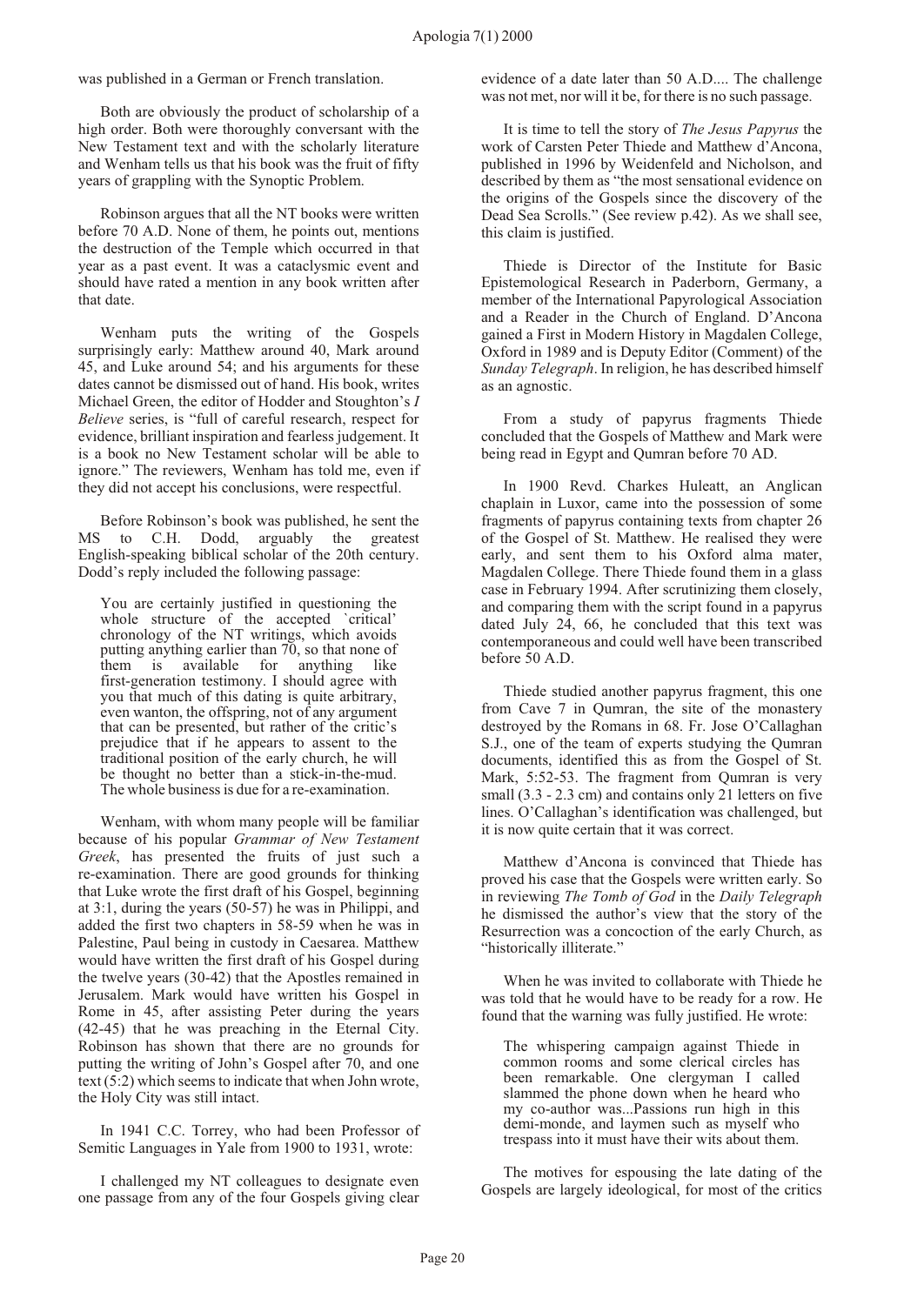know that their theories would collapse if the Gospels were written early. D.F. Strauss, who held that they were mostly myth and were written towards the end of the second century, admitted that he would have to abandon his theory if it was established that they were written a century earlier, for that would not leave enough time for myths to be elaborated.

It is indeed true, as Robinson remarked in the final sentence of his book, "Dates remain disturbingly fundamental data."

#### **4. The Origin of Christianity as a Religion distinct from Judaism**

Veitch's account of the origin and early development of Christianity is entirely fanciful. He puts the emergence of Christianity as a distinct religion much too late, and exaggerates the diversity in the teachings in early Christianity. We read on page 5:

Late in the first century, severing its Jewish roots and institutionalising its own map of the invisible world, this movement became a religion, competing for recognition against other religions in the Roman Empire.

Similarly in note 47 on page 24:

`Matthew' is a response to developments in the reconstruction of Judaism around 93 CE and contrasts the emerging Church with Judaism.

We have the same assertion of a late emergence in note 5 on page 19:

Somewhere between 90 and 100 `Christianity' emerged, having grown out of a `Jewish reform movement' and a `New religious movement.'

In the first few decades after 30, many of the pagans regarded Christianity as only one more Jewish sect, like the Essenes. This would have been the case for Gallio in Corinth in 51 (Acts 18:14-15). But Nero in 65, perhaps advised by Poppaea, his mistress and a Jewish proselyte, was better informed, and it was on his orders that only Christians, "called Christians by the populace, the name having its origin from Christus, who suffered the extreme penalty during the reign of Tiberius" (Tacitus, *Annals XV*, 44), were massacred.

That Christianity, or more precisely, the Christian Church, was distinct from Judaism was known to the Jews much earlier.

In 43, Herod Agrippa I had ordered the execution of James and he would have executed Peter, the recognised head of the new movement, had Peter not been spirited out of jail.

In 49, the Council of Jerusalem decreed that one could become a full member of this community without being circumcised, and we know that Titus a prominent figure in the early Church. He is not mentioned by name in Acts, perhaps because he was the brother of Luke, but he often figures in the letters of St. Paul (cf. 2 Cor. 8:16-24). To be a member of any of the parties that belonged to the Jewish community, one had to be circumcised. So an uncircumcised man who went beyond the Court of the Gentiles into the Court of the Israelites would have defiled the Temple (Acts 21:28) and incurred the death penalty.

Nor were the Jews in Asia Minor who had Paul and Barnabas ejected from their cities in 46 in any doubt that this new religion, preached to Gentiles as well as Jews, was distinct from theirs.

#### **5. The Role of Constantine**

Veitch argues that for a long time there were many different "Christian" ways of expounding the Gospel and saying who Christ was and he suggests that all were equally valid. If one triumphed, this was mainly due to Constantine who inserted the word "consubstantial" in the Nicene Creed and so resolved the impasse between the two contending parties - the Catholics and the Arians. On p. 6 he writes:

Different ways of interpreting and disputing this identity [of Jesus and God] soon developed. The new religion was nurtured in diverse cultural centres - Jerusalem, Antioch, Corinth, Ephesus, Rome, and Alexandria, to name a few - and these centres ensured that different philosophical and religious thinking was brought to bear in forming answers to the question of who Jesus was. The differences were tailormade to the concerns of the religious communities living in the urban centres of business and culture. For 300 years, the debates and the diversity continued.

On p. 7, we read:

Constantine gave birth to the Church as we know it. Its bishops, finding themselves the allies of a new patron, restructured its theology, so that Church and State became the pillars on which a new world view was created. He and his bishops conflated Jesus of Galilee, the historical person, with the Jesus of faith, thus obscuring the historical figure in myth and theology.

This implies that there was no uniformity of belief in the various Christian communities in the Roman Empire and that uniformity in belief was secured only by the intervention of Constantine when he convoked the Council of Nicaea.

On the contrary, it is clear that from the beginning the Apostles and the bishops who succeeded them were at pains to secure uniformity of belief among the faithful.

It is clear that very early there was a set formula in which the Christian faith was expounded. This was "the form of sound words" of which we read in 2 Timothy 1:13. This was the basis for the instruction of neophytes as they prepared for baptism. It contained, we may be sure, the passages concerning the Resurrection of Christ and Holy Eucharist (1 Corinthians 15 and 11) which St. Paul handed on to the Corinthians as they had been handed on to him, by word of mouth, after his sudden conversion in 35.

In Irenaeus (180) and Tertullian (200) we find a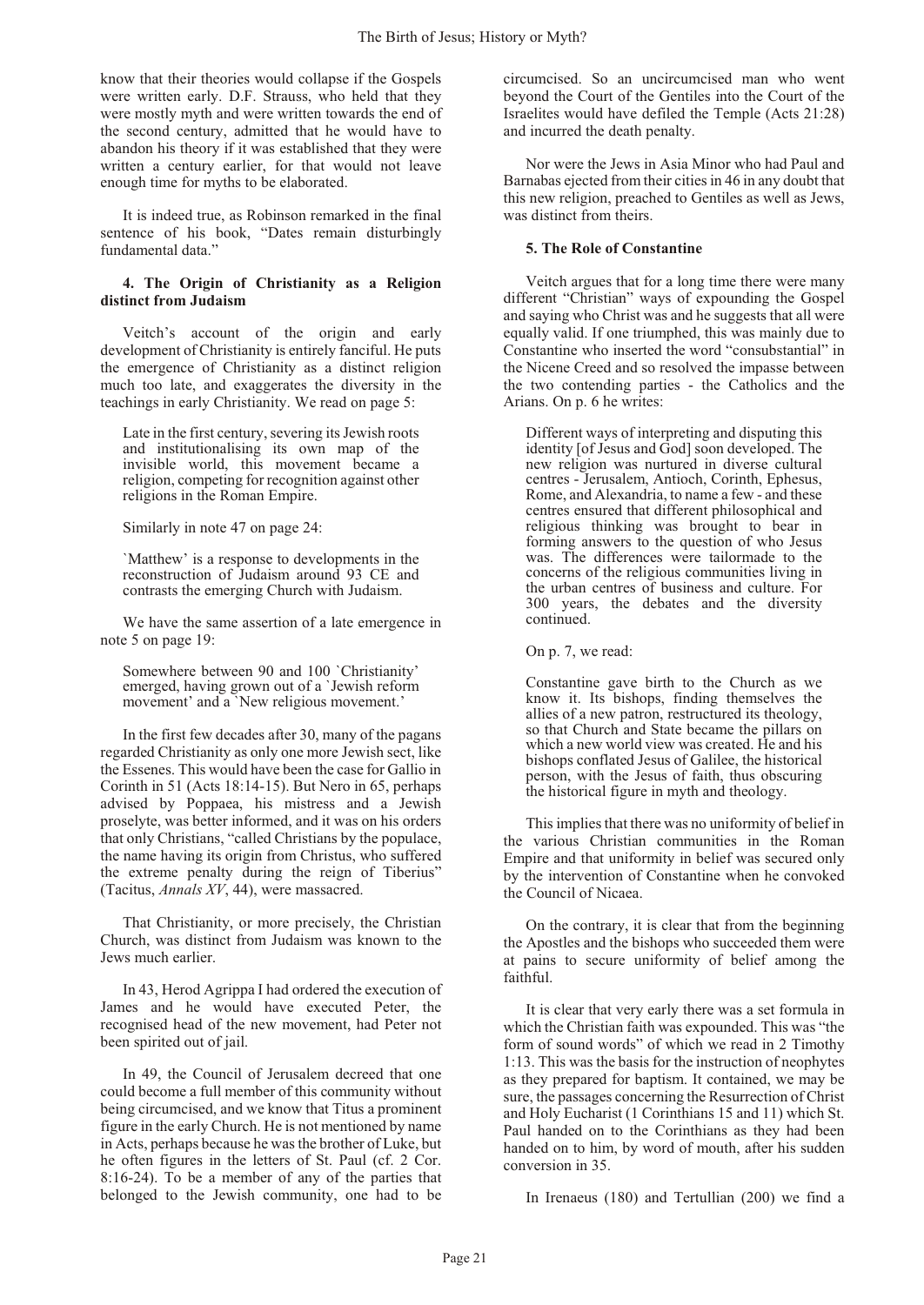formulation of the Christian faith that contains several elements later incorporated in the Apostles' Creed.

Irenaeus pointed out at length in his *Adversus Haereses* that the Gnostics' account of the faith was a perversion of what God had revealed in Christ, what the Apostles had taught and what all the churches, in the Empire and beyond, believed.

St. Ignatius of Antioch (107) first used the term "the Catholic Church" to indicate that the various local congregations, although troubled by heretical preachers, the forerunners of the Gnostics, yet formed one community which acknowledged "one Lord, one faith, one baptism" (Eph. 4:5).

Around the year 150 Marcion was excommunicated from the Christian Church for heresy. (He had denied that the God of the Old Testament is also the God of the New). In 268, Paul of Samosata, the Bishop of Antioch, was deposed from his see by the Synod at Antioch for maintaining that Christ differed only in degree from the Prophets.

Veitch is not happy with the Councils in which the Church defined her faith in Christ. He writes (p. 20, note 15):

It was only in 451 that a polished statement was finally drawn up balancing the humanity and divinity of Jesus. The period 325-451 is crucial in producing the Christology of the Church and in preventing an alternative way of interpreting the relationship between Jesus and God in terms of Jesus' full and complete humanity from developing.

It is most unlikely that Veitch's "full and complete" alternative Christology will be substantially different from one or other of the numerous heresies which the Church has condemned in her long history.

#### **Conclusion**

Veitch concludes on p. 17 with an exhortation to affirm certain "primary values" that will "enable us to rise above evil within and about us to realise our full potential as humans." He writes:

We have a deep need to affirm values that give us a sense of purpose, a sense of belonging to our world, a deep sense of our own worth as humans and a compassion for others, especially those who are crushed by injustice and who are hungry and thirsty..."

This proclamation of a sentimental gospel of secular humanism borrows its moral ideals which have their roots in Christian revelation. Cut off from their roots, these ideals will wither and die. Secular humanism, as it makes headway in the world, will usher in a paganism which like that into which Christianity was born, will be very cruel.

The "values" of which Veitch writes, are in large measure a creation of the human spirit and exert no real pressure on that spirit.

What is needed is the recognition of, and submission to, moral laws that are always binding on everyone in every circumstance, because they are expressions of the natural law that is stamped on our nature as human beings.

But the existence of such a law implies the existence of a Law-giver, our Creator, and of sanctions, for a law that has no sanctions does not deserve the name of law. In the case of the natural law, as in the parable of the rich man and Lazarus (Luke 16:19-31), Christ has warned us that the sanctions can be very grim.

The French have a proverb, which Maritain used to quote, that when a fish rots, rot begins in the head. If this booklet by a Senior Lecturer in Victoria University, is an indication of the level of thinking that prevails in that institution of higher learning, then God help us all.

**Reverend George H. Duggan, SM, is a New Zealander. After earning his S.T.D. at the Angelicum in Rome, he taught philosophy for fifteen years at the Marist seminary, Greenmeadows, and then was rector in turn of a university hall of residence and Marist tertianship. He is now living in retirement at St. Patrick's College, Silverstream. He is author of** *Evolution and Philosophy* **(1949),** *Hans Kung and Reunion* **(1964),** *Teilhardism and the Faith* **(1968), and** *Beyond Reasonable Doubt* **(1987). His last article in HPR appeared in October 1992.**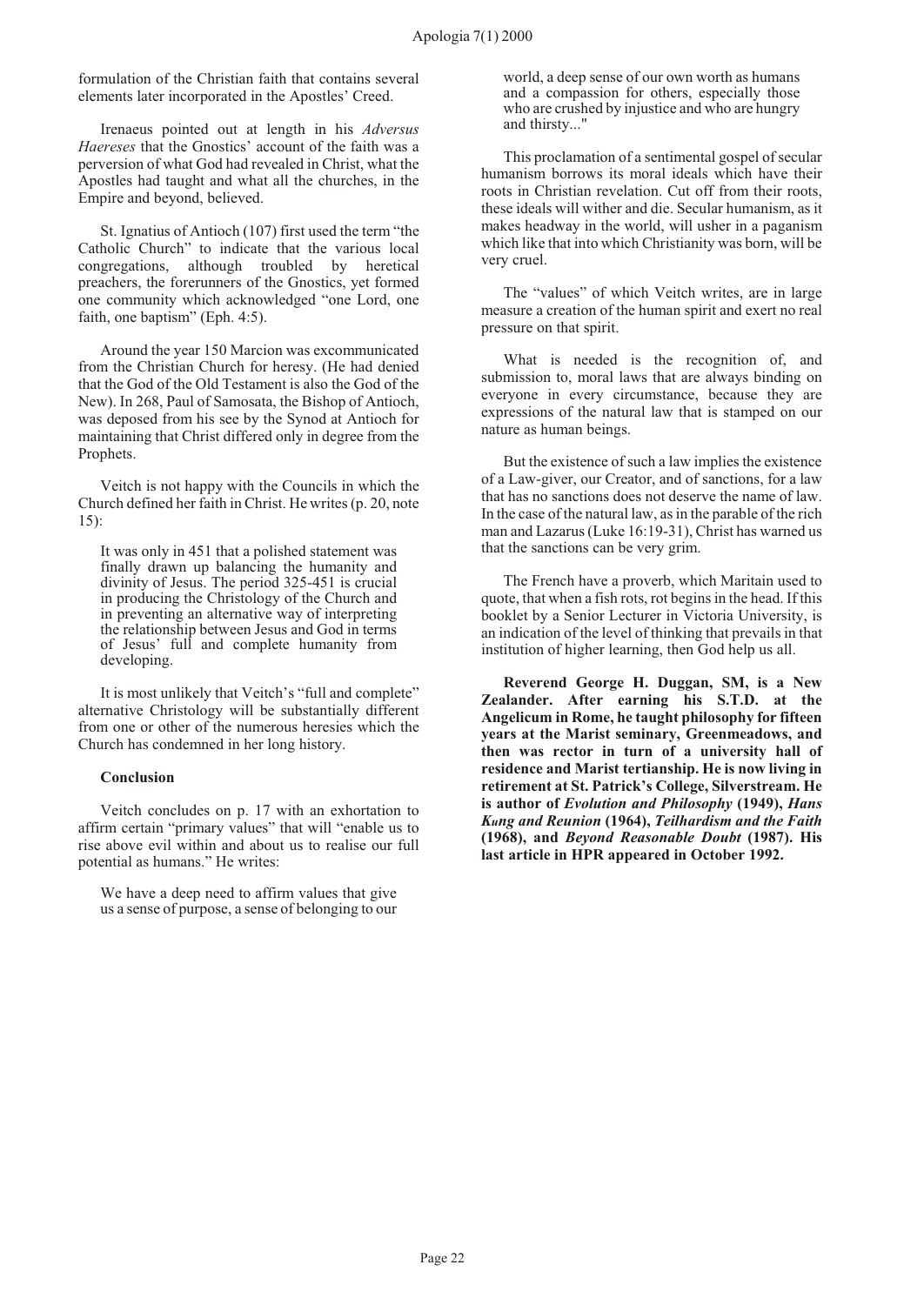# <span id="page-24-0"></span>James Veitch's "The Birth of Jesus: History or Myth?": a reader's response **By Dr Derek Tovey**

## **Lecturer in New Testament at the College of St. John the Evangelist/Trinity Methodist College**



*Dr Derek Tovey*

T he genesis of Dr. Veitch's essay, *The Birth of Jesus: History or Myth?* provides this reader with an initial difficulty in knowing how to respond to it. It began life as a lecture, no doubt pitched at the level of the interested and 'educated' lay person, but has since been emended and the notes 'developed' to 'enhance the lecture as a study resource'. Thus, at what level ought one to engage with it: as an expanded lecture, or as an essay? Should one interact with the main text alone or with the footnotes as well? And what depth of argumentation and analysis should one expect it to deliver? Obviously, it is not a monograph, and yet neither is it any longer a 'mere' lecture. I have decided that I can only engage with it in terms of what it professes to be, and as it has appeared in its printed form: an 'essay' heavily and extensively footnoted.

The problem I face is that at one level the essay provides information over some of which there need be little serious objection. However, taken as a whole, it seems to me that it begs a number of questions and tends to 'smooth out' (by a rather too general presentation) what are some very difficult historical questions over which there is much scholarly debate. I suppose my difficulty is that one might have expected a greater depth of engagement with some of these questions in the transition from lecture to essay.

That Christmas is a celebration, the date of which has been fixed by a complicated history which has little to do with the actual birth date of the historical Jesus, need scarcely be controversial, nor, it has to be said, central to the main issues at stake. However, even a cursory glance at some of the dictionary articles to which Veitch refers, suggests that the dating of Christmas has a somewhat more complicated history than his settling upon the role of Dionysius Exiguus implies. Surely, the question is not so much when the date of Jesus' birth became fixed and formalised, but how and why the celebration of Jesus' birth became important to the Church and how early or late the impetus towards a celebration developed? Here Veitch, following Duchesne, points to Hippolytus, writing early in the third century, as fixing the date at Wednesday, December  $25^{\text{th}}$ . But nothing is completely certain, moreover, the Church did not necessarily celebrate the festival everywhere and even today, as Veitch points<br>out, does not universally celebrate December 25<sup>th</sup> as the Nativity of the Christ. None of this is central, it seems to me, to the main thrust of the essay, which is how much of the Church's inherited traditions, including and especially those contained within the New Testament, may be taken to provide useful historical information for determining not only the date and circumstances of the birth of the historical Jesus, but also the 'historically determined' import of his life.

The heart of Veitch's argument, if I have followed it well, is something like this. The Christian celebration of Christmas (leaving aside its commercialisation), and

<sup>1</sup> <sup>1</sup> Veitch, *Birth*, p. 18, fn. 1.

Veitch, *Birth,* p. 8; cf. L. Duchesne, *Christian Worship: Its Origin and Evolution,* (SPCK, 1912), p. 258. <sup>3</sup>

Nothing in the New Testament helps us with a date of birth, of course, except that historical-critical analysis of some highly debated information, especially that provided by Luke 2.1-2, has led to the scholarly consensus that the birth of Jesus occurred, most probably, in 4 B.C. Historical issues surrounding the death of Jesus (perhaps the most secure historical 'fact' about the historical Jesus there is) are, in the end, not materially affected by the Church's celebration of Good Friday being a 'moveable festival'.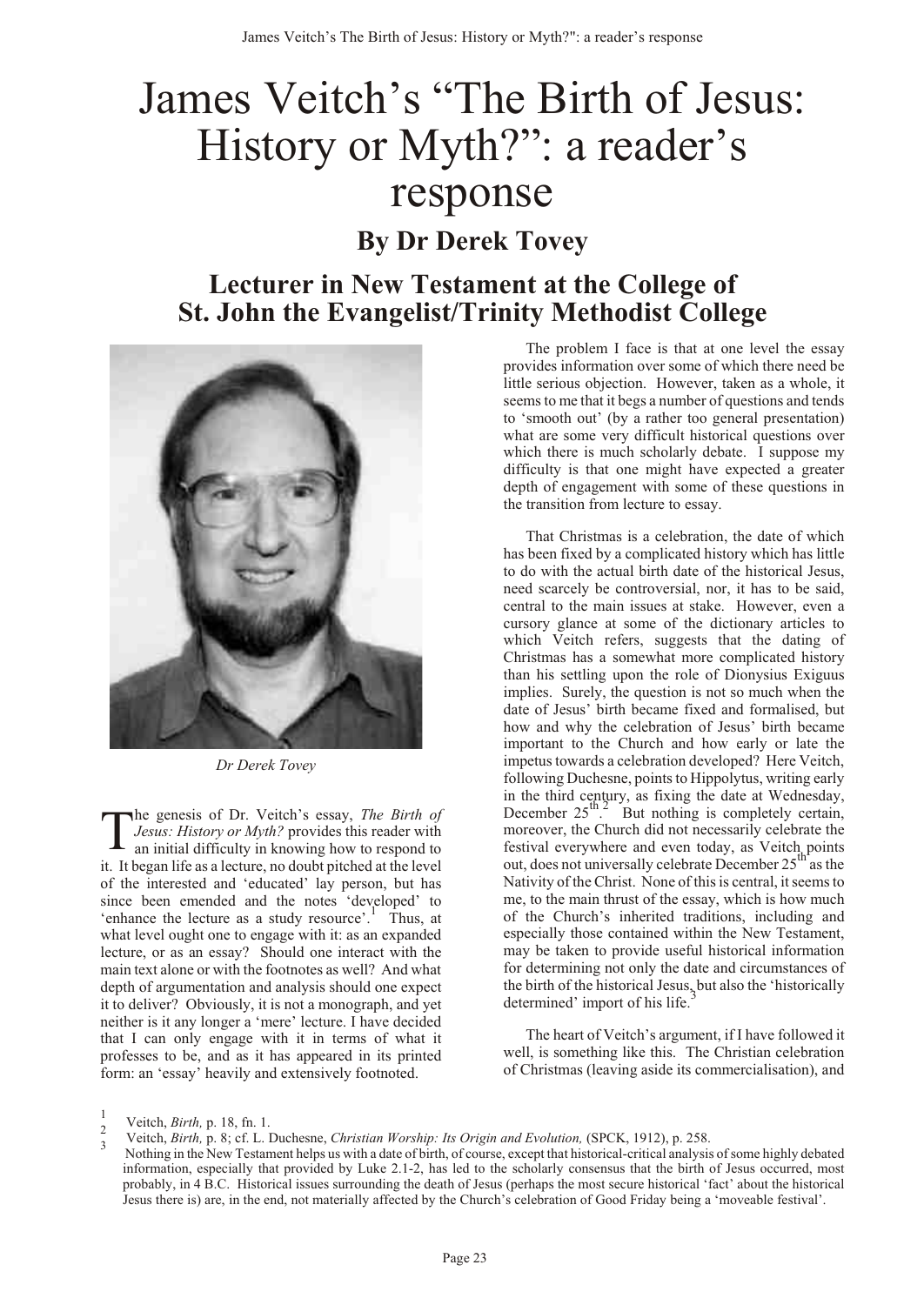the beliefs which surround it, are a result of the Church's formalisation of the question of divinity (Constantine and the creeds), the fixing of a date (Dionysius), and the 'historicising' of the gospel story (St. Francis of Assissi).<sup>4</sup> Behind this process lies the early Christian attempts to explain the significance of Jesus, attempts which saw history refracted through the 'faith-generated' interpretative lenses of Gospel writers such as 'Matthew' and 'Luke' (not to mention the religion establishing activities of Paul). We should understand this interpretative activity as, at heart, a 'myth making' (and fictionalising?) process: certainly it has had the effect of "obscuring the historical figure in myth and theology".<sup>5</sup> The outcome has been the ascription of divinity to a 'lively, charismatic' fully human person. What is required is a recovery of the 'real Jesus' by an application of the 'historical<br>principle' to the New Testament. As for our celebration of Christmas, we should 'forget the history and enjoy the myth', which provides a way of reaffirming our sense of purpose and meaning in the world, so that we may live to our full human potential and be compassionate to others.

One aspect of the argument which is 'smoothed out' is the whole question of Christian origins, and the development of primitive Christology. Traditions which suggest a 'special birth' for Jesus and the process of the 'divinisation' of Jesus are likely to be much earlier and their development more complex than the essay suggests. Indeed, I suggest, the Matthean and Lukan birth stories may well be a reflection of a developing understanding of a special and exalted status (possibly 'divine'?) already accorded to Jesus in Christian thought and worship. Let us take Paul: Galatians 4.4 refers to the fact that Jesus was 'born of a woman'(NRSV). There is nothing here to lend support to the notion of a virginal conception<sup>7</sup> necessarily, though R. E. Brown points out that Paul's silence on this does not settle the matter either way (and cites one scholar for whom the phrase 'born of a woman' is turned into an argument for virginal conception). What I wish to draw attention to, however, is the fact that both here, and in Rom 1.3,4, Paul describes Jesus as God's Son. It would be disingenuous of me not to admit that there are large debates to be had here over what Paul might have meant by describing Jesus as the Son of God. We cannot read back into the New Testament later Chalcedonian formulations; and much discussion would need to be entered into over the background to such language, and what a first century Jew might have understood by the term. But, by the same token, it may be misleading to play up the silence of Paul on the precise circumstances of Jesus' birth, while ignoring the statements (within the same textual ambience) which indicate the conception of an exalted status for Jesus. The hymn of Phil 2.6-11, which may well be pre-Pauline, expresses a view of Christ which suggests divine 'pre-existence' and a special relationship with<br>God.<sup>9</sup> From the earliest times Christians referred to God.<sup>9</sup> From the earliest times Christians referred to Jesus as 'Messiah' (Greek: Christos = Christ) and as 'Lord'. In a world which sometimes 'divinised' its secular, political 'lords', the title 'Lord' itself may be telling.

Of course, what early Christians believed about Jesus does not necessarily amount to being the same thing as who the 'real Jesus' was in his historical existence, or what historical scholarship might determine about the nature and status, intentions and aims of the historical Jesus. But the point I wish to make is simply that the whole question of how and why a 'high Christology' developed, whether it is early or late, or how early or how late a 'divinisation' of the historical Jesus may have begun is complex. The motivations and influences upon early Christian thought are matters for intense, detailed and continuing scholarly debate. The issue is certainly more complex than the generalised statements made in the essay about the contributions of Paul, the gospel writers, and Constantine and 'his bishops' suggest. In a public lecture the generalisations might be excused (though one would hope that the fact that large issues are being treated somewhat cursorily would be made clear), but one would have thought that the written form would have engaged in the debate at more depth, if only in the notes.

To turn to the Matthean and Lukan infancy narratives for a moment, there is no doubt that there are serious difficulties in reconciling the details of these account with each other, let alone using them to obtain

Veitch, *Birth*, p. 7. Veitch attributes this obscuring of Jesus to "Constantine and his bishops" but the thrust of this essay is that it is a  $heta_6$  process which began with the early Christians.

See here, especially, Veitch, *Birth*, pp. 15-17.

A virginal conception for Jesus is technically more precise than to speak of a virgin birth; this is a formulation which R.E. Brown, in *The Virginal Conception & Bodily Resurrection of Jesus* (Paulist Press, 1973), wishes to use partly to avoid confusion with other, more 'recondite' beliefs about the manner of Jesus' birth (see pp. 27-28, and especially fn. 31). Brown is a model of careful and cautious scholarship and his work is important for the depth and range of issues within his grasp; *Virginal Conception* provides a concise entrée to his arguments. Geza Vermes provides an interesting excursus in *Jesus the Jew* (Collins, 1973), pp. 213-222. <sup>8</sup>

See Brown, *Virginal Conception*, p. 57, and fn. 90.

Again, there are exegetical issues here which cannot be entered into now, such as, for instance, what should be understood about Jesus' status and nature from the statement that he did not grasp after 'equality with God', Phil 2.6, (in implicit comparison with

Adam and Eve, Gen. 3.1-6?).<br>To be fair, Veitch does at least on occasion point the reader in the direction of where counter arguments, and different perspectives may be found. But the title, and some of the rhetoric of the essay, invites one to expect more of an engagement with the issues, and the difficulties which must be addressed on the way to reaching his conclusions.

<sup>4</sup> The charge that Francis's dramatization of the Nativity story was a major influence in the historicising or literalising of the birth stories strikes me as a strange argument. The Gospel infancy narratives, surely the script and stage directions for Francis's dramatisation, might well be, and are, charged with having the same effect. That is not to say that Francis's nativity play cannot be regarded as the precursor to many subsequent dramatisations which have embellished the Gospel stories and have fed popular  $\frac{1}{5}$  conceptions of those stories.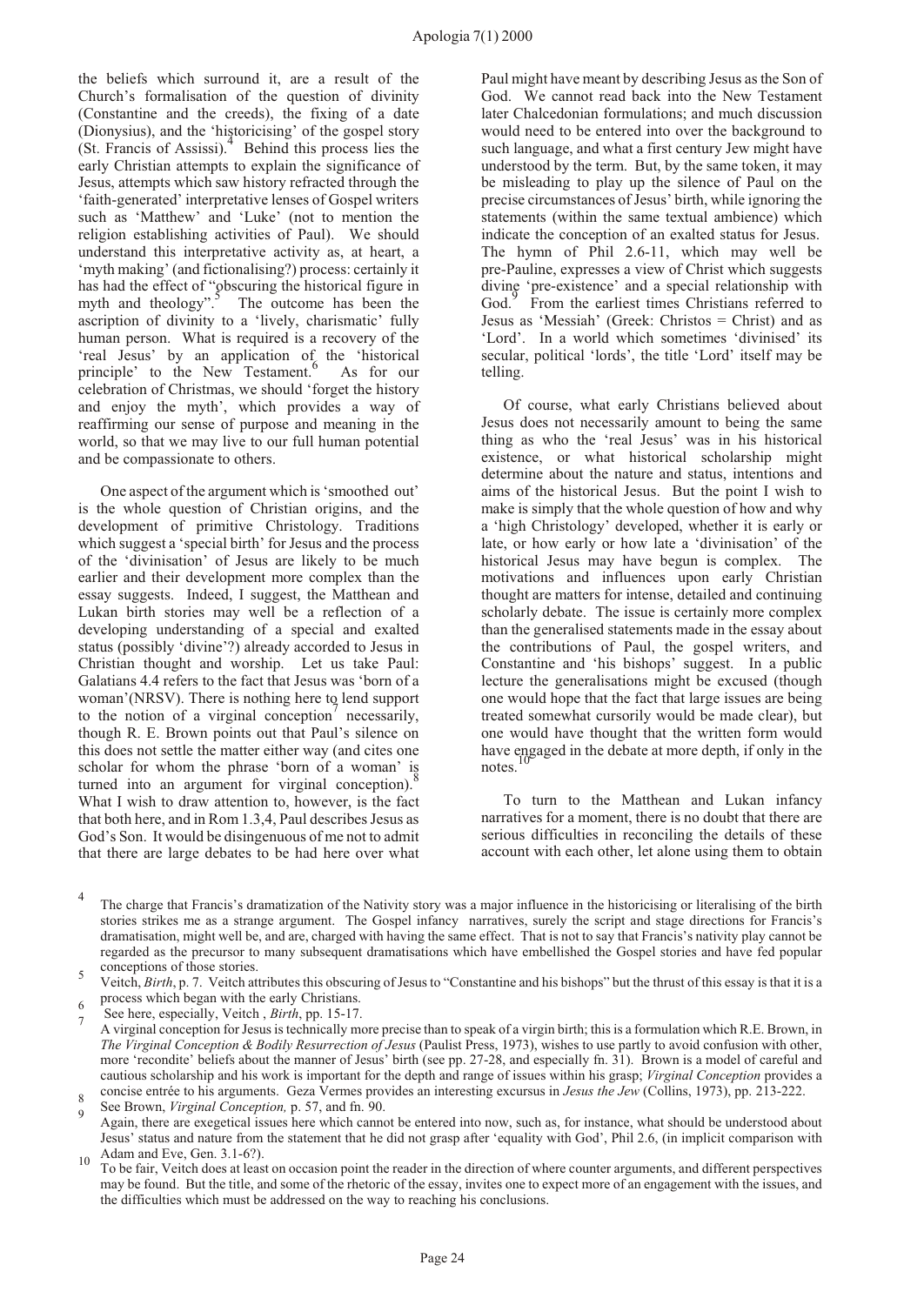what might be taken for good historical data. It may well be the case that under the canons of scientific historical enquiry the accounts will yield, or seem to yield, less 'history' than some, especially conservative Christian readers might expect or hope for. But the process of determining how far the material may yield historical data, and the nature of that data, is, again, a far more complex matter than Veitch's essay leads one to expect. The complex questions cannot be entered into here: and given that Veitch does not treat them to any great extent, perhaps there is no need. Suffice to say that the tone of Veitch's appeal to the background situation of the Matthean and Lukan communities, and the possible motivations and influences upon the Gospel writers (some of which, e.g. a Domitian persecution setting for Luke, requires a dating later than that generally advanced<sup>11</sup>), tends to suggest a far more certain set of conclusions than may be warranted. This tendency is only occasionally mitigated by the use of a word such as 'probably', or phrases (e.g. 'appears to have been') which indicate the personal judgment being made. The critical debates, it would seem, are relegated to another arena which the reader is left to discover for him or herself.<sup>12</sup> Again, one is mindful that Veitch is writing an essay not a monograph, but the title, *The Birth of Jesus: History or Myth?*, and the claim that the essay attempts to separate what is historical from what is 'fictional' in the accounts, leads one to expect more.

Here are three aspects of the infancy narratives where the data needs to be subjected to a fuller investigation. First, we may assume that, given the differences between Matthew's and Luke's accounts, they are independent of one another. In that case, the fact that both locate the birth of Jesus at Bethlehem is significant, for it suggests that where they concur, they are likely to be drawing on an earlier tradition. Thus it is not sufficient simply to explain the references to Bethlehem as Luke's desire (and Matthew's as well?) to supply a 'superior theological address' for the birth. One must address the issue of whether the evangelists are drawing on an earlier tradition; and one which may well have an historical basis. It is possible, of course, that earlier tradition has itself been shaped by theological impulses. But determining whether that is so will be a matter of historical probabilities and not historical fact (as is the determination of the evangelists' motivations). The balance may be evenly tipped. A rigorous historical analysis of the data may have to return the verdict that it is not possible finally to determine the historicity of the Bethlehem setting.

Second, Paul states that Jesus 'was descended from David according to the flesh' (Rom 1.3). This suggests that, whatever difficulties there may be in reconciling and interpreting the genealogies of the two Gospels, the fact that both assert that Jesus is of Davidic descent may well point to an early tradition. If Jesus' Davidic descent is historically solid, this may strengthen the historicity of a birth at Bethlehem, though it is also possible that knowledge of Jesus' genealogical connections may have created the unhistorical tradition of a birth at Bethlehem. The tradition of a Davidic descent may arise out of early Christian interpretation which is taken up (perhaps unwittingly) by Luke, Matthew and Paul, or it may point to a piece of solid historical data. Given the importance attached to genealogical information in Jewish society, the support of Paul for this is surely significant.<sup>1</sup> At the least, this datum suggests that the yield of historical information which can be derived from the infancy narratives may be greater than Veitch allows.

Third, that both Matthew and Luke independently assert that the birth of Jesus is a result of the special action/intervention of God (Mt. 1.20; Lk. 1.35) points to the possibility that this also goes back to an earlier tradition. It is possible that the belief that Jesus' conception was 'special', in the sense that God brought it about by the power of the Holy Spirit, is a theological statement which should not be understood to lead directly to the assertion of a virginal conception. However, there is a widespread scholarly consensus that a virginal conception is precisely what Matthew<br>and Luke wish to assert.<sup>15</sup> The road from this belief to the assertion of historicity for the virginal conception of Jesus is a long one and by no means certain. There is room for much debate over the possible origins of such a belief and the circumstances of Jesus' birth can be set against a range of hypotheses.<sup>16</sup> It is impossible to enter

- <sup>11</sup> Against Veitch's 'mid-90s' see e.g. J.L. Mays, ed., *Harper's Bible Commentary*, p. 1011 ('most scholars settle for a time between
- For which, see Veitch's footnotes, where there is a bias (natural enough) towards citations which support his positions. I expect that many of the books and articles mentioned would not necessarily lend support to his conclusions, but often the reader would require more guidance.<br>13 Veitch, *Birth*, p. 14; presumably Matthew shared the understanding of his community which took 'for granted' that Jesus was born
- at Bethlehem.
- 14 Would Paul, who as a Jew referred to his own descent from the tribe of Benjamin (Rom. 11.1), readily accept a genealogy for Jesus known to be doubtful? But, that aside, it is not entirely certain that a claim to Davidic descent was absolutely necessary to early
- Christian claims for Jesus (on this see Brown, *Birth,* pp.505-512). <sup>15</sup> Geza Vermes finds that in Jewish terms, the idea of a virginal conception brought about by divine intervention is a 'totally novel'
- one; but he does not deny that such an idea was what the evangelists intended (Vermes, Jesus the Jew, pp. 213-222).<br>These debates have to do with, among other considerations, the intellectual and cultural milieu within whi developed, whether e.g. the influences are to be understood as mostly Jewish, or Hellenistic, or non-Jewish ('pagan'); Matthew's use of Is 7.14 and the meaning of the Greek word *parthenos* ('virgin') and the Hebrew words it translates; and possible alternative traditions about the circumstances of Jesus' conception (e.g. that it was 'illegitimate', or a normal human conception understood as 'miraculous' in the same sense as the conceptions of, say, Isaac, or John the Baptist). I personally believe it is possible to mount a good defence for a solid historical base for traditional beliefs about the Incarnation. But I acknowledge that this would be based on presuppositions about God, the nature of the world, and history which would not gain universal agreement. And, in the end, the defence would rest as much on theological grounds as upon 'purely historical' considerations. As for whether modern scientific knowledge can allow for the possibility of a virginal conception, I sometimes think (wryly) that we would allow far more to the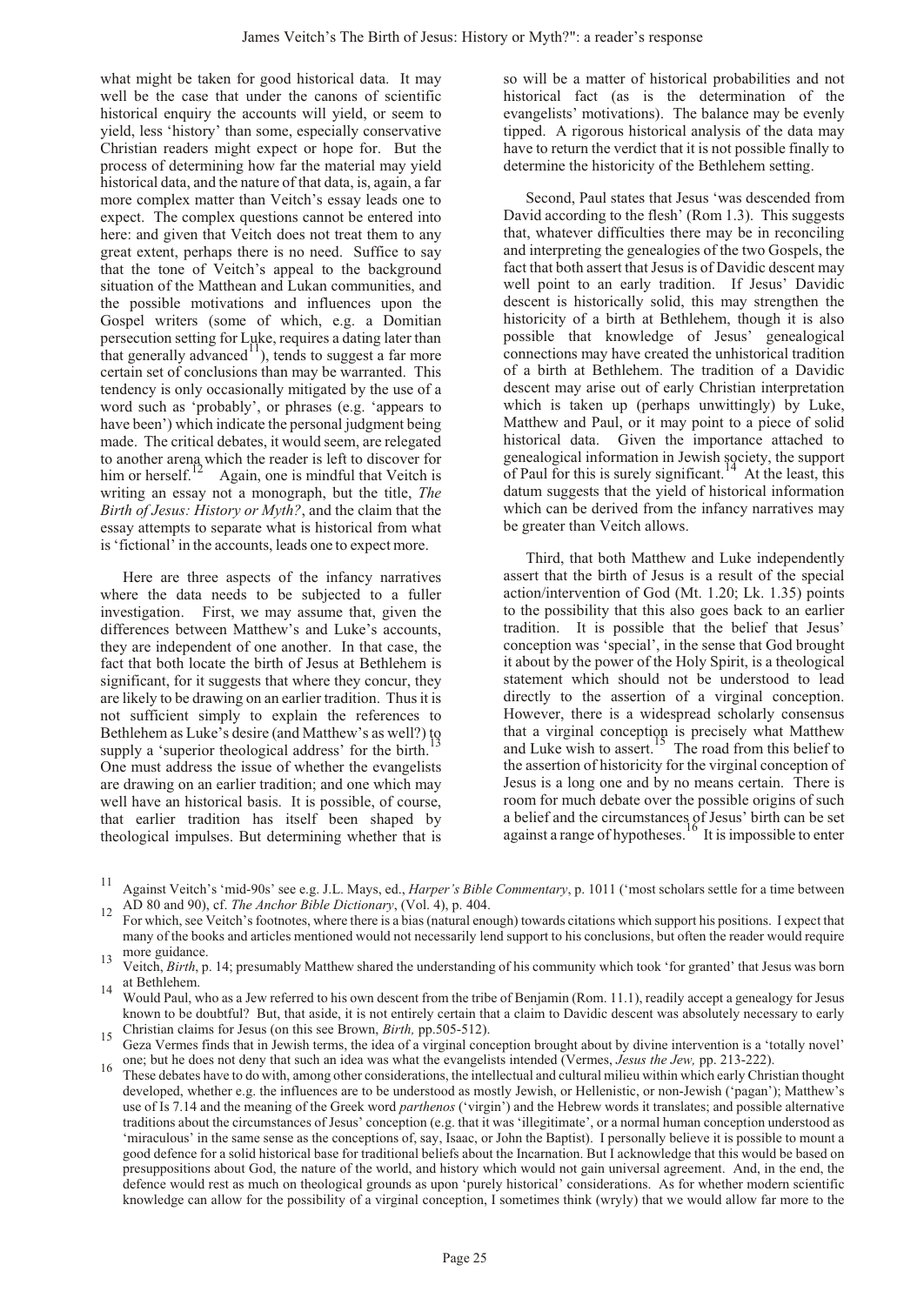into all of this here, and unnecessary in so far as there is plenty of material available elsewhere.<sup>17</sup> My point is that assessing the material in the infancy narratives, and in the rest of the New Testament, in order to determine their value for historical reconstruction, and their status as 'story created to serve a religious purpose' is a problematic exercise. As it stands, Veitch's contribution represents, in my view, conclusions awaiting substantiation by greater argumentation: and an invitation to debate.

It seems to me that Raymond Brown's conclusion that 'the totality of the scientifically controllable evidence leaves an unresolved problem' regarding the historicity of the virginal conception is both cautious and honest.<sup>18</sup> This leads me directly to what I find is my most serious difficulty with Veitch's essay. It is that it displays what I would describe as a somewhat naïve, or at best poorly articulated, understanding of what the operation of the 'historical principle' is and what it can be expected to achieve. This impression arises more from what I take to be the general drift and 'subtext' of the argument, as from what is explicitly stated, or rather, left not stated. The footnotes, however, do provide two statements which suggest a worrying simplicity of definition as to what 'history' is. Veitch says that '[s]cholars are not always prepared to separate what is historical - that is, what actually did happen from what is fiction - a story created to serve a religious purpose'.19 And further: ' "History", on the other hand [as opposed to "myth"], is an account of something that actually happened as it is reported and interpreted by participants and/or observers'.20 Veitch's comparative lack of engagement with many of the difficult exegetical and critical issues raised by the New Testament data tempts me to think that he believes that establishing 'what actually happened' is a far more straightforward exercise than in reality it is. To charge him with this would be unjust in view of the nature of the booklet's genesis. But, at the least, the question, 'history or myth?' and the stated intention that he is striving to separate what is historical from what is fiction, or myth, requires, I suggest, a more rigorous discussion of the nature of history.<sup>21</sup> There is a more

profound issue at stake here. It is hinted at in the second quotation above. It is that the nature of an historical account is itself both an attempt to get at solid historical data ('what actually happened'<sup>22</sup>) and an exercise in the interpretation and evaluation of that data. Veitch acknowledges the interpretative activity that goes into the report of participants and observers of an historical event. (It ought to be remembered, of course, that historians are quite willing to work with material offered by those who report at 'second hand' - and here the Gospels as well as much other documentation from antiquity are 'second hand'). But the interpretative and evaluative activity must be carried out by the historian as well. When it comes down to it, the 'history' which is really under consideration is an 'historical account', that is, historiography. And, as often as not, this amounts to the historian's account of 'what must have happened' or the event as it 'might have happened'. In reality, the operation of the 'historical principle', it seems to me, means that one is often faced with highly ambiguous and indeterminate historical data which must then be ordered and made coherent against what is taken to be the hypothesis (or hypotheses) which most plausibly explains the data. It is precisely at this point that presuppositions, including theological presuppositions, will become important. That is, it is the kinds of theological, philosophical and existential judgments one makes about God, the world and the epistemological possibilities open to humans, which will determine the kinds of hypotheses which are found to be most plausible. Brown makes the point that 'those who deny the [virginal conception of Jesus] sometimes do not recognise that they too are passing judgment from a theological vantage point'.<sup>23</sup> The truth is that we will all, conservative and liberal alike, allow our presuppositions to shape the historical judgments which we make, and we need to acknowledge that. The fact is, I suggest, that both conservatives and liberals often leave unacknowledged the presuppositions on which their historical reconstructions are based.

Dr. Veitch has at least made some of the presuppositions with which he works reasonably clear. These are, for instance, that 'God is a metaphor' for our

potentialities of human technology than to the power of God! Having said that, there are dangers in trying to draw analogies between modern birth technologies and the Gospel stories of a 'virgin birth'. In the end, the traditional Christian claims for the birth of Jesus are claims for the unique action of God over the circumstances of a particular human birth for which, if the belief in the divine-human nature of Jesus is allowed full play, there is *ipso facto* no real possibilities of a scientific or historical analogy. That is a problem for an Enlightenment understanding of the nature of science and of history: whether it is will always *necessarily* be a

problem depends upon how epistemology may develop in a post-modern age, and hence remains to be seen.<br>Veitch's notes helpfully provide a wide range of the relevant literature, and to this extent he well fulfils his intenti study resource. It must also be said that, while he may not engage at depth with the issues (especially in the main text), he does

indicate in the notes where critique and counter positions may be found. <sup>18</sup> Brown, *Virginal Conception,* p. 66 (italics his);cf. also his *Birth*, p. 698. 'Unresolved' might be a verdict brought against the

Traditional Gospels.'. Well and good: but what does he make of those cautions? This reader of his essay would like to know!<br>This, in itself can be a difficult exercise, even when the event in question is temporally contemp event. Furthermore, when it comes to historical accounts, establishing the 'facts of the matter' (which at its simplest may leave one with a 'simple' chronicle, or list of unassimilated, incoherent bits of data) is generally accompanied by an analysis of cause and effect, motivations, influences and outcomes. This will require subtle, and often, debatable acts of interpretation. Brown, *Birth*, p. 702.

usefulness for historical reconstruction of material in the gospel accounts other than simply that pertaining to a virginal conception.<br>
20 Veitch, *Birth*, pp. 18-19, fn. 4.<br>
21 Veitch, *Birth*, p. 27, fn. 68.<br>
21 Dr. Vei make progress with the origins of Christianity', At this point, by way of a footnote (fn. 64, p. 27) he adds a rider: 'But see the cautions set out by Luke Timothy Johnson, *The Real Jesus: The Misguided Quest for the Historical Jesus and the Truth of the*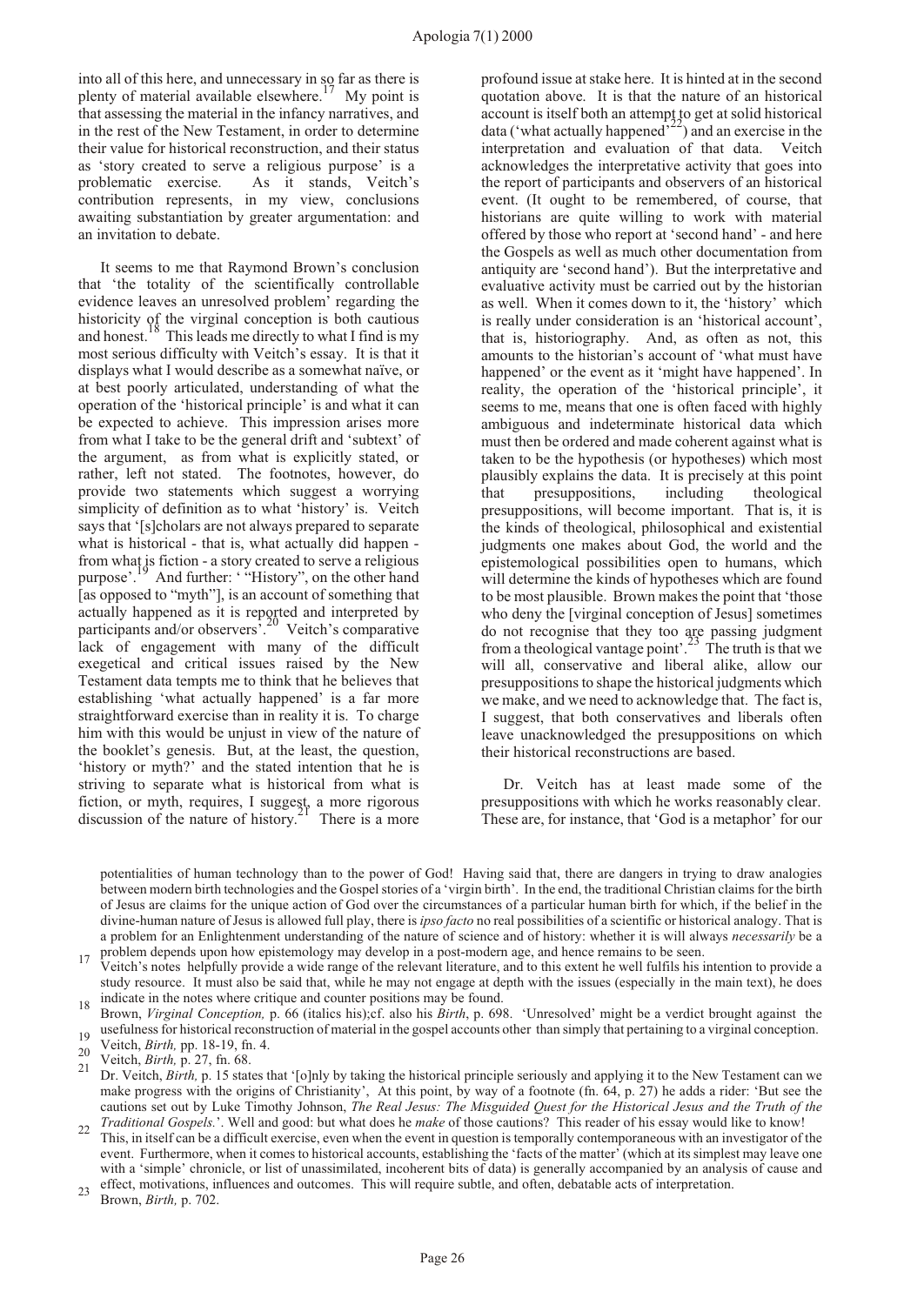primary human values, that the humanity of Jesus should be pushed 'as far as we can,<sup>24</sup> and that the Church's theological and political agenda has turned what should be taken as metaphorical and symbolic imagery into historical fact and has created the divine-human person Jesus. Another, epistemological presupposition is that theology and history don't mix, and that theology should be classed with myth. Furthermore, 'there must be flexibility now to rethink the humanity and divinity of Jesus in the light of the state of knowledge about the Bible we possess today and in the light of the actual world we live in'.<sup>25</sup> These, I take it, are some of the presuppositions which would undergird his application of the 'historical principle' and determine the kinds of historical hypotheses which he would find plausible. Please understand that I would not reject all of these out of hand: but I would want to clarify what is intended by the somewhat round statements in which some are expressed.

I have put forward some of my own understanding of the nature of 'historical discourse' elsewhere, and would maintain that we need to recognise that there is no such thing as 'history' per se, but rather forms of history.<sup>26</sup> It is entirely possible that theological presuppositions that accept the historic understanding of the divine-human person, Jesus Christ, may be brought to bear upon the data of the New Testament and produce a historical hypothesis which is every bit as plausible as that Veitch offers. And one that makes historical sense of a broader range of data, such as why the early Church developed so (relatively) early and so widespread an understanding of the 'special' nature or status of this particular historical figure. It is an axiom of New Testament scholarship that the data in the Gospels is written from a post-resurrection, and faith perspective.<sup>27</sup> Any progress to be made on the 'origins' of Christianity' must wrestle not only with theological, but precisely ambiguous and difficult historical conundrums which lie at the very birth of the Christian movement, let alone what occurred as late as Constantine, Dionysius and Francis.

What, finally, of the 'myth' (to use that terminology for the moment) enshrined in our Christmas celebrations? I should like to hear more from Dr. Veitch on this. It surely does not simply come down to

what every parent hopes for their new born child? As for the values which the 'myth' generates or encapsulates: a sense of purpose, of belonging, of human worth, and compassion for others, especially those 'who are crushed by injustice and who are hungry and thirsty<sup> $28$ </sup>, these are held to be important also by those who identify with 'church thinking'. I do not accept that the Church has always or necessarily obscured the message of the 'real Jesus' as Veitch's use of Boring seems to imply;  $^{29}$  nor that belief in a divine-human person, 'the Jesus of canonical Christianity' means that those values cannot be adequately articulated or grasped. It is, of course, sadly true that often what is practiced and lived is far short of what is professed and proclaimed. For many in our society today, the chords which the celebration of Christmas strikes, I suspect, have little to do with forgetting the history and enjoying the myth. The emotions stirred by the carols sung on TV, or in beery tunefulness as the party wears on, or heard in our commercial centres, may well have much to do with the stirrings of vague sentiment, nostalgic memories of a 'more innocent childhood', fleeting hopes that the world might become a better place or simply that 'I might be a better person'. They snatch at the yearnings of busy people soured by lost dreams, shattered by disappointments, failures, tragedies, or sheer human cussedness and greed*.* 

Perhaps Dr. Veitch would agree that we do not need more religious panaceas, nor commercial ones either. Rather we need the tough gospel of a real historical and historic Jesus who proclaimed a message of 'God with us, and for us' and, as I believe, incarnated that God in life and in death. Where we will disagree, no doubt, is how that Jesus is to be defined and what kind of historical reconstruction will best deliver the 'real' Jesus.

**The Revd. Dr. Derek Tovey is Lecturer in New Testament at the College of St. John the Evangelist/Trinity Methodist College, where he has taught since 1995. He is an honorary lecturer (Auckland University) within the Auckland Consortium for Theological Education; and an Anglican priest.**

<sup>24</sup> I do not believe that pushing the humanity of Jesus 'as far as we can' need be incompatible with affirming the Incarnation: God as fully human in Jesus is surely what the mystery of incarnation is all about. Recognising that 'God was in Christ', however, may

<sup>25</sup> determine how we understand the manner in which Jesus was 'fully human' (see e.g. Hebrews 4.15).<br>
26 Veitch, *Birth*, p. 27, fn. 65.<br>
26 See D. Tovey, *Narrative Art and Act in the Fourth Gospel* (Sheffield Academic Pre

history, the 'Easter event'.<br>
28 Veitch, *Birth*, p. 17.<br>
29 Veitch, *Birth*, p. 16. In quoting Boring in this way, in my opinion, Veitch cuts across the context of Boring's argument which is raising questions about the extent to which historical reconstruction can deliver the 'real Jesus' and what or who validates theological presuppositions which underlie attempts to recover the historical Jesus. The sentence which Veitch quotes is actually, as I read it, a summary of other scholars' positions.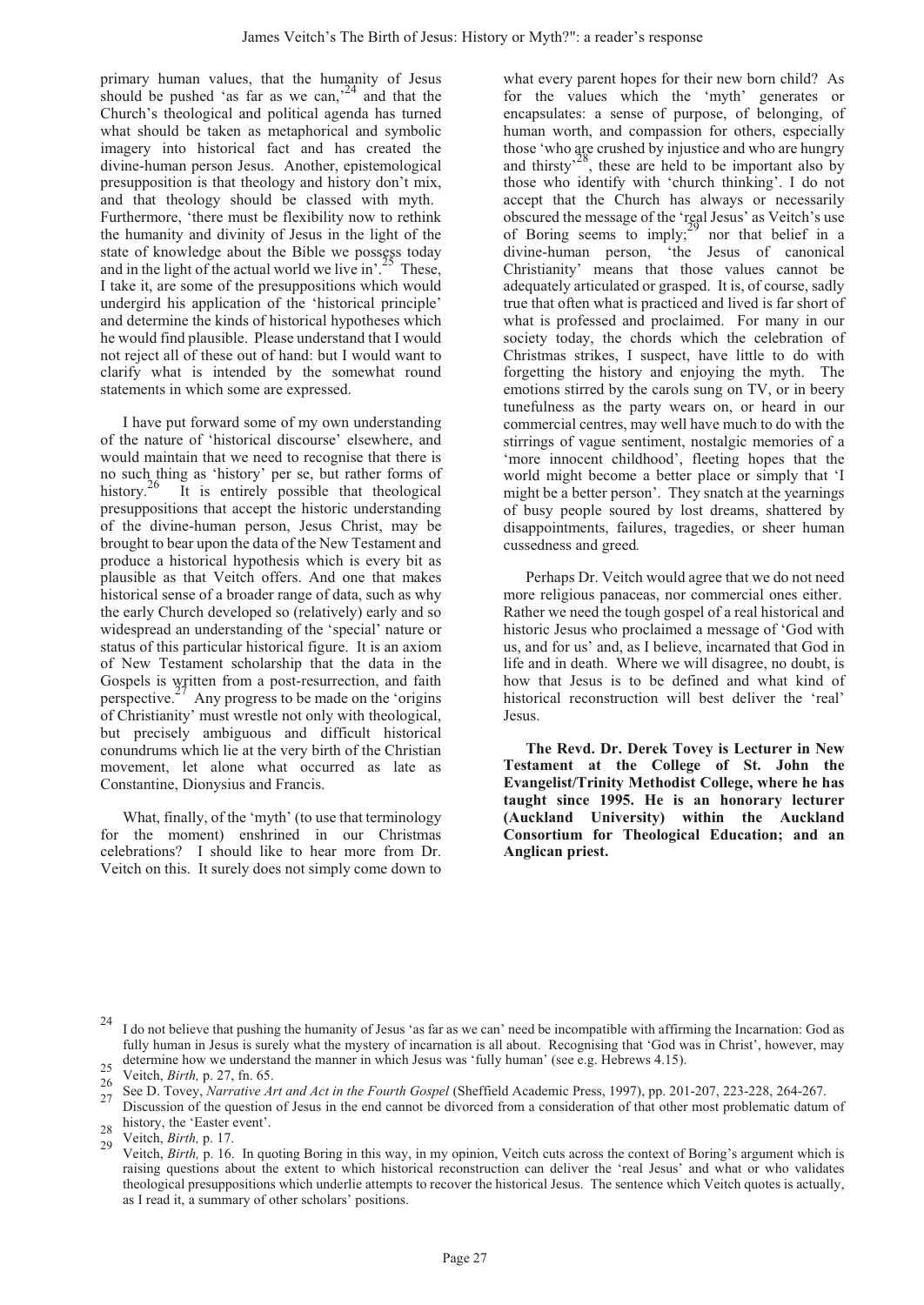# <span id="page-29-0"></span>Brief Response to Veitch's booklet The Birth of Jesus: History or Myth? **by Chris Marshall PhD, Head of New Testament Studies, Bible College of New Zealand.**



*Chris Marshall PhD*

L ike his mentor, Lloyd Geering, Dr Veitch works within a framework in which "myth" and "history" are mutually exclusive categories (he says as much in fn 68). If an ideological or theological motivation or agenda can be postulated for a biblical story, then it ceases to be historical; instead it is the result of "creative imagination."

He seems oblivious to the possibility that a New Testament story can be told in such a way that it addresses current theological needs in its audience or deliberately echoes Old Testament texts (or even recent political events) without ceasing to be based on genuine historical occurrences.

On the other hand, he seems to assume "history" is a value-free, objective recounting of what actually happened. Yet historical events are never recounted in a value-free or interpretive-free manner; history is, by definition, an interpretation of the meaning of historical data, and even the selection of data considered relevant to the enterprise is a value-laden exercise. His own recounting of the "history" of Jesus is itself driven by an ideological agenda - to meet the intellectual needs of modern skeptical Europeans.

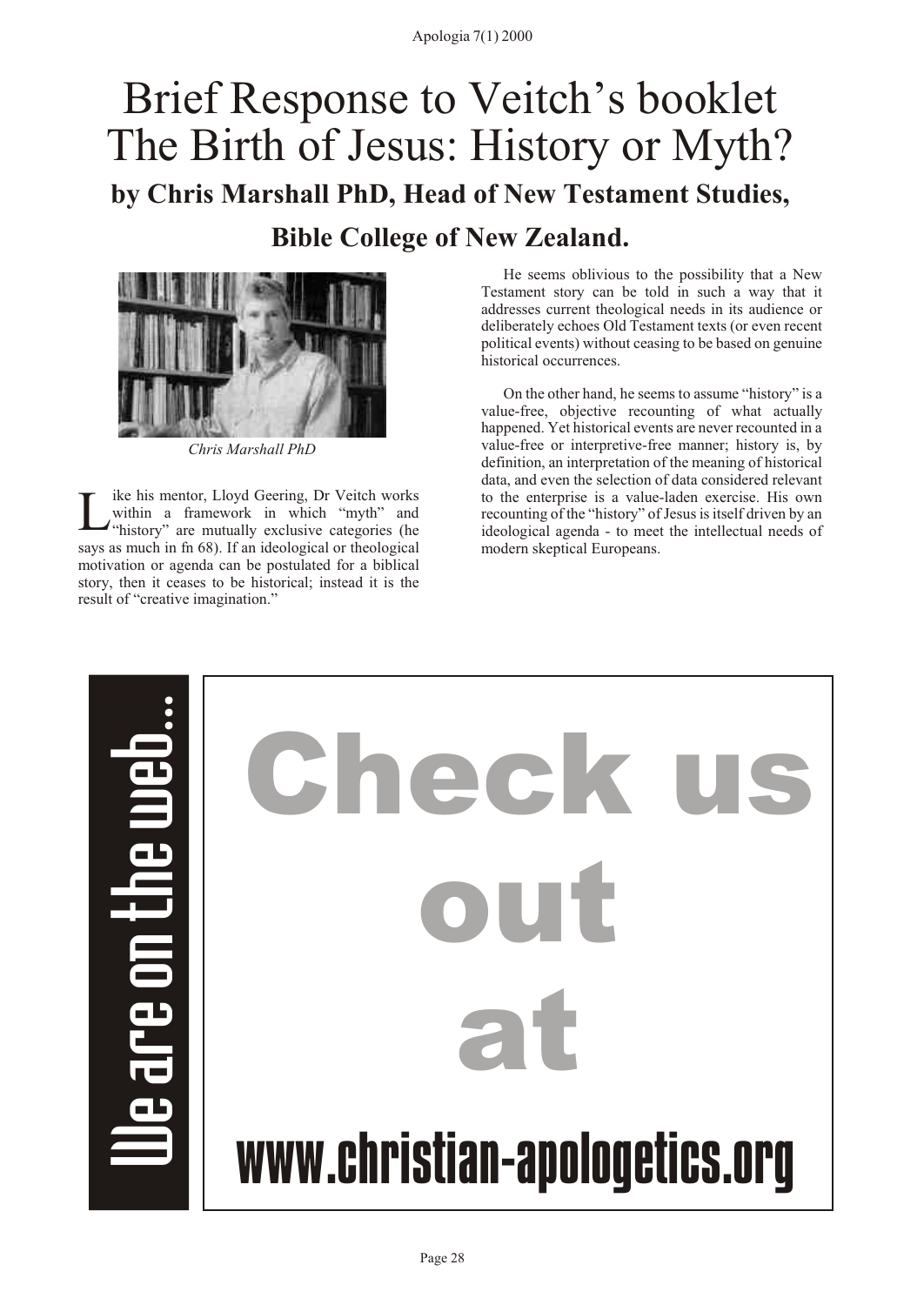# **Dr Paul Trebilco reviews** The Birth of Jesus

<span id="page-30-0"></span>**Review of James Veitch, The Birth of Jesus: History or Myth?(Wellington: St Andrew's Trust for the Study of Religion and Society; 1997) ISBN 0-9598011-9; 28 pages.**



*Dr Paul Trebilco*

T his booklet is the text of a lecture entitled<br>"4BC-AD1996: Celebrating the 2000<sup>th</sup> Anniversary of the Birth of Jesus of Galilee" given by Dr Veitch on 28 November 1996 at St Andrew's on the Terrace, Wellington. Eleven pages of helpful footnotes have been added to the text.

The booklet begins with a brief introduction to Jesus, and then gives an outline of the significance of the Emperor Constantine for the development of theology and Church-State relations. Veitch then discusses the work of the sixth century Russian monk, Dionysius Exiguus, who confirmed the date of Jesus' birth as December 25 in the year 1, which Dionysius calculated to be 753 years after Rome had been founded. In doing so, Dionysius may have been following the lead set by Hippolytus in the third century. Prior to Dionysius, the birth of Jesus had been celebrated, but its date varied.

Veitch then turns to Francis of Assisi, who may have been responsible for the first dramatic presentation of the Nativity, and so another figure who influenced the way we celebrate Christmas. Veitch suggests that these three figures - Constantine, Dionysius and Francis - form a significant background against which we read the New Testament lives of Jesus today.

He then turns to Matthew's birth stories, and argues that these "were created out of stories in the Hebrew Bible … to contrast as radically as possible the differences between Jesus and Moses" (p. 11). It is then suggested that the Lucan birth narratives serve to

undergird the contrast between Jesus and John the Baptist. Veitch then writes:

The point of the contrast is not to rule out the role of a male in conception, but to emphasise the part God plays. Every conception is special but none more special than when a young woman at the beginning of puberty conceives at the moment of her first ovulation a happening designed to set the tongues wagging. If perchance a boy is born, then the expectation grows that there has been special - divine - intervention. (p. 13).

Veitch does not argue for this interpretation, but rather asserts it. It remains unclear how he came to the conclusion that this is what Matthew and Luke meant by a virgin birth.

Finally, Veitch turns to brief discussions of the humanity of Jesus, the non-canonical Gospels and "Questions of divinity". Here, Veitch focuses his theme. The church came to apply "divinity" to Jesus, and chose "to create a divine-human person, Jesus Christ." (p. 16) However, "in spite of the Church and its view of Incarnation, Virgin Birth, Second Coming, and a human/divine Jesus", we need to find "the character of the historical Jesus of Galilee … within the shadow of the gospels; and the task facing us today is to separate this from 'church thinking' in the gospels and in the subsequent history of the Church" (p. 16)

So what is the enduring message of Christmas? For Veitch, Christmas is not concerned with Incarnation. Rather we should "enjoy the myth" that "every new-born baby carries the potential to change the course of history…. The Lukan birth stories capture the hopes of every parent, but to give birth to a child whose insights and wisdom will ignite radical religious change and be remembered for doing so is the privilege of very few. But that in itself will never stop us hoping - or believing in the myth" (p. 17).

Much of the booklet is interesting and helpful. However, the weakest part of the book is its underlying polemic. As noted above, Veitch suggests that the church has "decided to create a divine-human person, Jesus Christ" (p. 16), or has imposed its belief in a divine Jesus onto Jesus of Nazareth. This, he argues, has caused confusion. Instead, we need to get back to the human Jesus, and "should push the humanity of Jesus as far as we can." (p. 16) That the Church "created" belief in the divinity of Jesus is often asserted or implied. The underlying theme is that we should set this belief aside, and focus instead on the human Jesus.

However, a number of questions can be raised concerning this suggestion. Firstly, I do not see why it needs to be an either/or. Much of what Veitch says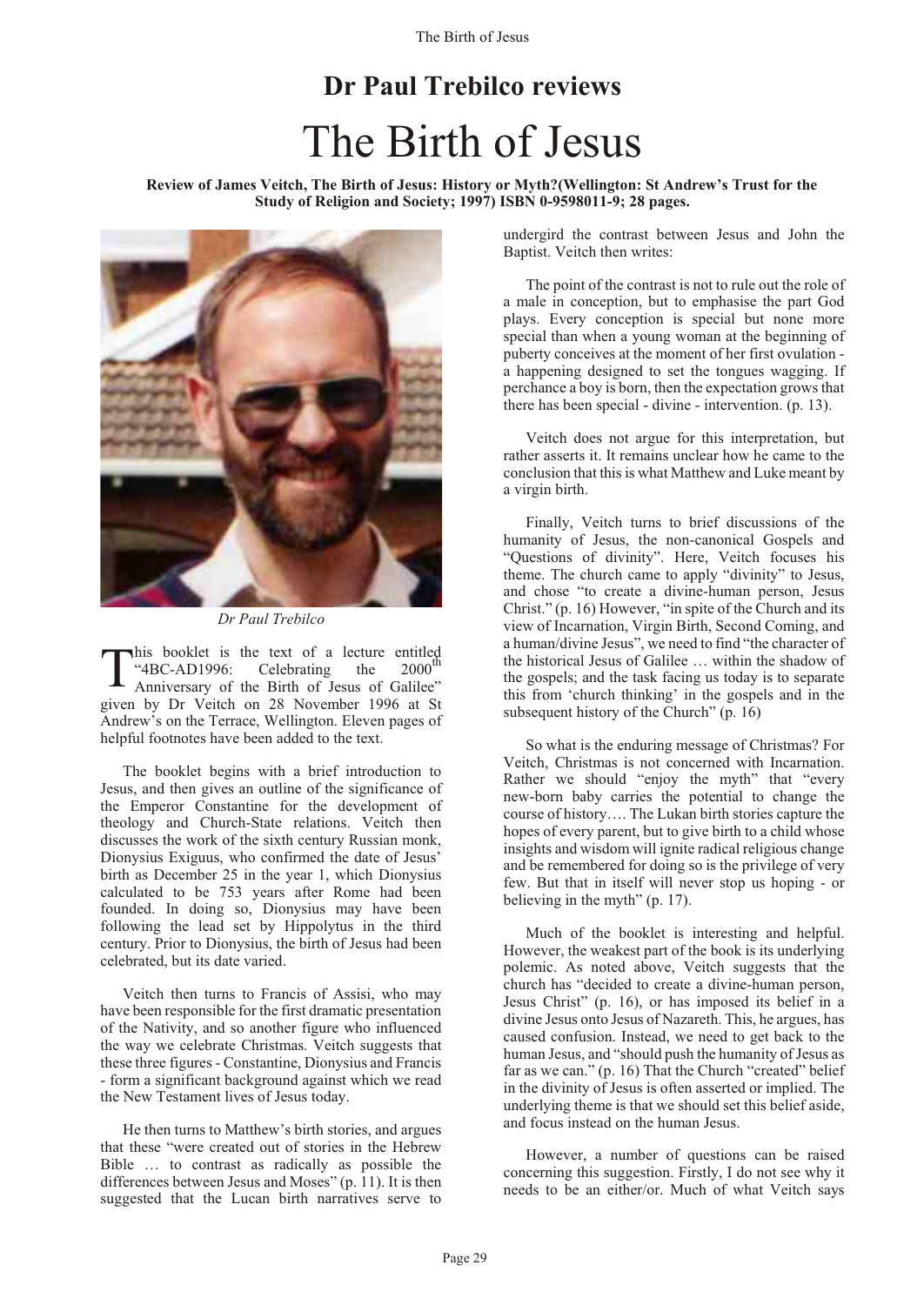about the humanity of Jesus, and the search for the historical Jesus is a helpful reminder to us. We must continue to seek to understand what Jesus said and did in his first century context, lest we create a politically correct Jesus who validates our current beliefs, or a Jesus who is simply current church (or academy) ideology writ large. But do we need to jettison belief in Jesus' divinity in order to do so? I see no compelling reason for this. Clearly, one must resist sidelining Jesus' humanity, but in many "high" Christologies the nature of Jesus' humanity, the substance of his teaching and action and that Jesus was really human as we are, are all crucially important.

Secondly, if belief in Jesus' divinity involved completely overlaying the historical Jesus with something that was totally alien to him, then Veitch has a point. If, for example, Jesus vehemently denied that he himself had any special significance, or any different relationship to God than all other people, we would need to revisit later belief about him. But is this in fact the case?

There is much in the Gospels that argues against this view, and suggests, rather, that in speaking of Jesus in very elevated terms the early church took what was implicit in Jesus' own views about himself and made this explicit, developing it fully in the light of Jesus' resurrection. The situation can be compared to the opening of a bud into full flower, or of a blossom into an apple. The early church did not take an apple and make it into an orange; they did not make Jesus something entirely alien to what he had been. Nor did they give him a place and a status which was entirely foreign to how he had seen himself. Whilst there is diversity today in the scholarly world concerning who Jesus was, many scholars would argue that there is continuity between Jesus' own self-understanding about who he was and who the early church proclaimed Jesus to be.

Let me focus this point. The later creeds gave Jesus a unique status, but did Jesus see himself as having a unique relationship to God? Raymond Brown argues that this was indeed the case. He contends that a body of evidence in the Gospels on this topic goes back to Jesus and can be regarded as historically reliable. He points to Jesus' use of the term "Abba" for God. This was the term that adults would use within the family circle for their father. It was not the normal term of address to God in prayer; in fact it was simply not used, as far as we know, as a personal address for God by an individual. There is a distictiveness in Jesus' usage of the term Abba for God then. Jesus experienced a highly unusual degree of intimacy with God; Jesus' relationship to God was then in some way superior to that of all those who would follow him. The reverse side of this special intimacy with God was that Jesus referred to himself as "the Son" on some occasions (eg. Matt. 11:27; Mark 12:1-12; Mark 13-32 - which since it attributes ignorance to Jesus surely could not have been made up by the early Christians). Brown concludes that this evidence makes it "likely that Jesus spoke and thought of himself as 'the Son', implying a very special relationship to God that is part of his identity and status (Brown, *An Introduction to New Testament Christology*, Paulist Press, 1994, p. 89). When the early Christians proclaimed Jesus as Son (eg. Rom. 1:3-4) they were drawing out the implications of what Jesus had said and implied about himself, which they saw to be vindicated by God in the resurrection; they were not transforming Jesus into something entirely foreign. The early Christians did not, I think, "create" Jesus as the Son of God. They recognised what he had been, and made explicit what had been implicit, which had now been confirmed by God in raising Jesus from the dead. The roots of the early Church's elevated belief about Jesus were thus in Jesus' own understanding, in what Jesus thought about himself.

Apart from Jesus' use of the term "Abba", there is much evidence in the Gospels that Jesus sometimes implicitly assumed what we may call "divine functions" for himself. This evidence is very relevant in this regards; we note the following. Jesus asserted that he was able to forgive sins, yet Jews believed that only God could do this (Mk. 2:1-12). Jesus saw himself as the arbiter of people's destiny (Mt. 7:21-3), and as judge at the end (Mt. 25:31f); for Jews, God was judge. Jesus taught on his own authority (Mt. 7:28f), and sovereignty over-rode the interpretations of others. Jesus attributed to his own words the eternal validity of the word of God (Mk 13:31; Isa. 40:8). Jesus pictured himself as the king in an eternal kingdom (Mt. 25:31-4). Jesus demanded absolute personal loyalty of his followers (Mt. 10:37-9). Jesus offered rest and salvation which he himself would give (Mt. 11:28-30). Jesus said that to reject or receive him was to reject or receive God (Mt. 10:40). Jesus applied Old Testament texts to himself that in the Old Testament referred to God (eg. Mt. 21:16, where Jesus applies Ps. 8:2 to himself; in its original context it applies to God; see also Lk. 19:10 and Ezek. 34:16,22) (See further R.T. France, "The worship of Jesus: A neglected factor in the Christological Debate?" in *Christ the Lord*, ed. H.H. Rowden, IVP, 1982, pp. 17-36).

What do we make of such language? It seems unlikely that it was all a later creation of the early church; it is too varied, too pervasive, too unobstructive for this. These passages rather imply that Jesus saw his own role in very elevated terms. Here in Jesus' own teaching we seem to have the raw material for an increasing awareness by the early Church that Jesus was much more than a prophet. We can suggest that the early Church saw these sayings of Jesus confirmed by the resurrection, and that this suggested that it was indeed right to worship Jesus alongside God (eg. 1 Cor. 8:5-6; Col. 1:15-20), and to use very elevated language indeed of Jesus. Again, it is wrong to assert the early Church "created" Jesus as something he was not. Or to put it another way, if we go back to "the human Jesus", then we still have these sayings to account for, sayings which suggest that Jesus saw his role and status in elevated terms indeed.

One related factor that Veitch does not consider in this connection is how quickly this elevated language about Jesus arose. Veitch discusses Matthew and Luke in most detail, and dates both in the 90s. But very elevated language is used of Jesus at a very early date indeed. We note that in Philippians 2:6-11 Paul asserted that the risen Jesus now bore the name of "Lord", God's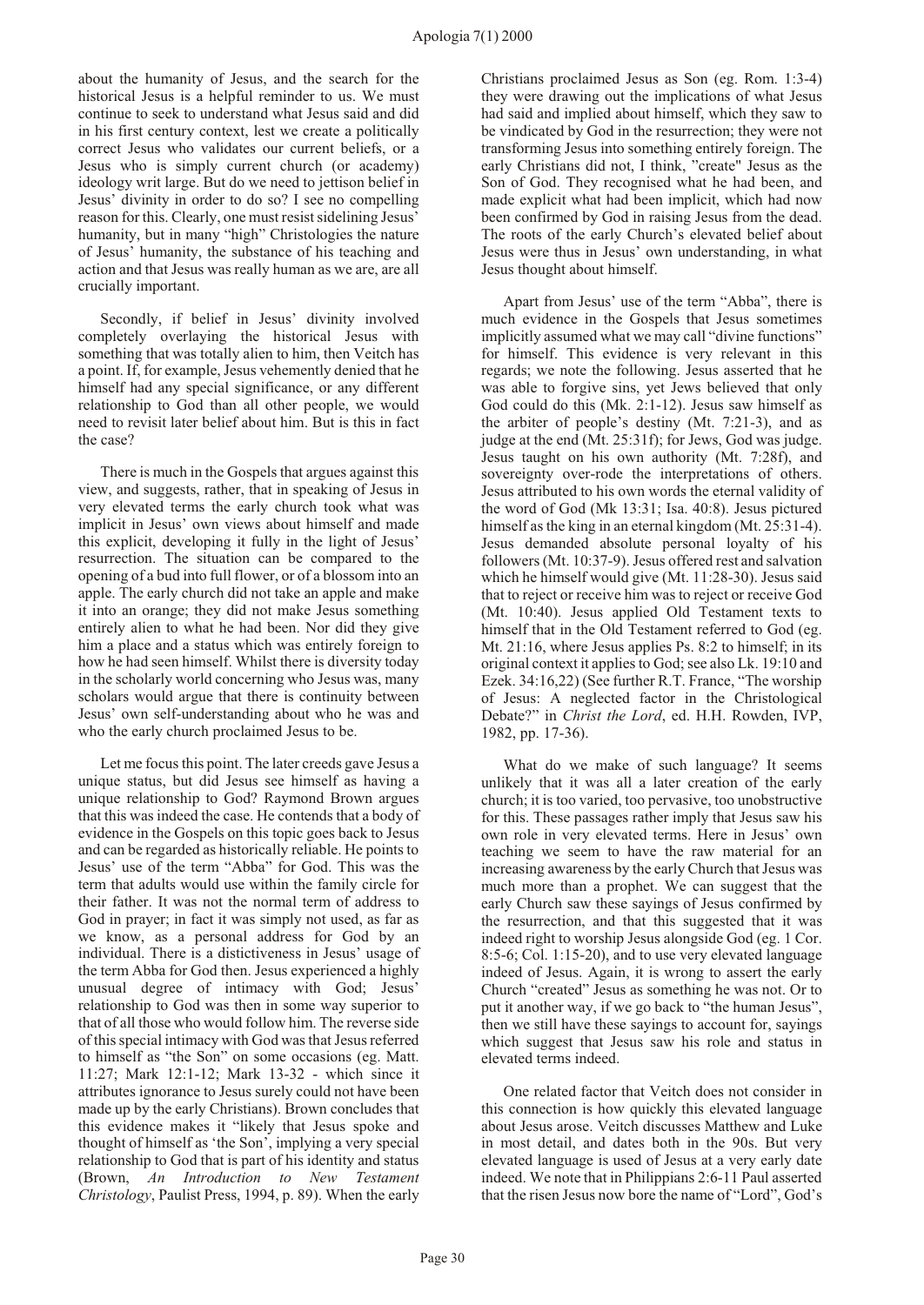own name, and that to Jesus, every knee should now bow (cf. Isa. 54:22-3)? In Philippians 2:6-11 Paul is generally thought to be quoting a hymn, and so the passage may date from an earlier period than the letter to the Philippians itself. Further, note 1 Corinthians 8:5-6, in which Paul "splits" the Jewish "Shema" (Deut. 6:4) and again gives Jesus God's own name of "Lord". This was an amazing thing for Paul to do, and is a modification of Jewish monotheism so as to place Jesus within the description, almost the definition of the one God. Finally, calling Jesus "Lord" seems to go back to Aramaic speaking Palestinian Jewish Christians, judging by the use of Maranatha ("Our Lord come") in 1 Corinthians 16:22.

Yet why was it that the early Christians so quickly spoke of Jesus in language previously reserved for God? It is unlikely that this was because of the influence or imposition of outside factors, such as Hellenistic religions, the mystery cults, and so on, since these developments took place within a very short time when most Christians were Jews. The reasons for this development lie rather, amongst other factors, in the impact of the life and ministry of Jesus himself, in his addressing God as Abba, in the implicit claims he made as outlined above, in the resurrection as the vindication of Jesus's ministry, and in the presence of the risen Lord in their midst. This means that rather than speaking about the early Church "creating" a divine Jesus, we would be better to speak of the early Christians making explicit what was implicit about Jesus, or developing what was there in embryonic form from the beginning.

I have one final area of concern. Can Jesus' message (which Veitch clearly regards as important) be dissociated from the person of Jesus himself. Clearly, Jesus was not teaching a timeless ethic, but was proclaiming the arrival of the reign of God (Mk. 1:14-15). But his teaching about the kingdom was bound up with his Person. In this context we can understand Luke 11:20 "But if it is by the finger of God that I cast out demons, then the kingdom of God has come upon you." Jesus seems to be saying that it was precisely because of his mission and his activity that the reign of God had dawned. This, and much else in his teaching, implies a great deal about who Jesus himself was, about his status and person. Can one then retain his message, but reject what Jesus implies about himself? Can one pick up one dimension of Jesus' teaching (about the reign and presence of God) and ignore the other dimension, that is, what his teaching says and implies about himself?

**The Rev Dr Paul Trebilco is Associate Professor of New Testament Studies in the Department of Theology and Religious Studies, University of Otago. From 1988 to 1996 he taught New Testament Studies at Knox Theological Hall and the Faculty of Theology in the University of Otago. He has a number of publication credits, and is a Methodist minister.**

Focus on bishop JOHN SPONG

coming soon.

Next Issue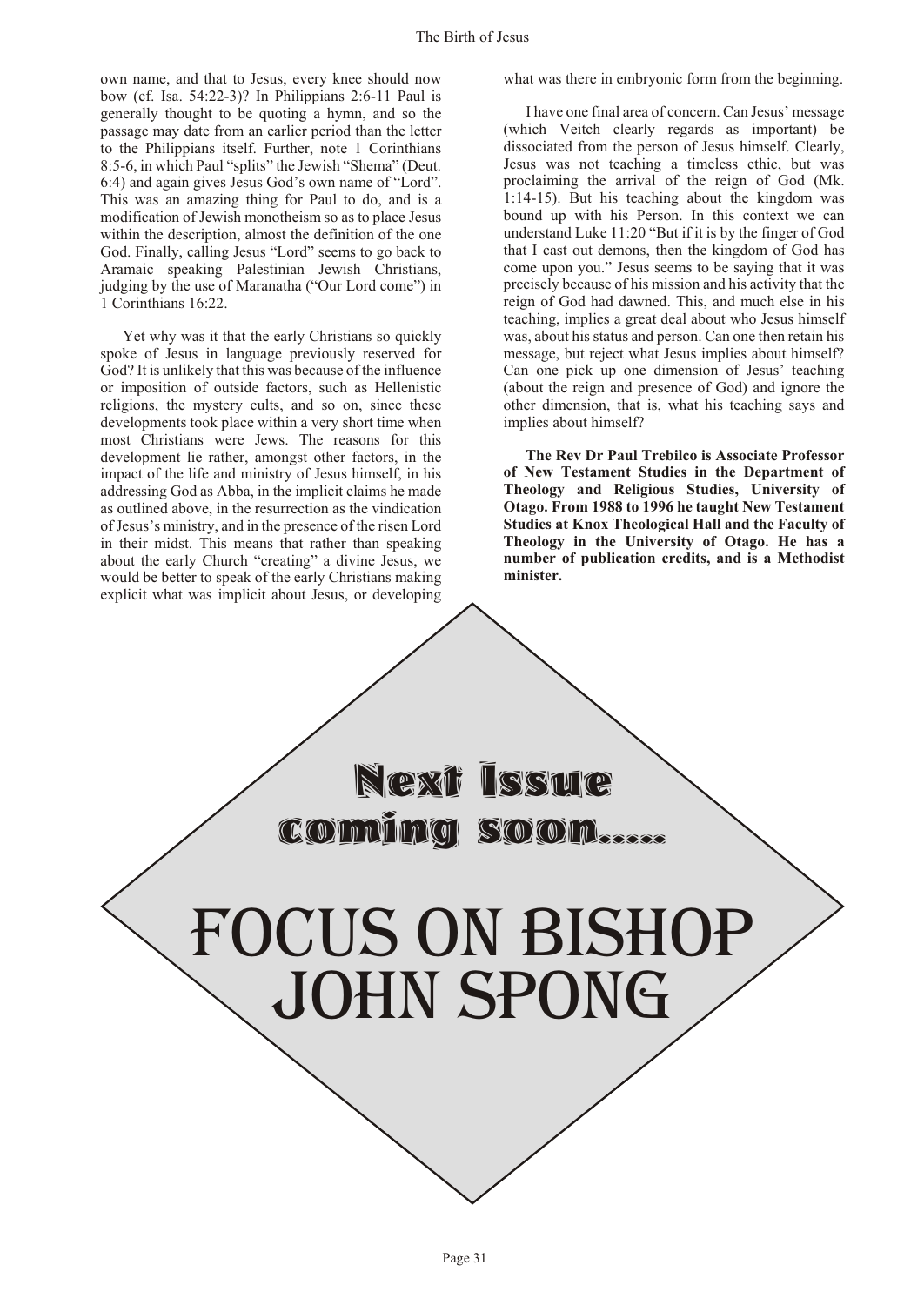## Cornered by Corner? **By Justin Cargill**

<span id="page-33-0"></span>F Trom time to time, the press comes out with headlines like "Jesus created by Church - lecturer."<br>And so it did in late November 1996.<sup>1</sup> It was a simple report in *The Evening Post* describing briefly Dr Jim Veitch's views and promoting a talk he was to give the following day at St Andrews On The Terrace. This is, of course, precisely where we would expect it to be given. On those occasions when St Andrews is not sponsoring a concert or recital, it will be providing a platform for those who wish to redefine the faith they were ordained to defend.

Dr Veitch's views are not new and it is difficult to see why it was necessary to promote his talk on the front page of *The Evening Post*. Why did reference to Dr N.T. Wright's recent lectures in Wellington not appear there as well? Wright, formerly lecturer in Theology at Oxford, responded capably to the sort of views expressed by Dr Veitch - views which even the *Evening Post* seemed content to describe merely as "theory."

Jim Veitch has since published his talk in a little booklet.<sup>2</sup> This booklet is designed to do two things. First, it is designed to inform us that what Dr Veitch has said is not new, although we should hardly need reminding since we are frequently bombarded with views of this nature. It is also designed to inform us that other scholars can be found agreeing with him and this should hardly surprise us since scholars can be found agreeing with all sorts of positions. We may wish to ask, of course, whether all the scholars he cites would individually or cumulatively support the overall thrust of his arguments? Some do. Others do not.

So what then has Dr Veitch been saying? Dr Veitch believes that the Church deified Jesus. Well, it must have moved very quickly. The accumulation of legend usually requires many generations. Well over a century ago, Muller challenged scholars to show when in 30 years a series of significant legends anywhere could have gathered around an historical individual.<sup>3</sup> More recently, the classical historian, Sherwin-White, observed that even two generations are too short a span to allow myth to prevail over the hard historic core of oral tradition.<sup>4</sup> But, in conformity with the thinking of Dr Veitch, we must conclude that completely erroneous stories grew up about Jesus within little more than one generation, and all this in the presence of eyewitnesses. Dr Veitch clearly subscribes to a belief in miracles.

Mind you, if I had no reason to believe in miracles before, I have them now. Ripley would have had a field day with this but, believe it or not, *The Evening Post* actually asked the main churches to respond to Dr Veitch's comments, and these were published in a full-page spread which carried the title "Was Jesus the Son of God?"<sup>5</sup> Actually, to be fair, Dr Veitch does not deny that Jesus was the Son of God. The *Post* writer implied that by denying Jesus' divinity, Jim Veitch was also denying that Jesus was the Son of God. But since the expression "son of God" would not have implied deity to a first century AD Palestinian Jew but merely a  $\frac{1}{6}$  and saintly man,  $\frac{6}{1}$  Jim Veitch has no need to deny that Jesus was the Son of God. He does, however, deny that Jesus was God the Son and this is, of course, a rather different denial altogether. But in the light of Jesus' resurrection, it is small wonder that Jesus' followers so quickly came to describe Jesus with absolute confidence as "the Son" and the writers of the New Testament very quickly came to use this concept as a means of conveying Jesus' equality with deity. They were simply acknowledging the evidence.

The following night, again in the *Post*, appeared the headlines "Lecturer's view on Jesus sparks sacking call."<sup>7</sup> Here we read that Robin Corner, described as a born again Christian and Wellington Central general election candidate, had called for Dr Veitch to be sacked. In essence, Corner took the view that since Dr Veitch is an ordained Presbyterian minister practising part-time, it was not his business to go around insisting that Jesus was not divine, since this contradicted Christianity's "fundamental doctrines."

This is, of course, a reasonable point, although Jim Veitch would respond that Christianity must be redefined to accommodate his own position. But the significance of all this does not lie in what Jim Veitch had to say. Jim Veitch has said this before and he will continue to say it with increasing fervour once he approaches his retirement and has more time to devote to saying such things. In fact, neither Veitch's comments nor Corner's reaction were particularly surprising. This sort of thing has happened many times before and it will happen again. The significance really

<sup>1</sup> <sup>1</sup> Angela Ots. "Jesus created by Church - lecturer." *The Evening Post*, Wednesday, 27th November, 1996, 1.

James Veitch. *The birth of Jesus: History or myth?* (Wellington, N.Z.: St Andrew's Trust for the Study of Religion and Society,  $1997$ ).

Julius Muller. *The theory of myths, in its application to the gospel history, examined and confuted.* (London: John Chapman, 1844), p.26. Cited in William Lane Craig. *Assessing the New Testament evidence for the historicity of the resurrection of Jesus*. Studies in

<sup>&</sup>lt;sub>4</sub> the Bible and early Christianity, 16. (Lewiston, N.Y.: Edwin Mellen, 1989), p.381. A.N. Sherwin-White. *Roman society and Roman law in the New Testament.* (Oxford: Clarendon, 1963), p.190. <sup>5</sup>

<sup>&</sup>lt;sup>3</sup> "Was Jesus the Son of God?" *The Evening Post*, Wednesday, 4th December 1996, 7.

Geza Vermes. *Jesus the Jew: A historian's reading of the gospels*. (New York: Macmillan, 1973), p.200. Cited in Josh McDowell and Bill Wilson. *He walked among us: Evidence for the historical Jesus*. (Amersham-on-the Hill, Bucks: Scripture Press, 1989),  $p.309.$ 

Angela Ots. "Lecturer's view on Jesus spurs sacking call." *The Evening Post*, Thursday, 28th November 1996, 3.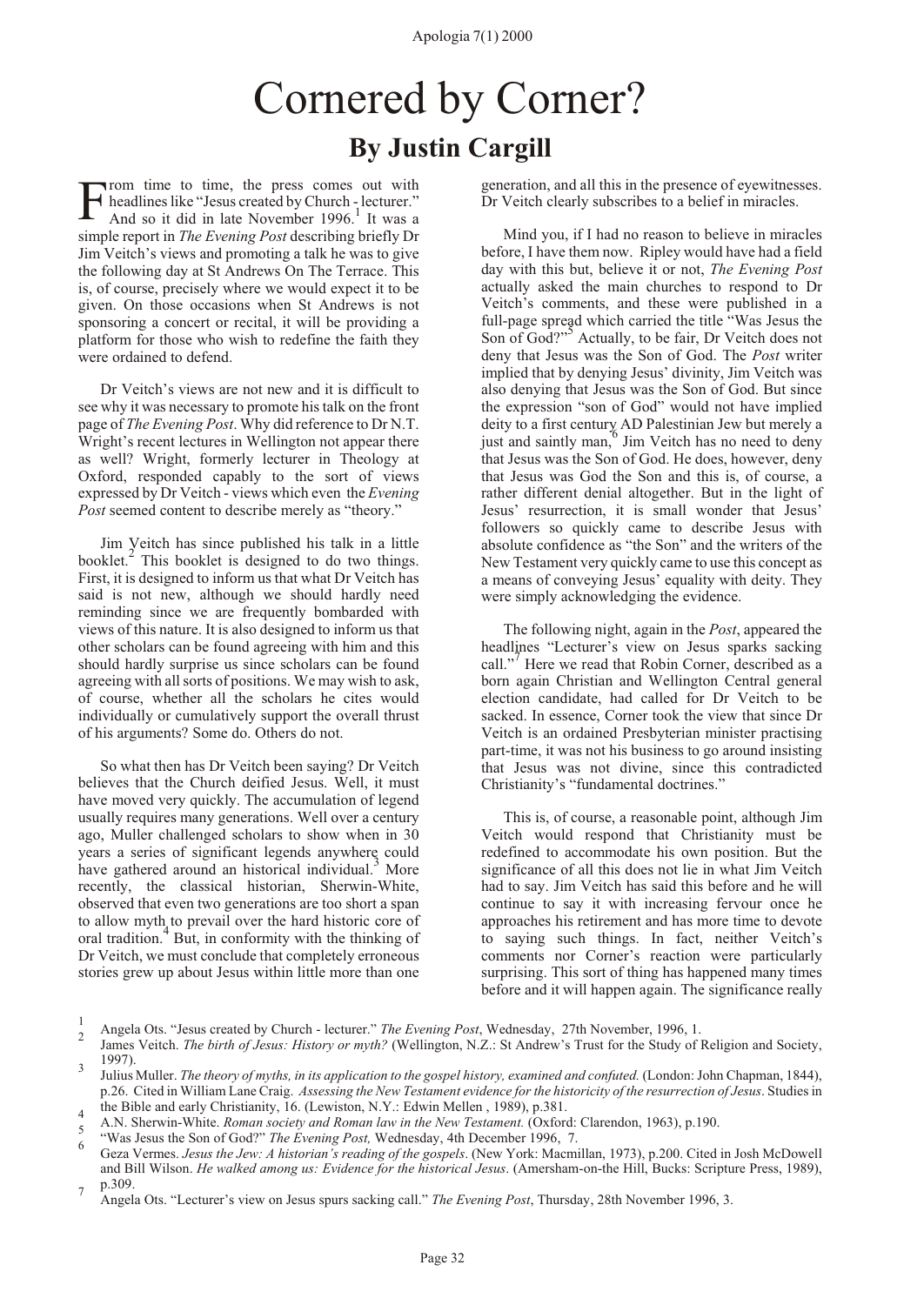lies elsewhere. It lies with the response by Reverend Kerry Enright.

Although he is presumably known to his family, most people will not have heard of Kerry Enright. He is, in fact, the Presbyterian Church Assembly's executive secretary, and assuming he was quoted correctly (and I hope he was not) he had some rather intriguing ideas. Rev. Enright began by saying that the Presbyterian Church had room for those who believed that Jesus was God and those who believed he was not. Now, let us suppose - oh, surely no one minds us just supposing that God was incarnate in Jesus, then this is probably a matter of some importance. And it probably matters to God - even if it does not matter to Rev. Enright - that this idea not be treated simply as a matter of theological preference. Some people prefer to eat white bread. Some people prefer brown. Some people prefer to believe that Jesus was God. Some people prefer to believe he was not. Does Rev. Enright mean that Presbyterians, regardless of what they believe, can all worship and pray together because they are, after all, Presbyterians and Presbyterians never let their beliefs affect either their communal worship or their prayer? This is theological schizophrenia and when the Church suffers from schizophrenia of a theological kind it becomes a half-way house in more ways than one.

Rev. Enright also had other things to say. He told us that "Presbyterians were not afraid of questions in searching for the truth about Jesus." Excellent! He then added that "the gospels, rather than history, influenced Presbyterians." What a disappointment. Rev. Enright has forgotten to think again. Does history not matter? If history does not matter to Presbyterians then presumably the reason Presbyterians are not afraid of questions regarding the truth about Jesus is because they are not interested in the truth about Jesus!

Rev. Enright believed Dr Veitch "was not discounting the Jesus of faith along with the historical figure of Jesus." What does this mean? Enright was drawing a distinction between the Jesus of history (the real Jesus) and the Jesus of faith (what the Christian Church proclaims about him). This is a distinction which was drawn and made particularly popular by Rudolph Bultmann in the early years of this century and it has continued to plague certain areas of theology ever since. But there is little need to embark on a study of dialectical and existential theology at this point, suffice to say that Rev. Enright appears to be affected by this theological schizophrenia and this is a pity because it dates his theological thinking. As far back as 1954, Ernst Kasemann was recognising the need to wed the Jesus of faith to the Jesus of history.<sup>9</sup> And the ordinary person in the street has long recognised that if Christianity is not historical it is not true.

Theological liberals are known for their insistence that the theologically orthodox are in fact theologically "unsophisticated." But it is the theologically orthodox who recognise the need to build their faith upon history.

History is important. In fact, it is vital. True faith is not opposed to either knowledge or evidence. On the contrary, the New Testament writers invite us to believe on the basis of the evidence. None of them would have taken the position that faith and evidence are mutually exclusive and, of course, no one comes to biblical faith without thinking there is some sort of evidence to justify their commitment. If Jesus is God incarnate, then we are foolish not to place our faith in him. If Jesus is not God incarnate, then we are foolish to insist on the need for faith in him. But the most foolish thing of all is to place our faith in the sort of vacuous Christianity which results from the kind of sentimentally-minded theologizing which opposes faith based on evidence. Only theologians are apt to be impressed with their own theological salvage operations - this is why they engage in them. The ordinary person knows better.

At its simplest, then, if Christianity is not historical it is not true. If Jesus was not God incarnate then he was not God incarnate. If he did not literally rise from the dead then he did not rise from the dead in any other sense worth talking about. No amount of special pleading, or redefining of the faith will do. Christianity is finished. It is all over. Let us pack up shop and go and find something else.

So Rev. Enright wants to distinguish between the Jesus of history and the Jesus of faith, and he implies that it is only the Jesus of faith that matters. He is satisfied that Jim Veitch has not discounted the Jesus of the Church. Jim Veitch may say we cannot know much about the Jesus of history but that is fine because history is of little significance for Christianity anyway. What matters is what we believe, not what is true. This theology is really another form of the old "it does not matter what you believe as long as you are sincere" idea. And it has always been a source of bemusement that anyone should engage in such self-defeating folly. If I believe sincerely that Rev. Enright is a gumboot and treat him as such, that probably matters - at least to Rev. Enright!

But it gets worse. How much worse? Having appeared to concede a distinction between the Jesus of history and the Jesus of faith, Enright then proceeded to tell us that the Church firmly believed that Jesus was the Son of God. "If God didn't become human God is remote from human experience." But hold on a minute. Jim Veitch does not believe that God did become human. This may be the Church's teaching but it is not what Dr Veitch believes. Rev. Enright seems to be saying that the issue of whether God became man has profound implications and this is what the Church teaches. But he also seems to be saying that this may not correspond to what really happened - that is another matter but there is no cause for alarm because Presbyterians are influenced by the Gospels, not history!

This is an interesting approach, of course. There is only one problem. It is stupid; and it is for precisely this

8 Ots. 9

Ernst Kasemann. "Das Problem des historischen Jesus." *Zeitschrist fur Theologie und Kirche,* 51 (1954): 125-53. Cited in Craig, p.xi.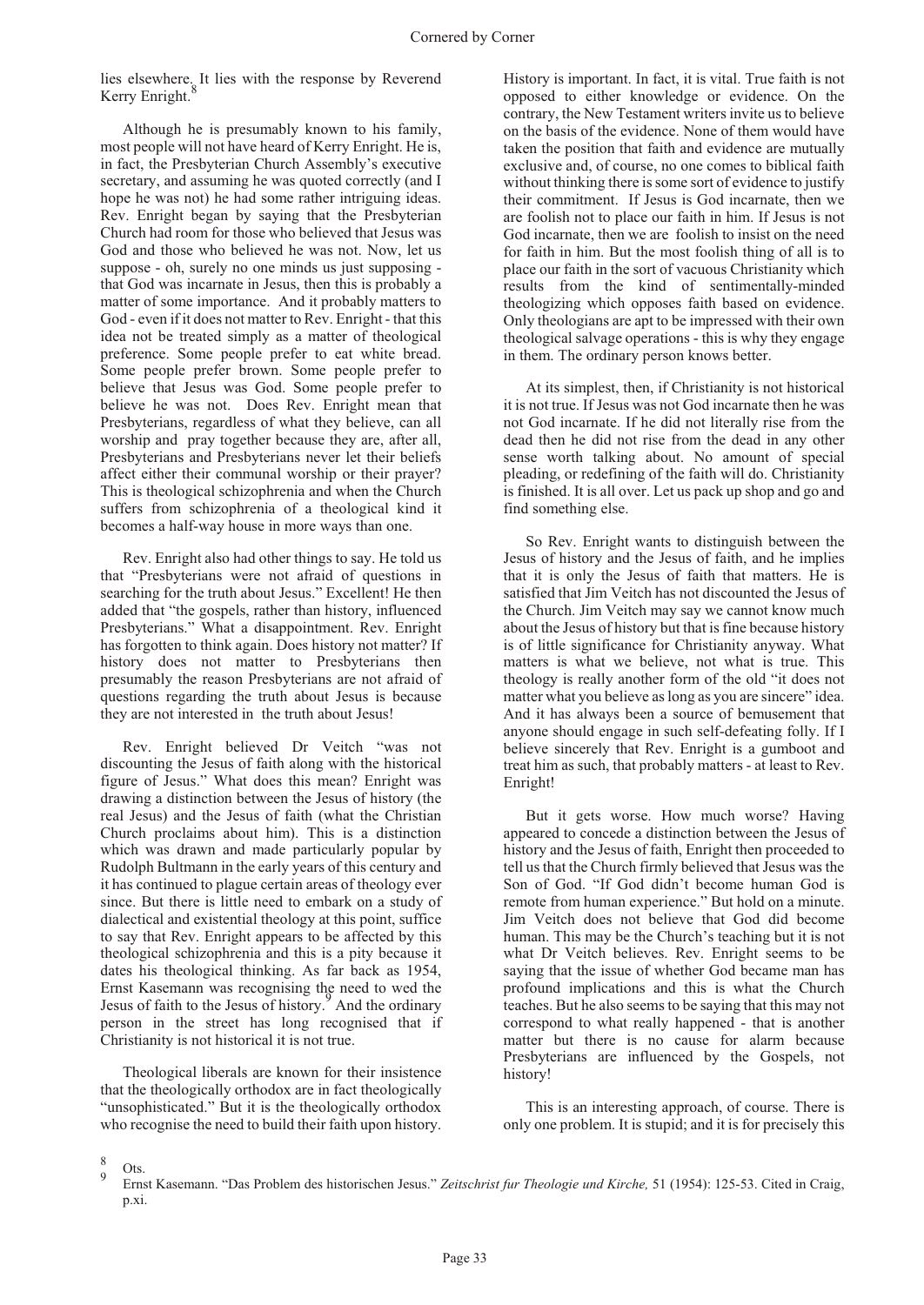reason that so many theologically liberal Presbyterian Churches have difficulty getting people to fill their pews. This is often attributed to the increasing secularisation of society. No, the reason is more likely to be found in the fact that people's hearts cannot rejoice in what their minds reject as false. People are not convinced by the idea that Christianity is true and demands allegiance although it is really false because it does not conform to reality. This is why people have turned to the New Age craze. They believe the New Age has answers because it works. How can Christianity work when some of its theologians tell us that its central tenets are based on a fundamental mistake? What else can we call it if the Church proclaims that God was incarnate in Jesus when Jesus was only, as Dr Veitch calls him, "a very special boy"? In any other field of human understanding, such an approach would be intellectually dishonest, yet theologians write whole books trying to justify this foolishness. They should be embarrassed.

Finally, of course, the *Post* article featuring Corner's response concluded with a comment from Professor Lloyd Geering. No show without Punch! Professor Geering retired many years ago but he is always available for comment. Professors do not die. They just lose their faculties. To be fair, Professor Geering is a clever man and a good communicator. He<br>just suffers from very bad presuppositions. Nevertheless, he suggested that perceptions on these issues had changed enormously in the last 30 years although he said he, himself, had only voiced what had been debated at least since the 1830s. In one sense, this is, of course, nonsense. The claims the Church makes about Jesus have been debated since the Church began making the claims. But Professor Geering probably means to say that it is only since the 1830s in particular that some people within the Church have been debating these issues. This is quite true but, of course, most people wonder why they are still in the Church. When I see atheists and agnostics, cynics and critics behind the pulpit, I always get a funny feeling. It is the feeling I think I would get if I were to see a man chairing a Temperance meeting with whisky on his breath*.*

In a recent article in *Life and Work*, the magazine of the Church of Scotland, the Very Rev. Professor Thomas Torrance of Edinburgh, who is possibly the world's greatest living theologian, wrote these words:

"We believe that Jesus Christ is God and man in one person. If Jesus Christ is not really man, then what God did in him has no relevance to us human beings at all. If he is not really God, then there is no divine reality in what Jesus said and did, no salvation. Jesus' word of forgiveness, for example, would be a mere human word empty of ultimate divine validity.

"The resurrection of Jesus was a real physical event, a bodily resurrection, a historical event, dateable and fixable at a definite point and place in time and space."

<sup>10</sup> O'Collins demonstrates clearly that Geering's world view dictates the conclusions he is prepared to draw from the New Testament data. *The Easter Jesus*. (London: Darton, Longman and Todd, 1973), pp.98-100. Although Geering cannot be faulted for possessing a world view, he can be faulted for uncritically permitting it to control his conclusions.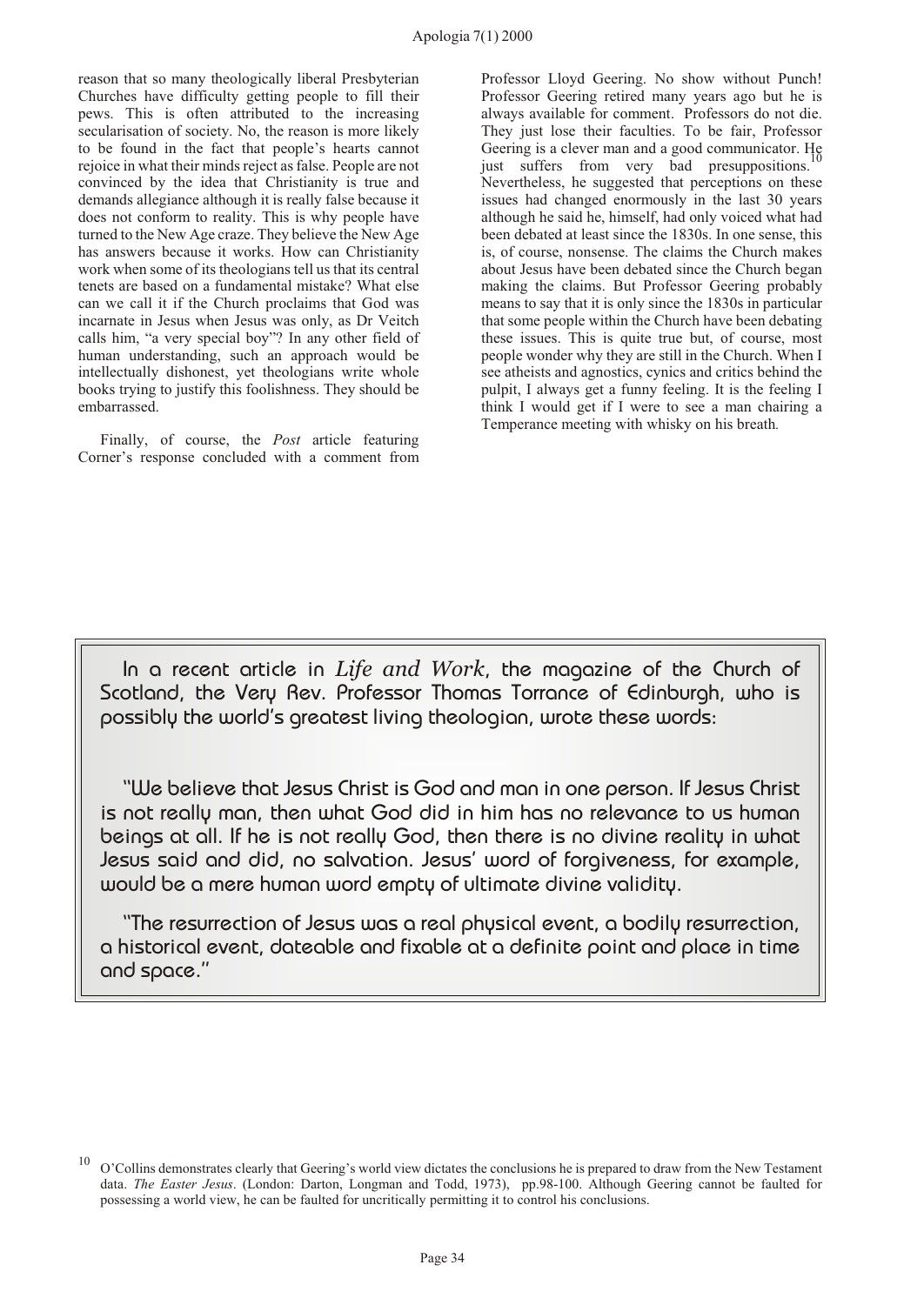# <span id="page-36-0"></span>The Bodily Resurrection and Ascension of the Lord Jesus Christ

## **by Dr. Stephen J. Scott-Pearson1**



*Dr. Stephen J. Scott-Pearson*

T onight we are brought to behold and contemplate the Lord Jesus Christ on the fair page of Scripture at the end of His living upon the earth.

We behold Him in the gloom of Gethsemane, as He prepares Himself as never before to fulfil the role of the Redeemer.

"We think of all His sorrow in the garden and then the morrow"

Then we behold him in the gore of Golgotha as He bleeds and dies as the Lamb slain from the foundation of the world.

"See from His head, His hands, His feet, sorrow and love flow mingled down."

But tonight we behold Him in the Glory of the Resurrection and Ascension.

"Christ the Lord is risen today - Hallelujah!

Son of Man and angels say - Hallelujah!"

I want to speak initially of the Bodily Resurrection of the Lord Jesus Christ tonight and in doing so to notice five things.

**1. The Resurrection of Jesus Christ is Scripturally Asserted.**

**2. The Resurrection of Jesus Christ is Prophetically Anticipated.**

**3. The Resurrection of Jesus Christ is Historically Accredited.**

**4. The Resurrection of Jesus Christ is Apostolically Acclaimed.**

**5. The Resurrection of Jesus Christ is Experientially Attested.**

#### **1. The Resurrection of Jesus Christ is Scripturally Asserted.**

The Christian religion is primarily a documentary religion.

The document by which all doctrines are tested and deeds tried in the true Christian church is the Bible.

The people of God claim that the Holy Scriptures are :

**Inspired by Almighty God** - They are not the inventions of men.

 "All scripture is given by inspiration of God." - "*Pasa graphe theopneustos*."

All that is written - every letter of the 66 books in the Canon of Holy Scripture is God breathed.

The people of God claim that the Holy Scriptures are -

**Inerrant**. There are NO errors or mistakes, no myths, no contradictions, no conflicts in the accounts, assertions and predictions of the Bible.

When it speaks of historic matters, scientific matters or theological matters the Bible is never wrong! It never misinforms.

The people of God claim that the Holy Scriptures are -

**Infallible**. The Bible faultlessly and flawlessly guides the soul from darkness to light, from death to life. It alone, supremely and sufficiently tells the people of God what to believe and what to do. - It never misguides.

All Confessions of Faith, and Statements of Belief

1 Transcript of address given to the Wellington Christian Apologetics Society at the 1996 AGM, Turnbull House, 13 December.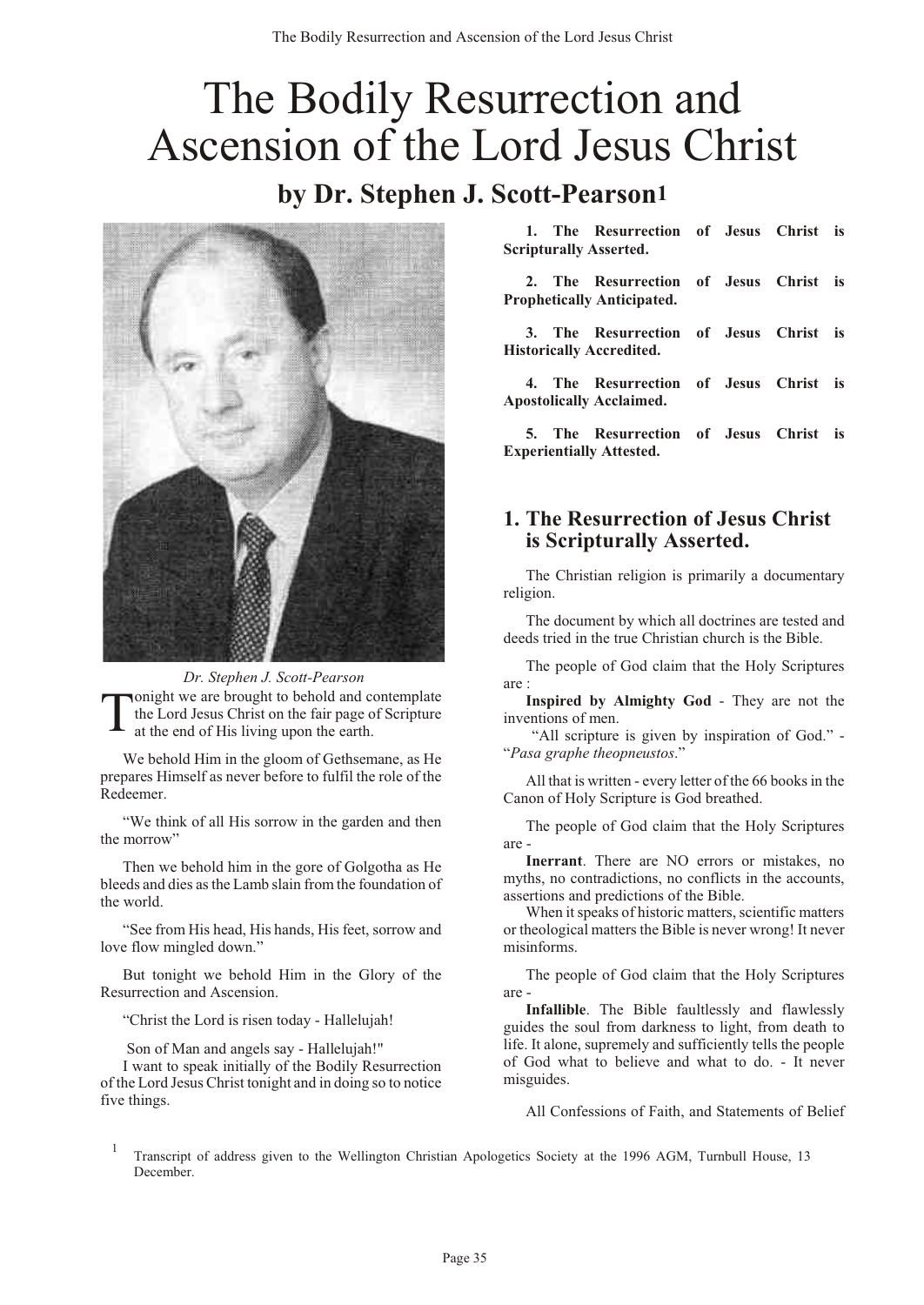issued by men are subordinate to the Holy Scriptures and are only valid in as much as they strictly conform with the Scriptures and are invalid and they are erroneous in as much as they ever depart from the Scriptures. Among all of the doctrines declared by the Bible and subsequently held by the people of God to be true, the Glorious Doctrine of the Bodily Resurrection of the Lord Jesus Christ is the great cardinal doctrine of the Christian faith!

The Doctrine of The Crucifixion of Jesus Christ as the God appointed, all-sufficient and effectual Redeemer of sinners is the CENTRAL DOCTRINE of the Bible and of the Christian Gospel.

But the Doctrine of The Bodily Resurrection of Jesus Christ is the FOUNDATIONAL DOCTRINE of the Christian Gospel.

In the 15th Chapter of his 1st Epistle to the Corinthians the Apostle Paul declares:

"... Christ died for our sins according to the Scriptures; ... He was buried, and ... He rose again the third day according to the Scriptures". (verses 3, 4)

The Messianic Psalms (for instance) had declared that the Messiah should not be left in the grave -

Psalm 16:10 "For thou wilt not leave my soul in hell; neither wilt thou suffer thine Holy One to see corruption.'

The four writers of the Gospels all combine to assert the resurrection of Christ -

Matthew wrote, "And the angel answered and said unto the women, Fear not ye: for I know that ye seek Jesus, which was crucified. He is not here: for He is risen, just as He said..." (Matthew 28:5,6).

- Matthew then recorded two post resurrection appearances of Jesus Christ.

Mark wrote, "Now when Jesus was risen early the first day of the week, he appeared first to Mary Magdalene, out of whom he had cast seven devils."

- Mark then recorded three post resurrection appearances of Jesus Christ.

Luke set on record the words of the angels, "... Why seek ye the living among the dead? He is not here, but is risen:"

 Luke then recorded four post resurrection appearances of Jesus Christ.

John wrote an account of the weeping Mary Magdalene being confronted by the Risen Christ and he also records four post resurrection appearances of the Saviour.

The Resurrection of Jesus Christ is clearly Scripturally Asserted!

The Christian doctrine of the Resurrection is primarily based on the scriptural assertions of these four Gospel writers plus the Epistles of Peter and Paul.

Akin to our first observation that the Resurrection Is Scripturally Asserted is our second which is that -

#### **2. The Resurrection of Jesus Christ is Prophetically Anticipated.**

The Lord Jesus Christ Himself on numerous occasions predicted His bodily resurrection from the grave.

It is recorded in Matthew 12:39, 40 how the Lord answered the sign-seeking Scribes and Pharisees saying

 "... An evil and an adulterous generation seeketh after a sign; and there shall no sign be given to it, but the sign of the prophet Jonas: For as Jonas was three days and three nights in the whale's belly; so shall the Son of man be three days and three nights in the heart of the earth."

Again in Matthew's Gospel we find the record of Christ prophetically anticipating His betrayal, His condemnation to death, His scourging and His crucifixion and then at the end of this in Matthew 20:19 He says, speaking of Himself as the Son of Man,

"... and the third day he shall rise again."

In the second Gospel we read at Mark 9:9 following the transfiguration that:

"And as they came down from the mountain, he charged them that they should tell no man what things they had seen, till the Son of man were risen from the dead."

According to Mark 14:28 Christ promised the disciples:

 "After that I am risen, I will go before you into Galilee."

In the Gospel of Luke we find a very clear prophetic anticipation of the resurrection in the words of the Lord Jesus,

 "The Son of Man must suffer many things and be rejected of the elders and chief priests and be slain and be raised the third day."

In John's Gospel we find there is the most clear, prophetical assertion by Christ of His body being raised from the grave,

 John 2:18-22. "Then answered the Jews and said unto him, What sign shewest thou unto us, seeing that thou doest these things? Jesus answered and said unto them, Destroy this temple, and in three days I will raise it up.

Then said the Jews, Forty and six years was this temple in building, and wilt thou rear it up in three days? But he spake of the temple of his body. When therefore he was risen from the dead, his disciples remembered that he had said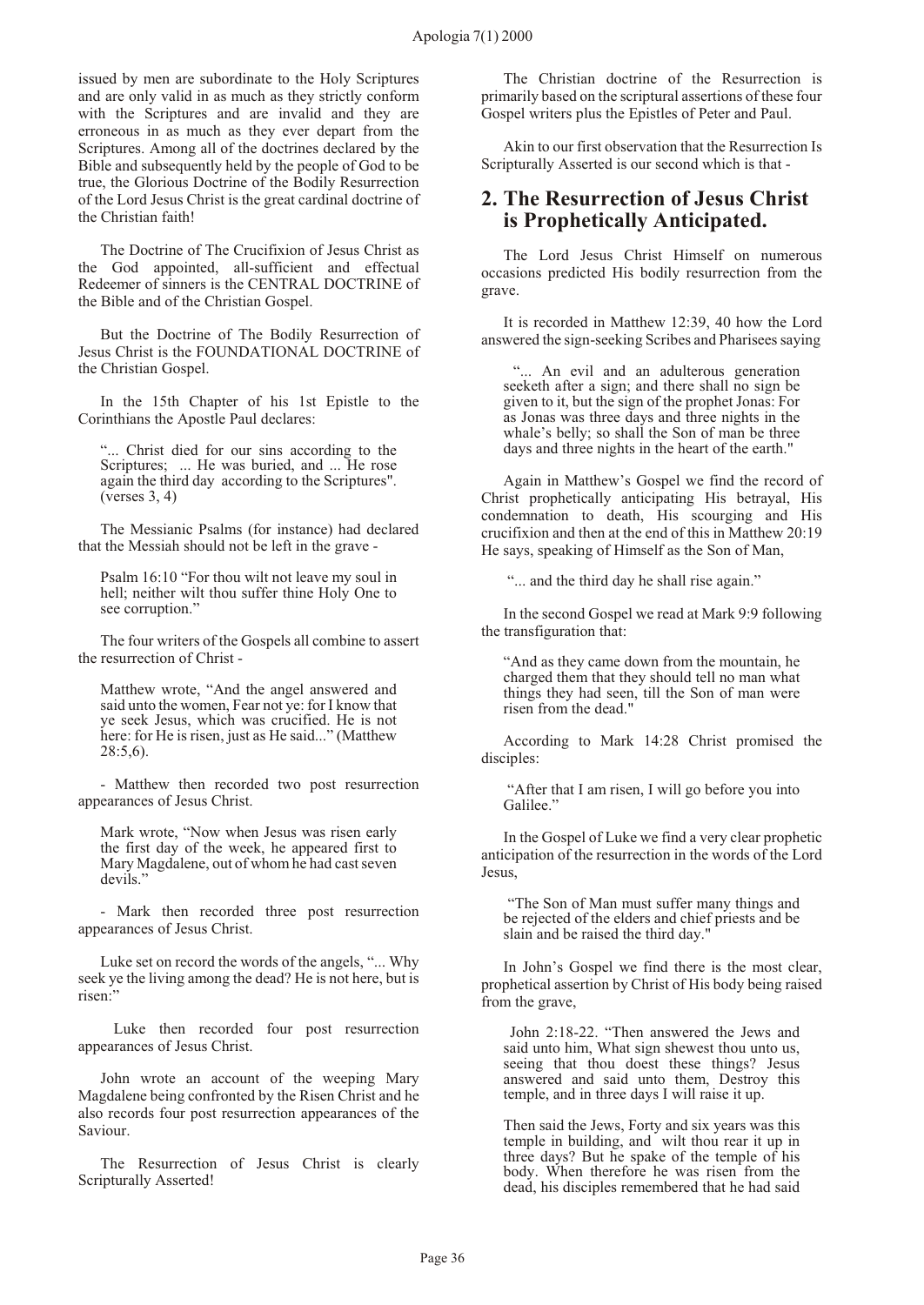this unto them; and they believed the scripture, and the word which Jesus had said."

The resurrection that Jesus Christ prophetically anticipated was a BODILY RESURRECTION - That is, the very body of flesh in which the eternal Son of God was incarned, by the Holy Spirit, in the womb of the Virgin Mary.

#### **3. Thirdly, let us observe that, The Resurrection Of Jesus Christ Is Historically Accredited.**

History has been the great corroborator of the bodily resurrection.

The weight of historical proof and the absolute truth of the New Testament records have ever increased down through the years.

There have been those who have suggested that the whole story of the resurrection was a DELIBERATE INVENTION.

In the light of the fact that the Apostle Paul writing in the year A.D. 56 to the church at Corinth (1 Corinthians 15:6) asserted that, "... he was seen of Cephas, then of the twelve; After that, he was seen of above five hundred brethren at once; of whom the greater part remain ...".

The whole authority of the primitive Christian Church crushes any idea that the resurrection account is a lie or a legend.

We are aware that some have suggested that the body of Christ was removed from the tomb by Joseph of Arimathaea or Jewish or Roman authorities. Others have suggested that the women in the early dawn of the Eastern day-break mistook the tomb - an idea that conveniently overlooks the angelic presence and testimony, "He is risen!"

Then some have suggested that Christ never really died on the Cross but swooned from exhaustion, from agony, from loss of blood but was revived by a rest in the cold tomb.

The Romans, the Jews and the Disciples, were never known to have entertained such an idea for one second.

In the 18th Century two unbelieving sceptics, Gilbert West and Lord Lyttleton, (both noted intellectuals), set about disproving and overthrowing two great Scriptural assertions.

West would prove the Bodily Resurrection of Christ to be a fabrication and Lyttleton would disprove the Scriptural claim of Paul's miraculous conversion on the Damascus Road. Eventually at one of their conferences together West said to Littleton, "I have something of great importance to relate." He then related how he had been forced to the conclusion that Jesus Christ really rose from the dead and how he had knelt and asked for salvation by the risen Saviour and found it.

Lyttleton responded with a similar testimony both to the truth of Scripture and to a personal experience of God's redeeming grace through Christ.

If the evidence for the Bodily Resurrection of Jesus Christ is sifted and weighed honestly it will be found to be both convincing and conclusive.

The bodily resurrection of the Lord Jesus Christ is one of the great attested facts of history.

The institution of the Christian Sunday by an early Church composed largely of converted Jews fanatically attached to the old Sabbath indicates that some tremendous event must have occurred and so influenced them in this matter.

The apostolic preaching of which the resurrection was the very substance - the facts of which were unchallengeable and incontrovertible.

If we do not know that Jesus of Nazareth rose from the dead we do not know anything historic whatever.

The German Biblical critic and archaeologist, William De Witte, wrote:

 "Although a mystery which cannot be dissipated rests on the manner of the resurrection, the fact of the resurrection can no more be brought into doubt by historic evidence than the assassination of Caesar".

We believe that the bodily resurrection of the Lord Jesus Christ is thoroughly, historically accredited.

#### **4. The Resurrection Of Jesus Christ is Apostolically Acclaimed.**

In Apostolic preaching and in Apostolic writing the bodily resurrection was most clearly acclaimed.

Peter, on the Day of Pentecost spoke of the Crucified Christ saying of Him:

"Whom God hath raised up, having loosed the pains of death: because it was not possible that he should be holden of it." (Acts 2:24)

He is the Prince of Life! Every time Jesus Christ went to a place where death had taken place what happened? Death gave up its prey. He was the scourge of undertakers, every time Christ went to a funeral it never took place. Have you ever noticed that? Death could not reign in His presence. Death could not keep its prey in His presence. As he walked among them death always had to give up its prey for He is the Prince of Life. How could death hold Him. It, says the Apostle "was not possible that he should be holden of it."

Again in chapter 2:32, "This Jesus hath God raised up, whereof we all are witnesses."

We are informed back in verse 14 of Acts chapter 2 that, "Peter standing up with the eleven, lifted up his voice,"- that is Peter spoke on behalf of the entire body of the Apostles when he said these things.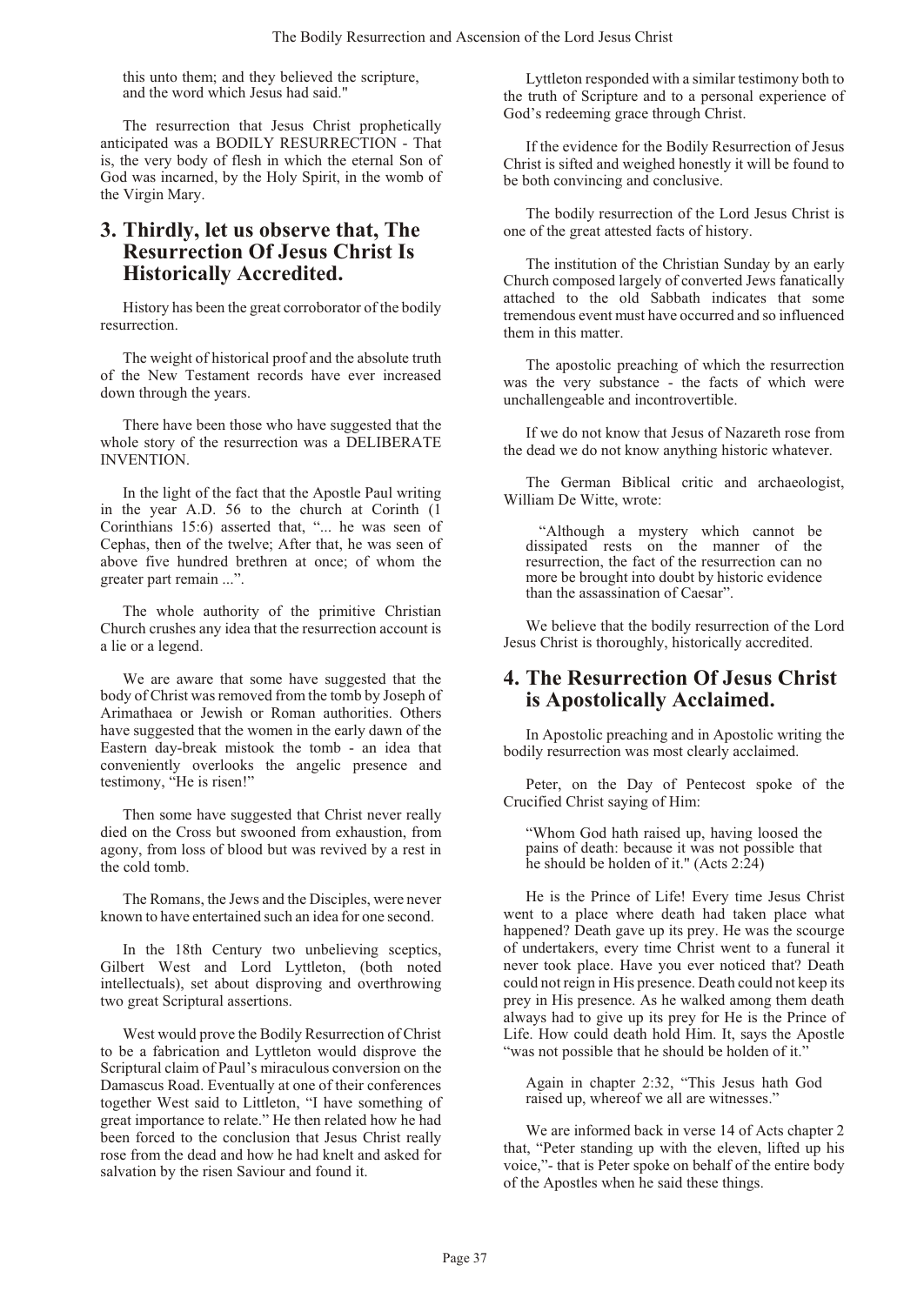This was most remarkable.

When you look back in Mark 16 you see that:-Firstly, according to the record of verses 10 and 11 that when Mary Magdalene went and told the eleven mourning, weeping disciples "that he was alive, and had been seen of her" - they "believed not."

Secondly, according to verses 12 and 13 after that Christ had appeared to two of their own company as they walked, and these two came and gave an account of what had happened, "neither believed they them."

Finally, according to verse 14, "Afterward He appeared unto the eleven as they sat at meat, and upbraided them with their unbelief and hardness of heart, because they believed not them which had seen him after he was risen."

Never perhaps was there ever a more striking example of man's unwillingness to believe.

Among their number was Thomas - doubting Thomas.

We read in John 20:25 that,

"The other disciples ... said unto him, We have seen the Lord. But he said unto them, Except I shall see in His hands the print of the nails, and put my finger into the print of the nails, and thrust my hand into His side I will not believe."

Just eight days later Christ came again and stood in the midst of the disciples and this time Thomas was present. No more scientific an analysis could have been conceived or carried out than this - the doubting, disciple seeing with his own eyes and feeling with his own fingers the wounds of the Risen Christ.

If these Apostles who were so slow to believe at first were so utterly convinced at last, then what strong proof is the Apostolic acclamation of the Resurrection of Jesus!

#### **5. The Resurrection of Jesus Christ Is Experientially Attested.**

Wonderfully converted sinners, wondrously changed lives, bear witness to the soul-saving, life transforming power of the risen Saviour!

A personal knowledge and experience of Christ's saving power is ultimately the greatest evidence to the believer that Christ is risen and living.

To believe in the Bodily Resurrection of the Lord Jesus Christ with the head but not to know Him and to love Him with all of the heart what would that be?

A very sophisticated infidel was speaking in the open air to put forward his rotten and ruinous ideas one afternoon and he turned to this young boy who stood there and he said: "Son if you will show me where God is I will give you an orange." "Sir," said the little boy "if you will show me where God is not I will give you a pound of oranges."

The testimony of boys and girls, men and women, gloriously saved by grace, whose lives have been changed by the living Christ, this is the greatest testimony to the bodily resurrection of the Lord Jesus. The greatest evidence of the resurrection of Christ is in the simple experiences and testimonies of humble believers who have found Him and proved Him to be a suitable and all-sufficient Saviour.

Now we must move on in our thoughts.

We read in Romans 6:4 that:

 "Christ was raised up from the dead by the glory of the Father."

Then we read in Mark 16:19 that:

"he was received up into heaven".

As we think now to the Glorious Ascension Of The Lord Jesus Christ I want to state simply four things concerning it.

#### **The Ascension was Visible.**

The bodily ascension of the Lord Jesus Christ was a visible sign that Heaven was His true abode.

The place of the Ascension was a garden on the eastern side and near the summit of Olivet. - This was the place of His glorious TRIUMPH.

A garden lower, and on the western side of Olivet had been the place of His deepest TRIBULATION not long before. Christ did not secretly, mysteriously pass into oblivion but from a precise geographical, earthly location, miraculously was "received up."

Angels did not come and bear Him aloft, neither did He go, but He was taken.

Christ is the Prince of Life - death could not hold Him! He was taken from death's ravenous clutches by the power of God to the land of endless day.

Christ is the Prince of Glory - the earth could not hold Him! He was taken from its shadows by the same power of God to the realms of measureless Glory.

He who was seen by the crowds at the cross to descend into death is now seen to ascend into Glory. What a sight it must have been. It was visible.

#### **The Ascension was Viewed.**

Acts 1:9-11. "And when he had spoken these things, while they beheld, he was taken up; and a cloud received him out of their sight. And while they looked steadfastly toward heaven as he went up, behold, two men stood by them in white apparel; Which also said, Ye men of Galilee, why stand ye gazing up into heaven? this same Jesus, which is taken up from you into heaven, shall so come in like manner as ye have seen him go into heaven."

In the gloom of Gethsemane, men of the earth and angels from the heavens were present with the tearful Son of Man. Now in the glory of the ascension Apostles of Christ's earthly Church and angels of His Heavenly kingdom are present with the triumphant Son of God.

There were men to testify that they saw Him rise from the earth.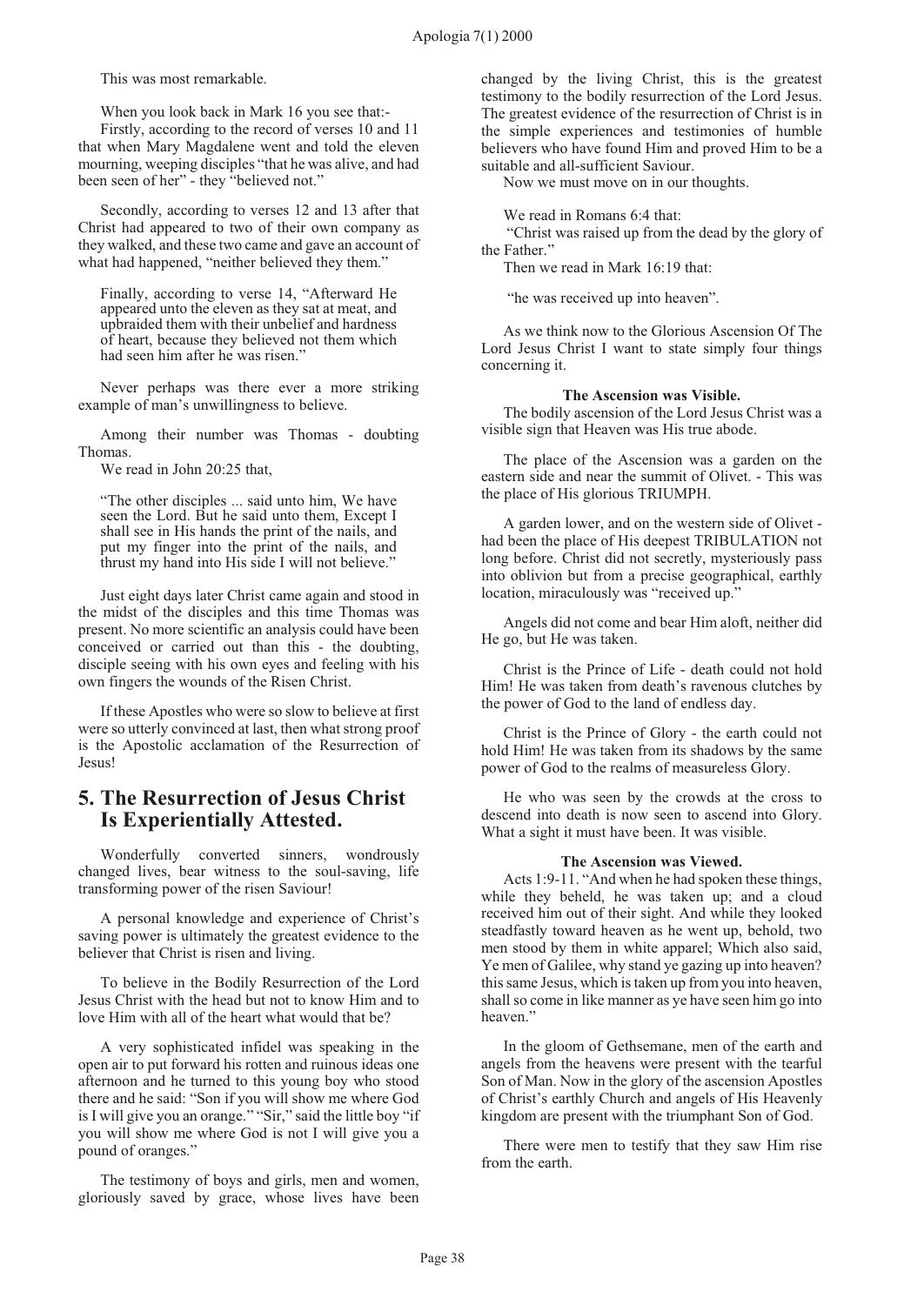There were angels to testify that they saw Him enter Heaven.

These disciples viewed the departure from the scene of time of their dearest Friend, their wise Counsellor, their great Teacher, their honoured Lord with very great sorrow you may be sure.

- But what rejoicing there must have been in Heaven!

What rejoicing among the angels of God leaning over the parapets of Heaven to welcome the Lamb of God the Prince of Glory back into the Gloryland. What rejoicing there must have been in His presence as the Lamb sat upon the throne.

While it was visible and viewed I will tell you something more about the ascension of Christ:

#### **The Ascension was vindicative and validated His Calls and Claims.**

Christ had undeniably taken a posture living among men as the Son of God and the Saviour of sinners. I have sometimes heard these modernistic, liberal clergymen in their debates say, "Of course Jesus Christ never said He was the Son of God and He never claimed that He was the Son of God. " I wonder if these people have ever read the Gospel accounts. The Lord Jesus Christ most assuredly asserted that He was the eternal Son of God. He said "He that hath seen me hath seen the Father." He said, "I and my father are one." He had invited the thirsty saying, "If any man thirst let him come unto me and drink." He had invited men to believe in Him for salvation and eternal life. He had made numerous promises such as the heavenly preparation for His people and the sending forth of His Holy Spirit into the world. Were all these calls and claims, invitations and offers valid? Here was the crowning affirmation of Christ as the one God appointed, God owned Mediator between men and God. The resurrection completed by the ascension was the effectual and irrefutable vindication of all that Jesus Christ revealed and claimed Himself to be.

But not only did the glorious ascension of the Lord Jesus Christ vindicate and validate His calls and claims:

#### **The Ascension Vindicated and Validated the Hopes and Trust and Faith of His Believing People.**

They had unhesitatingly left all to follow Him and unreservedly accepted His teaching as being divinely authoritative. They had unconditionally embraced Him as their Saviour and Lord and entrusted their never-dying souls and eternal destiny into His hands. All have had those actions justified in the Ascension. What a suitable object of faith, hope and confidence is the One of whom alone it can truly be said that "He is the Christ whom we preach." Christ crucified, risen, ascended and glorified.

Well not only was the glorious ascension of the Lord Jesus Christ, visible, viewed and vindictive. The last thing I want to say tonight is, it was vital.

As the miraculous incarnation was the

commencement of Christ's work upon the earth, so the glorious ascension was the conclusion of it. But the ascension, though the conclusion of Christ's work upon the earth, was not the end of His work. For He carried His work forward into Heaven. On earth He was our propitiation - The putter away of our sin - our propitiation with the Father. In Heaven He is our Advocate with the Father. He has gone to prepare Heaven for His people. He sits upon the throne of glory at God's right hand. And as Heaven is being prepared for His people so Christ the great Advocate pleads and prays for His Church - His blood-bought, blood-washed bride. Oh the advocacy of Christ. How much we need it friends. If you or I stand before the judgement throne of God and the devil comes and stands alongside of us and he points to me and says "that man is not of himself fit to go to Heaven." I will not be able to quarrel with him, he is right. If he says "that man is an incorrigible sinner by nature" I shall say "Amen, devil"; "an incorrigible sinner by choice", yes, faced with the choice between good and evil I have chosen evil many a time. "He is and has been an incorrigible sinner by practice," - "Quite true devil." "That man was never fit to be called to preach the Gospel." "Amen, devil you are right." "That man is not going into Heaven." "No, devil you are wrong!", because the blood of Jesus Christ God's Son cleanses me from all sin." I tell you friends that when my Advocate has entered an effectual plea for me - His precious shed blood - I shall be fully absolved. I shall never be pronounced guiltless for I am guilty. From the tip of my toe to the crown of my brow I am wounds and bruises and putrefying sores. But there is One who lives above for me to intercede.

Thank God tonight we have a Mediator between us and God, the man Christ Jesus. Thank God tonight that we have a great Advocate Who pleads at God's right hand.

What does He plead? He pleads the precious, blood that flowed in Immanuel's veins. Sinless, soul-saving, sin-destroying blood, shed at Calvary for guilty sinners such as we.

Oh thank God tonight that there is One, "We have not a great high priest that cannot be touched with the feelings of our infirmities." There is One who became bone of our bone, flesh of our flesh, now glorified in the very presence of the Father. He stands as the great Advocate of His people and by His effectual advocacy, His intercession for His blood-bought, blood-washed bride, He keeps His true Church from fainting, defeat, decay and declension. There in the glory-land the blessed Lamb of God, bearing the wounds inflicted by men pleads His precious shed blood for the redeemed from among men.

"Where high that Heavenly temple stands The house of God, not made with hands, A great High Priest our nature wears, The picture of mankind appears.

He who for men their surety stood And poured out on earth His precious blood, Pursues in Heaven His mighty plan, The Saviour and the Friend of Man."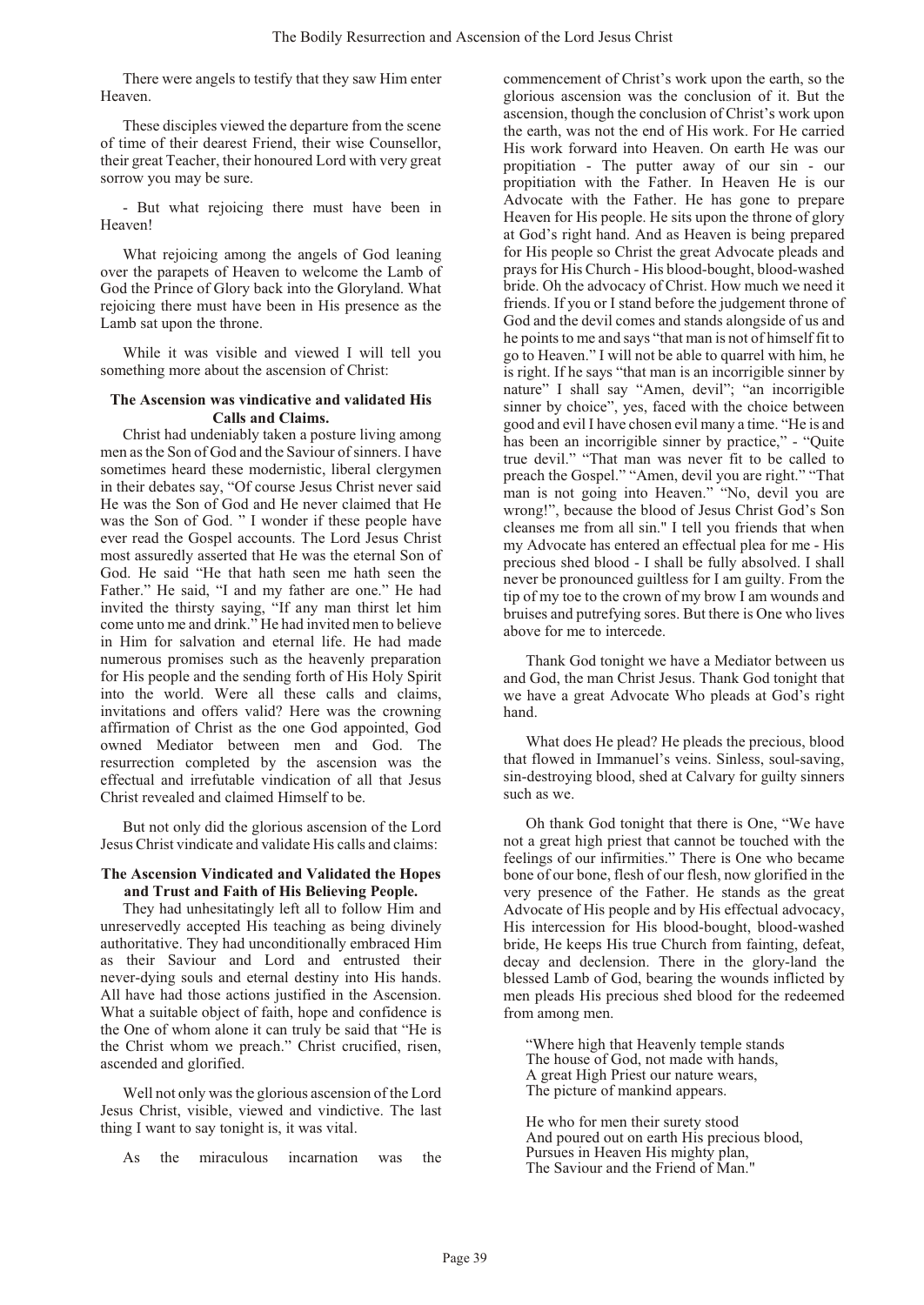Apologia 7(1) 2000

# <span id="page-41-0"></span>Gospels' record of Christmas events historically correct

## **By Professor Murray Harris**

#### **(Reprinted from the** *Auckland Herald)*

I **n spite of what sceptics say, the Bible's four gospels can be relied on to provide an accurate transcript of history, writes MURRAY HARRIS.**

James Veitch wants us to believe that the Christmas story as recorded in the gospels is simply a gripping fairy tale, a mesmerising myth with magic all of its own.

Such sceptics have always been with us. Today they attack the Christmas story, tomorrow the Easter story, next week the miracles of Jesus, and so on. There is certainly no shortage of targets for those who are bent on trying to discredit traditional Christianity.

All the attacks of these would-be iconoclasts have this in common - they assume that the four gospels (Matthew, Mark, Luke and John) are merely pious frauds, an uneasy mix of fact and fiction, unreliable records of the life and teaching of Jesus.

But nothing could be further from the truth. When we read the gospels, we are in the realm of rock-solid history, not of fairy tale magic. For example, when Luke introduces us to Jesus, he enables us to date the beginning of John's ministry with precision.

"In the fifteenth year of the reign of Tiberius Caesar, when Pontius Pilate was governor of Judaea, Herod tetrarch of Galilee, his brother Philip tetrarch of Iturea and Traconitis, and Lysanias tetrach of Abilene, during the high priesthood of Annas and Caiaphas, the word of God came to John son of Zechariah in the desert" (Luke 3:1-2). That is, John began to preach in AD 28 and Jesus shortly thereafter.

Of course, to have dates is not to have proof that this or that event actually occurred but it does show a writer's concern for historical accuracy. Again and again Luke's reliability as an ancient historian of the highest order has been shown by inscriptional evidence throughout the Roman Empire that has been uncovered by archaeologists.

Before 1961 sceptics sometimes declared that Pontius Pilate, the Roman ruler of Judaea mentioned in all four gospels, was a figment of the writers' imagination. But in that year an inscription was found at Caesarea that establishes that Pilate was indeed the prefect or procurator of Judaea at the time of Jesus' trial. We now have multitudes of similar examples that illustrate the reliability of the four gospels.

It is said that because the gospels were written 30 to 70 years after the events that they record, they must be

distorted or fictitious accounts. But the crucial point is not the date of writing but the reliability of the sources on which the gospels were dependent.

An illustration will demonstrate the point. The best-known contemporary of Jesus was the emperor Tiberius, who ruled from AD 14 to 37. Our knowledge of his reign derives mainly from four Roman sources. The least satisfactory is actually a contemporary record written about AD 30 by the amateur historian Velleius Paterculus, whereas the most valuable sources date from some 80 to 200 years later: Tacitus (about 115), Suetonius (about 120) and Dio Cassius (about 230).

Right at the outset of his two-volume history (Luke and Acts) of Christian beginnings, Luke claims that he had carefully researched the earliest eyewitness sources - personal and literary - that were relevant to his theme. Modern historians rightly take seriously any such claim by ancient historians and treat them as innocent of error until proved guilty rather than guilty until proved innocent.

Nor can the accusation that the gospels are scripted to score theological points be sustained. True, the four gospels were not written to satisfy the curiosity of the detached historian but to induce or strengthen faith in Christ. But this theological purpose need not endanger the historical reliability of the narratives.

No historian believes that history can be written without presuppositions or purposes. There is no such thing as "uninterpreted fact." In all writing of history there is a blend of fact, interpretation and literary purpose. The gospels are no exception. But this does not amount to a bias that plays fast and loose with history.

According to Professor Veitch and some other members of the Jesus Seminar, Jesus was an itinerant Jewish sage, sharing helpful insights for living. Traditional Christianity also sees Jesus as doing this but much more. The heart of the Christian faith is not the Sermon on the Mount but the Cross on the hill, not Jesus as a teacher of wisdom who simply gives us good advice but Jesus as the Saviour of humankind who himself provides us with a way to be reconciled to God.

But there is a real sense in which Jesus does not need to be "rescued" by anyone or from anything. He is well able to care for himself, as he has been for 2000 years. Sceptics come and go but he goes on for ever. At present they grapple with the living Spirit but they do not face him in person - yet.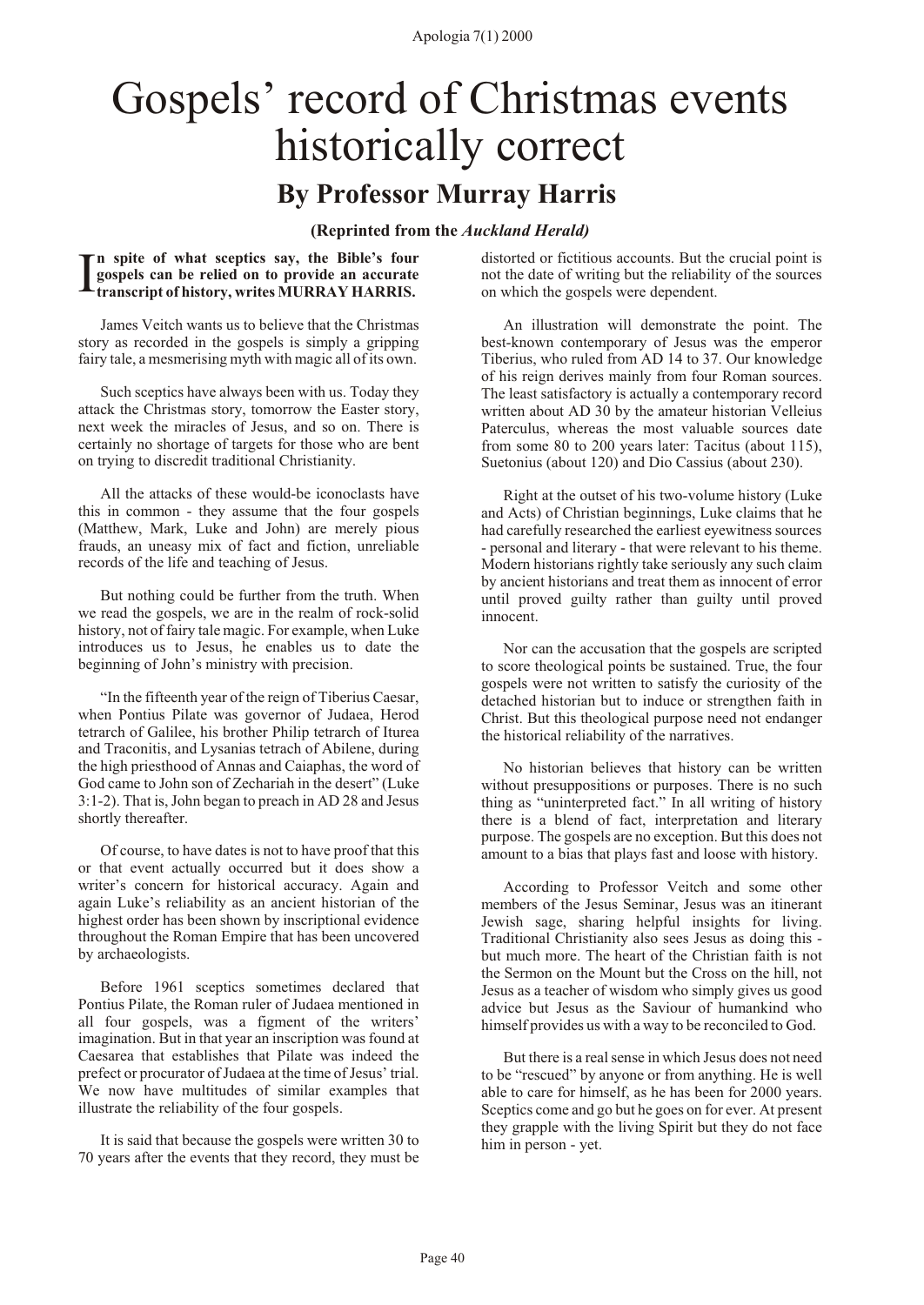# <span id="page-42-0"></span>Christianity's debunkers fail to find their Holy Grail

## **Matthew d'Ancona reviews** *The Tomb of God* **by Richard Andrews and Paul Schellenberger (Little Brown, 1997)**

In 1886 a French country priest named Francois<br>Berenger Saunière discovered a cache of mysterious<br>parchments in his home village of Rennes-le-Cha-<br>teau. For reasons never explained, the discovery In 1886 a French country priest named Francois Berenger Saunière discovered a cache of mysterious parch ments in his home village of Rennes-le-Chamade him fabulously rich. But it also cursed him. Saunière's closest friend - also a priest - was savagely murdered in 1897 by a man apparently looking for documents, and Saunière was visited by a mysterious stranger shortly before his sudden death 20 years later. What dark secret had he chanced on?

The mystery of Rennes-le-Chateau was made world famous in 1982 by the book *The Holy Blood and the Holy Grail*, which claimed that the village's "treasure" was the knowledge that Christ had not died on the Cross, that his royal bloodline survived in France, and that the "Holy Grail" was not a cup but a sacred dynasty. Richard Andrews, a historian, and Paul Schellenberger, a civil engineer, have now revived this controversy, but drawn dramatically different conclusions. The village's secret, they say, is to be found buried in a mountain a few miles away from Rennes. Beneath the weathered rock of Mt Cardou, they claim, may be found no less a treasure than the body of Christ. The authors hypothesise that Jesus survived the crucifixion and ended his days in Languedoc; or, alternatively, that his remains were brought from Jerusalem to Rennes by the Knights Templar during the 12th century. The dread secret chanced upon by Saunière is that the Resurrection never happened and that the Church is built on a foundation of sand.

The cover of *The Tomb of God* breathlessly proclaims the "solution to a  $2,000$ -year-old mystery" and its pages are full of "shocks of recognition", "stunning thoughts" and, appropriately, "small miracles". Andrews and Schellenberger seem convinced by the end of their investigation that they have found Christ's final resting place and shattered the doctrine of the Resurrection. Sadly for them, only the most credulous reader will share this confidence.

Where previous treasure hunters at Rennes have relied mainly on written sources, the authors of this book resort to geometry and code-breaking. Encrypted in Saunière's parchments, they claim, is a treasure map, an "X-marks-the-spot" for the very few (such as the Templars and the Rosicrucians) who have known how to crack the code. The same esoteric geometry can be detected, they suggest, in three paintings of which Saunière owned copies: Poussin's Les Bergers *d'Arcadie II, St Antony and St Paul* by David Teniers, and an anonymous *Coronation of Pope Celestine V*. Protractor and compass in hand, they finally locate the site that is also the secret. Cardou, they suggest, is really *Corps-Dieu* - the body of God.

Amid the pyramidal designs, tilting equilateral triangles and meridianal lines, there are some interesting finds. The authors seem to have found some evidence

that Poussin's famous painting was tampered with - perhaps at the instigation of Louis XIV - to disguise the location it depicted. They also suggest ingeniously that the Cross of Lorraine - the centuries-old emblem that links Rene of Anjou to Charles de Gaulle - is not a crucifix but a surveying instrument, a symbol of all this arcane map-making.

Yet, after 300 pages of often baffling geometry, one is more intrigued than persuaded. Even if we accept that hermetic patterns are there to be found on the parchments and canvas, do they represent maps, or something else? How can one be sure that the code-makers were, in fact, giving directions to a holy place? "Had the process of deduction been straightforward," the authors write, "this grandest of secrets would not have stayed secret for so long". In other words, the very obscurity of their methods proves they must be right.

It is in the last part of the book, however, that the authors go wildly awry. They argue that the doctrine of the Resurrection was an invention of St Paul, and misrepresent the Gospels as Pauline propaganda designed to entrench this great lie in the minds of the first believers.

In fact, the Gospels according to St Mark and St Matthew were completed within a generation of the Crucifixion and would have been subject to stringent tests of reliability - as were all statements of witness at this time. The idea that the story of the Resurrection was a concoction of the early Church is historically illiterate.

Worse, the authors revive the old canard that Gnosticism - the heretical branch of early Christianity based on the mystical quest for revelation and self-knowledge - was the true faith, ruthlessly suppressed by the official Church. The Gnostics, such as the seers who wrote the Nag Hammadi texts unearthed in Egypt in 1945, did believe that Christ was a purely spiritual being and did reject the doctrines of Incarnation and Resurrection. But they did so for esoteric philosophical reasons, rather than because they knew for a fact that Jesus had not risen from the grave.

This is an important book, though not in the way that the authors hope. It illustrates more vividly than any work I can think of the extremes to which modern scholars are prepared to go to prove the Gospel story wrong, the lengths to which they will go to show that we are all the victims of a 2,000-year-old hoax.

The Holy Grail of the post-Enlightenment age has become the final, indisputable proof that Christianity is nonsense. But this book is not it.

Matthew d'Ancona is deputy editor (Comment) of *The Daily Telegraph*. His book *The Jesus Papyrus*, co-authored with Carsten Thiede, is published by **Weidenfeld (See following page).**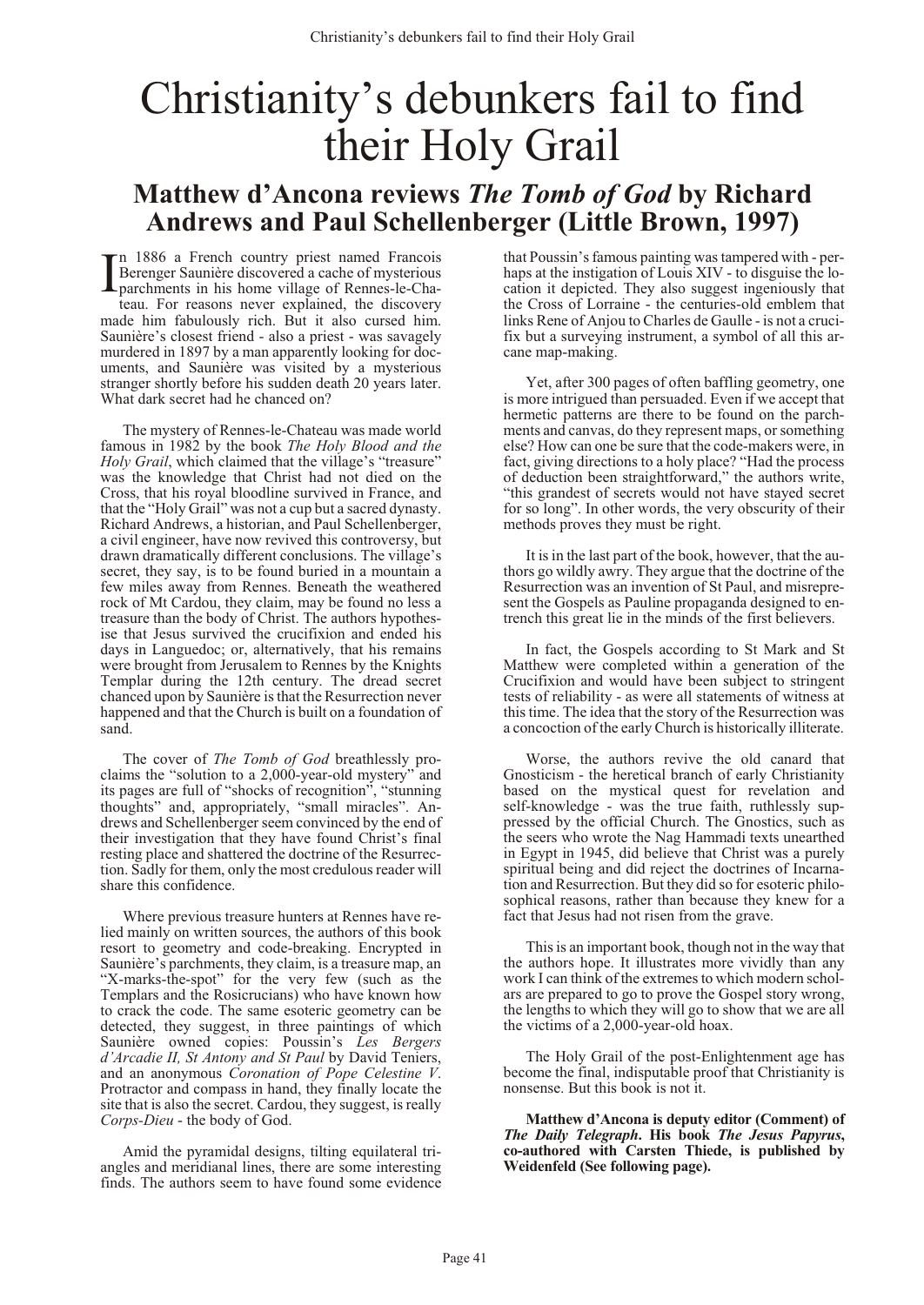## <span id="page-43-0"></span>Caught up in a holy war **A review of** *The Jesus Papyrus* **(Weidenfeld and Nicolson)**

"It will drive you mad," one publisher warned. "It will take you a decade just to get started." He was wrong - on both counts, thankfully - but I know what he meant. Learning to be a Gospel scholar in less than a year is not for the faint-hearted.

In September 1994 I was phoned by an Oxford contact. He said an extraordinary discovery had been made at the university that would transform our understanding of the Gospels and early Christianity. Was I interested? A year-and-a-half later, after thousands of miles of travel and hundreds of hours in libraries and archives, it is strange to remember that unexpectedly important telephone conversation and odder still to consider the path it took me on. Some people learn to drive in a week. I had to take on the most important question in the world in six months.

My donnish Deep Throat alerted me to three papyrus fragments of St Matthew's Gospel owned by Magdalen College, which bear a handful of verses from its 26th chapter. The scraps - the largest of which is no bigger than a postage stamp - had been assumed to date from the 2nd century AD. Bequeathed to the college in 1901, they have spent most of this century in a sequestered? library showcase, along with other college memorabilia including Oscar Wilde's ring and a portrait of Henrietta Maria. But in 1994, the German papyrologist, Carsten Thiede, redated them to the third quarter of the 1st century - well before the destruction of the Jewish Temple in AD 70.

In his new book *The Quest for God*, Paul Johnson describes the Magdalen papyrus as "more important" than The Dead Sea Scrolls. Why have he and others become so animated about these tiny scraps of ancient paper? Like the other Gospels, St Matthew is generally believed to be a work of folklore written late in the 1st century proclaiming a theological message rather than an historical one. But Thiede's finding that a copy of Matthew was already circulating in the mid-Sixties AD suggested powerfully that this Gospel was a personal recollection, written by a contemporary, or near contemporary of Jesus.

The fragments, remnants of a 150-page book, are old enough to have been handled by one of the "500 brothers and sisters" who saw the resurrected Christ. Far from being a metaphor, the Resurrection described in St Matthew's Gospel could be an eye-witness account. These fragments are arguably the most important Christian document ever found.

In the next few weeks, the book which Thiede and I have written about this remarkable manuscript will be published in seven countries. My co-author is one of the most eminent papyrus experts in the world: this book is a reflection of his life's work and his campaign to use forensic scientific techniques to answer fundamental questions about the origins of Christianity.

For me, however, collaboration on a book about the origin of the Gospels and the historic Jesus - "the greatest, perhaps of all questions" as Enoch Powell has put it - was an intellectual rollercoaster. It was like creeping into a room of the mind in which a furious learned debate had been going on for 2,000 years. In it, one can encounter any one of the countless writers and thinkers who have had their say about the historic Jesus and the books he inspired, from Nikos Kazantzakis and Dorothy L. Sayers to Gore Vidal and A.N. Wilson. You have to speak up if you want to be heard.

You also have to be ready for a row. Thomas Hobbes understood academic sensibilities well. "Their public reputation," he wrote, "demands that in the subject in which they teach no one should have discovered anything which they have not already discovered." This is particularly so of biblical scholarship, where the stakes are as high as they could possibly be. To say that the first readers of St Matthew's Gospel may have heard the very words which the Nazarene preacher spoke during his ministry - that this book was written barely a generation after the events it describes - is to issue a profound challenge to the theological establishment.

Many biblical scholars and papyrologists have applauded Thiede's research and the state-of-the-art technology he used. But the reflex response of others has been more aggressive. So evidently threatening did the distinguished British Gospel scholar Graham Stanton find the Thiede thesis, that he published a pre-emptive attack upon the book last year entitled *Gospel Truth*, attempting (unsuccessfully) to debunk Thiede's work on the Magdalen fragments.

The whispering campaign against Thiede in common rooms and some clerical circles has been remarkable. One clergyman I called slammed the phone down when he heard who my co-author was. I have never received so many letters about a story, often charged with religious feeling. Passions run high in this curious demi-monde, and laymen such as myself who trespass into it must have their wits about them. Already, I understand, Thiede's opponents around the world are bracing themselves to attack our book.

Writing it did not shake my agnosticism or turn me into a fundamentalist. We do not have to accept that the Gospel is spiritually truthful just because it was written earlier and is more historically reliable than we thought. None the less, the questions remain: what *did* these people witness in Galilee that made them feel so driven to record their experiences. What was the exceptional occurrence that inspired them? No more than when I started - no more than anyone in that crowded, 2,000 year-old room - do I have the slightest idea.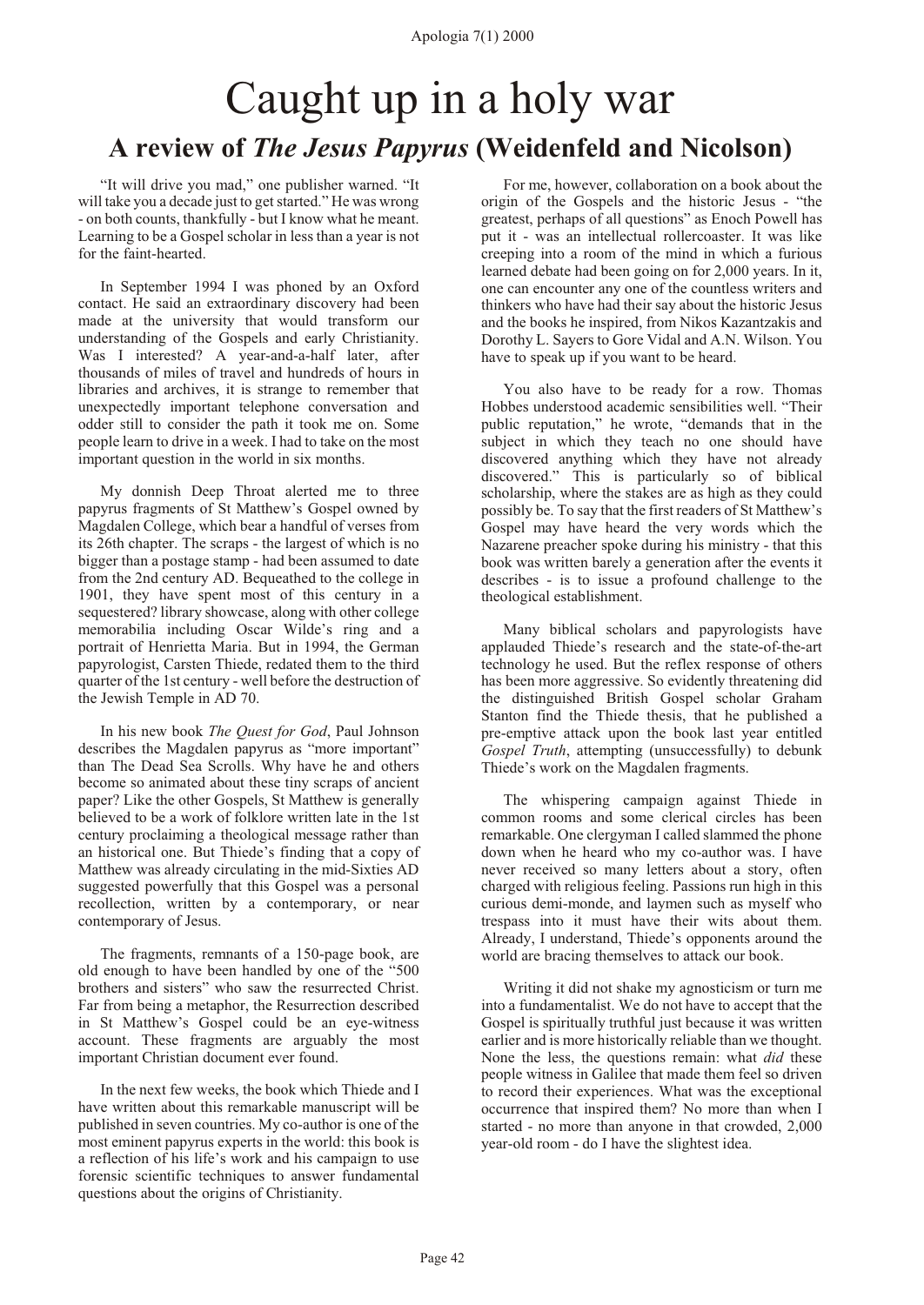# <span id="page-44-0"></span>The Phenomenon of Teilhard: Prophet for a New Age

*by David H. Lane (Georgia, Mercer University Press, 1996), 189pp. (ISBN 0-86554-498-0 MUP/P131)***1**

#### **Reviewed by Dr Murray Rae**

### **Republished with permission from** *Stimulus: The New Zealand Journal of Christian Thought and Practice* **Vol. 6, No 4, November 1998, p. 45.**

T **he French Jesuit** palaeontologist Pierre Teilhard de Chardin, who died in 1955, has attained, at a popular level, a quite remarkable status as a prophet delivering a vision of a new spirituality which unites human beings with one another and enables them to recognise their evolutionary destiny as participants in a divine cosmos. Although Teilhard himself claims continuity between his vision and Christian tradition there is, with only a few exceptions, very little enthusiasm for his work amongst academic theologians. His prominence is largely at a popular level, amongst post-Christian New Age sympathisers.

While a great deal has been written about Teilhard and his work, most published critiques have been written by those who are largely in agreement with his philosophical position. In contrast, David Lane offers a critique of the inadequacies and errors of Teilhard's thought, outlining both the nature and extent of its divergence from orthodox Christian faith, and giving insight into the degree to which many New Age philosophies claim inspiration from the works of this populariser of the notion of spiritual evolution.

It is a moot point, as Lane himself makes clear, whether New Age thinkers are deliberately reflecting on and extending Teilhard's thought or whether instead they are simply calling upon his name in order to give some academic respectability to their own work. Nevertheless, Lane's book clarifies the extent to which Teilhard's attempt to graft Christianity onto evolutionary theory issues in the kinds of pantheism, monism and gnosticism favoured by New Agers. There can be little doubt, as Anne Roche Muggeridge has observed and Lane abundantly confirms, that, despite his retention of the language of Christian dogma, Teilhard's religio-philosophical writings empty that language of its traditional content. His appeal, amongst Christians as well as New Agers, can be attributed as much to the power of his poetic expression as to the

mistaken perception, encouraged by Teilhard himself, that his work takes Christianity to the next step of its evolutionary development.

While Lane's analysis of Teilhard is thoroughly documented and clearly establishes the main lines of his critique, not all aspects of the argument are equally convincing. While Teilhard undoubtedly enjoys some degree of influence upon Roman Catholic theology, for instance, Lane tends to overplay that influence. He relies rather too heavily on reactionary critics while ignoring the mainstream of Catholic theology represented in such figures as Rahner, von Balthasar, Congar and Kasper. Latin American Liberation theology is also a victim of some rather sweeping critique that does not accurately reflect the orthodox commitments of the vast majority of liberation theologians. Finally, the analysis of Teilhard's work in terms of its alleged dependence on a modernist worldview is a little insecure. Again, the critique is somewhat overplayed.

Commonalities though there may be between Teilhard and some lines of Modernist thought, Teilhard's divergence from Modernism, in such aspects as his mysticism, for example, is surely quite substantial.

These criticisms should not unduly detract, however, from the valuable study of Teilhard that Lane has presented. He promises us another book offering a more comprehensive critique of Teilhard's theological and philosophical work. We can expect that work too to be carefully argued, thoroughly documented and to provide further evidence that Teilhard is a false prophet whose engaging rhetoric ought not to blind us to the erroneous nature of his theological vision. Lane is in the process of making a very important contribution to the literature on Teilhard.

<sup>1</sup> Available from Amazon.com (\$21.95 US, Paperback); Borders.com (\$15.37 US, Hardcover); Fatbrain.com (\$21.95 US, Paperback); 1bookstreet.com (\$19.76, Trade paperback); VarsityBooks.com (\$20.85 US), Barnes & Noble (\$17.56 US), Kingbooks (\$17.56 US) and Mercer University Press, 6316 Peake Road, Macon, Georgia 31210-3960.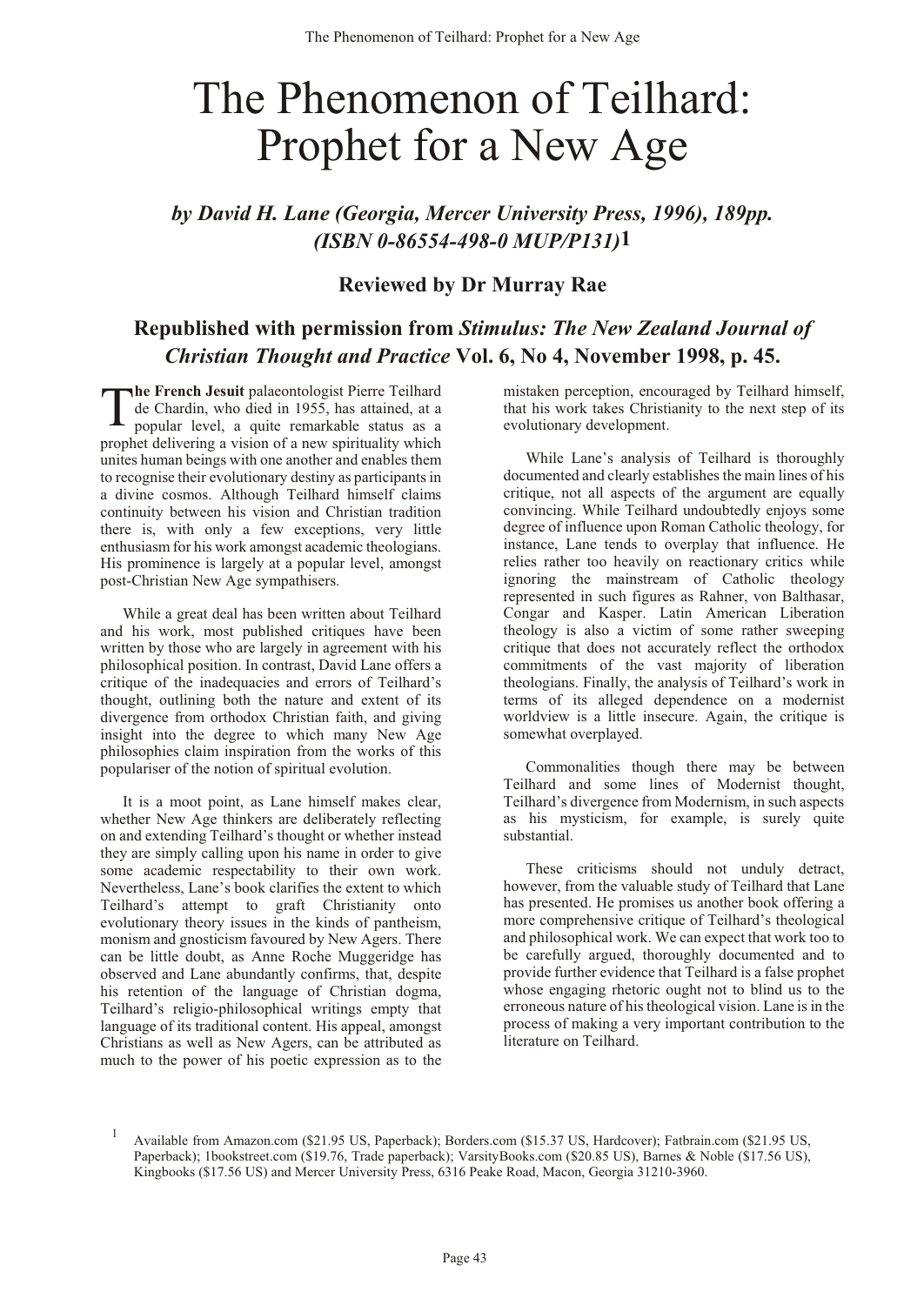<span id="page-45-0"></span>Scripture scholars were challenged to find one passage in the four Gospels giving clear evidence of a date later than 50 A.D.

# The Dates of the Gospels

by G. H. Duggan SM

Republished with permission from the *Homiletic & Pastoral Review* (May, 1997):45-50.

When were the Gospels written? Or, to frame the question more precisely, when had the Gospels arrived at the state in which we now have question more precisely, when had the Gospels arrived at the state in which we now have them? The present text, we have reason to believe, was preceded by earlier drafts. If that is so, we could not say that the Gospel of St. Mark was written in 45, as we can say, for example, that Second Corinthians was written in 55 or 56.

If we accept the Gospels as the inspired word of God, does it really matter, one might ask, when they were written? In the days when everyone accepted the traditional dating, 1 one could perhaps have dismissed the question as unimportant. But those days are long gone. Ever since Reimarus (1694-1768) sought to convict the evangelists of conscious fraud and innumerable contradictions, his rationalist followers have put the writing of the Gospels late, in order to lessen their value as sources of reliable information about the life of Christ and his teaching.

D.F. Strauss (1808-1874), in his *Life of Jesus*, (published in 1835-6), anticipated Rudolf Bultmann (1884-1976) in holding that the Gospels, although they contain some historical facts, were mainly mythology and were written late in the 2nd century. Similarly F.C. Baur (1792-1860), an Hegelian rationalist, held that the Gospels were written between 130 and 170. But Strauss, in the words of Giuseppe Ricciotti, "honestly confessed that his theory would collapse if the Gospels were composed during the first century." $\frac{2}{3}$  If they were so early, there would not be enough time for the myths to develop. Moreover, it is plain that, the nearer a document is to the facts it narrates, the more likely it is that it will be factually accurate, just as an entry in a diary is more likely to be accurate than memoirs written forty or fifty years afterwards. John A.T. Robinson was therefore justified when he ended his book *Redating the New Testament* with the words: "Dates remain disturbingly fundamental data."

The current dating of the four Gospels, accepted by the biblical establishment, which includes scholars of every persuasion, is: Mark 65-70; Matthew and Luke in the 80s; John in the 90s.<sup>4</sup> For much of this late dating there is little real evidence. This point was made by C.H. Dodd, arguably the greatest English-speaking biblical scholar of the century. In a letter that serves as an appendix to Robinson's book *Redating the New Testament*, Dodd wrote: "I should agree with you that much of the late dating is quite arbitrary, even wanton, the offspring not of any argument that can be presented, but rather of the critic's prejudice that, if he appears to assent to the traditional position of the early church, he will be thought no better than a stick-in-the-mud."

Many years earlier the same point was made by C.C. Torrey, professor of Semitic Languages at Yale from 1900 to 1932. He wrote: "I challenged my NT colleagues to designate *one* passage from any one of the four Gospels giving clear evidence of a date later than 50 A.D..... The challenge was not met, nor will it be, for there is no such passage."<sup>6</sup>

In 1976, the eminent New Testament scholar, John A.T. Robinson, "put a cat among the pigeons" with his book *Redating the New Testament*, published by SCM Press. He maintained that there are no real grounds for putting any of the NT books later than 70 A.D. His main argument is that there is no clear reference in any of them to the fall of Jerusalem and the destruction of the Temple which occurred on September 26th of that year.

<sup>1</sup> The traditional dating is given in the Douay-Rheims-Challoner version in its introduction to the Gospels: Matthew about 36; Mark about 40; Luke about 54; John about 93. <sup>2</sup>

Ricciotti, *The Life of Christ* (E.T. Alba I. Zizzamia), Bruce, Milwaukee, 1944, p. 186. <sup>3</sup>

<sup>&</sup>lt;sup>3</sup> *Redating the New Testament*, SCM Press, London, 1976, p. 358.

Thus in *The New Jerome Biblical Commentary*, Geoffrey Chapman, London, 1989, D.J. Harrington puts Mark before 70; B.T. Viviani, O.P., puts Matthew between 80 and 90; R.J. Karris, O.F.M., puts Luke 80-85; Pheme Perkins puts John in the 90s. <sup>5</sup>

*Redating the New Testament*, p. 360. <sup>6</sup>

Quoted in J. Wenham, *Redating Matthew, Mark, and Luke*, Hodder and Stoughton, London, p. 299 note 2.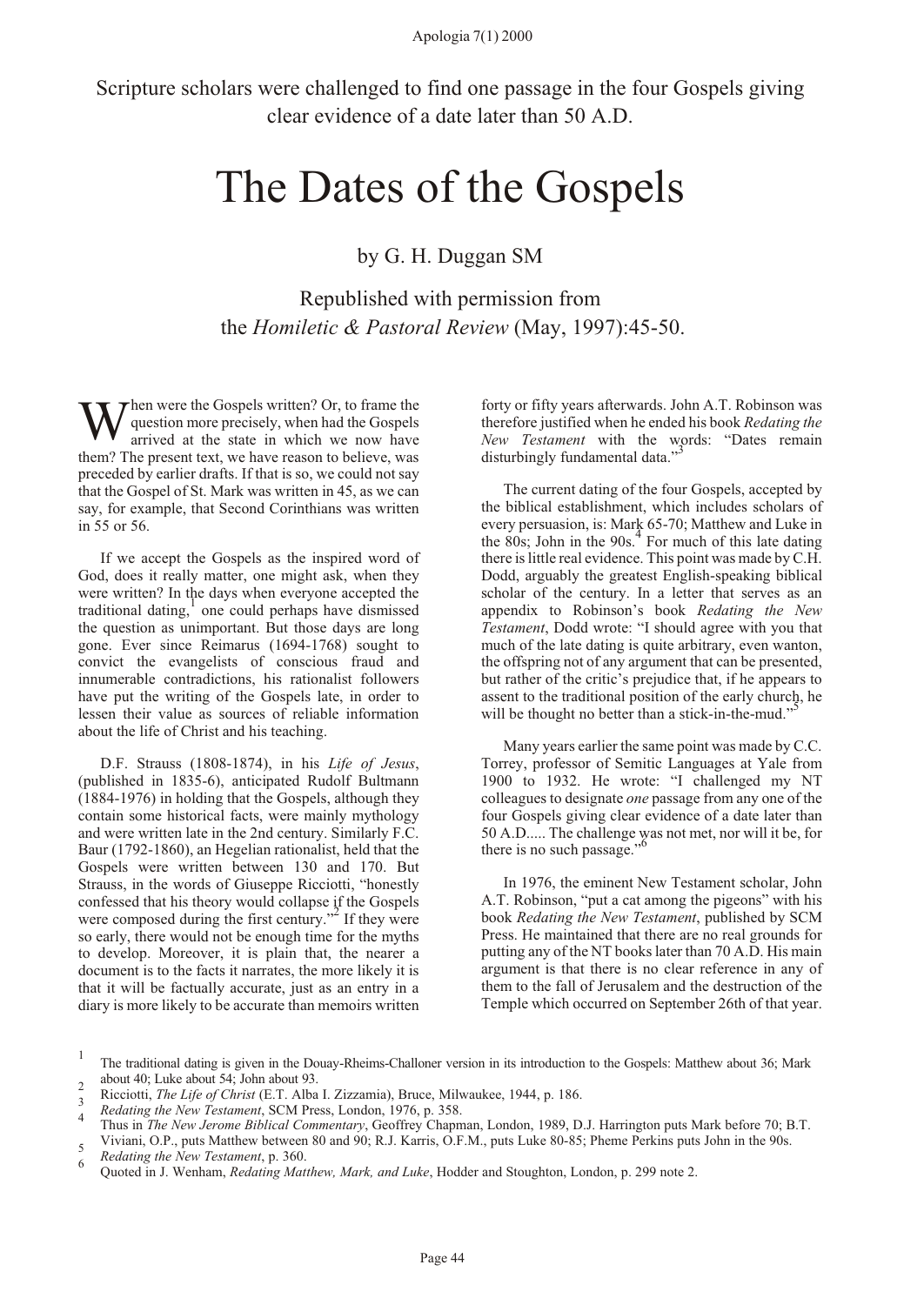<span id="page-46-0"></span>This cataclysmic event brought to an end the sacrificial worship that was the center of the Jewish religion and it should have merited a mention in the NT books if they were written afterwards. In particular, one would have expected to find a reference to the event in the Epistle to the Hebrews, for it would have greatly strengthened the author's argument that the Temple worship was now obsolete.

Robinson dated the composition of Matthew from 40 to 60, using dots to indicate the traditions behind the text, dashes to indicate a first draft, and a continuous line to indicate writing and rewriting. Similarly, he dated Mark from 45 to 60, Luke from 55 to 62, and John from 40 to 65.

Robinson's book was the first comprehensive treatment of the dating of the NT books since Harnack's *Chronologie des altchristlichenLitteratur*, published in 1897. It is a genuine work of scholarship by a man thoroughly versed in the NT text and the literature bearing on it. But it was not welcomed by the biblical establishment, and it was not refuted, but ignored. "German New Testament scholars," Carsten Thiede has written, "all but ignored *Redating the New Testament*, and not until 1986, ten years later, did Robinson's work appear in Germany, when a Catholic and an Evangelical publishing house joined forces to have it translated and put into print.

In 1987, the Franciscan Herald Press published *The Birth of the Synoptics* by Jean Carmignac, a scholar who for some years was a member of the team working on the Dead Sea Scrolls. He tells us he would have preferred "Twenty Years of Work on the Formation of the Synoptic Gospels" as a title for the book, but the publishers ruled this out as too long.

Carmignac is sure that Matthew and Mark were originally written in Hebrew. This would not have been the classical Hebrew of the Old Testament, nor that of the Mishnah (c. 200 A.D.) but an intermediate form of the language, such as the Qumran sectaries were using in the 1st century A.D.

Papias, the Bishop of Hierapolis in Asia Minor, who died about 130 A.D., tells us that Matthew wrote his Gospel in Hebrew, and Carmignac has made a good case for holding that the same is true of Mark. He found that this compelled him to put the composition of these Gospels much earlier than the dates proposed by the biblical establishment. He writes: ""I increasingly came to realize the consequences of my work.... The latest dates that can be admitted for Mark (and the *Collection of Discourses*) is 50, and around 55 for the *Completed Mark*; around 55-60 for Matthew; between 58 and 60 for Luke. But the earliest dates are clearly more probable: Mark around 42; *Completed Mark* around 45; (Hebrew)<sub> $\alpha$ </sub> Matthew around 50; (Greek) Luke a little after 50.

On page 87 he sets out the provisional results (some certain, some probable, others possible) of his twenty years' research and remarks that his conclusions almost square with those of J.W. Wenham.

In 1992, Hodder and Stoughton published *Redating Matthew, Mark and Luke* by John Wenham, the author of a well-known grammar of New Testament Greek. Born in 1913, he is an Anglican scholar who has spent his life in academic and pastoral work. He tells us that his attention was drawn to the Synoptic Problem in 1937, when he read Dom John Chapman's book *Matthew, Mark and Luke*. He has been grappling with the problem ever since and in this book he offers his solution of the problem; but his main concern is the dates of the Synoptics.

Wenham's book received high praise from Michael Green, the editor of the series *I Believe*, which includes works by such well-known scholars as I. Howard Marshall and the late George Eldon Ladd. The book, Green writes, "is full of careful research, respect for evidence, brilliant inspiration and fearless judgement. It is a book no New Testament scholar will be able to neglect."

Green may be too optimistic. Wenham will probably get the same treatment as Robinson: not a detailed refutation, but dismissed as not worthy of serious consideration.

Wenham puts the first draft of Matthew before 42. For twelve years (30-42) the Apostles had remained in Jerusalem, constituting, in words of the Swedish scholar B. Gerhardsson, a kind of Christian Sanhedrin, hoping to win over the Jewish people to faith in Christ. Matthew's Gospel, written in Hebrew, would have had an apologetic purpose, endeavouring to convince the Jews, by citing various Old Testament texts, that Jesus of Nazareth was the Son of David and the long-awaited Messiah.

The persecution of the Church in 42 by Herod Agrippa I, in which the Apostle James suffered martyrdom, put an end to those hopes. Peter, miraculously freed from prison, went, we are told "to another place" (Acts 12:17). There are grounds for thinking that this "other place" was Rome, where there was a big Jewish community and where he would be out of reach of Herod Agrippa. There, using Matthew's text, and amplifying it with personal reminiscences, he preached the gospel. When Agrippa died in 44, Peter was able to return to Palestine. After his departure from Rome, Mark produced the first draft of his Gospel, based on Peter's preaching.

Luke was in Phillipi from 49 to 55, and it was during this time that he produced the first draft of his Gospel, beginning with our present chapter 3, which records the

<sup>7</sup> C.P. Thiede and M. d'Ancona, *The Jesus Papyrus*, Weidenfeld and Nicholson, London, 1996, p. 45. <sup>8</sup>

J. Carmignac, *The Birth of the Synoptics*, (E.T. Michael J. Wrenn) Franciscan Herald Press, Chicago, 1987, pp. 6, 61. <sup>9</sup> *Ibid*., p. 99 note 29.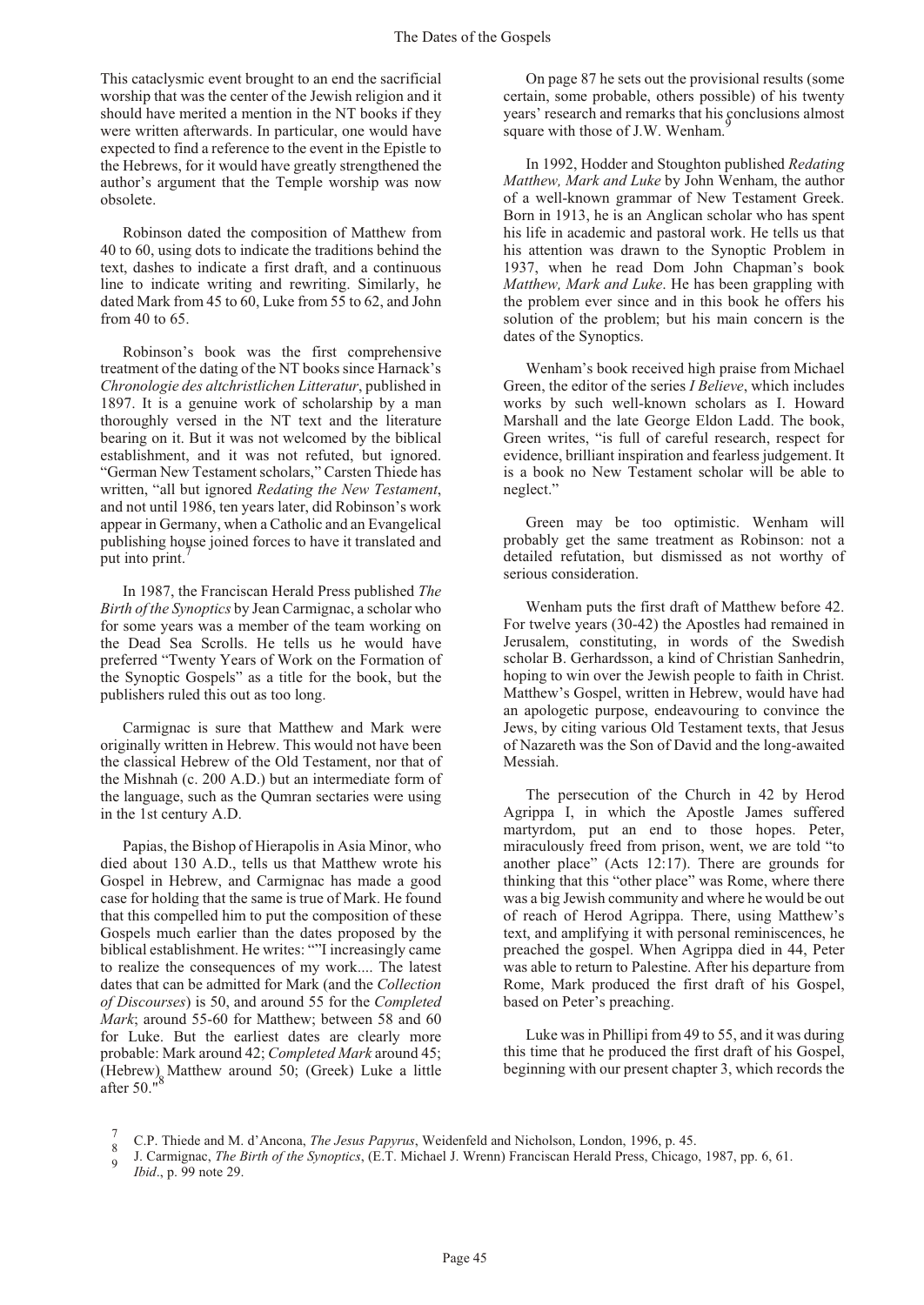preaching of John the Baptist.<sup>10</sup> It was to this Gospel, Origen explained, that St. Paul was referring when, writing to the Corinthians in 56, he described Luke as "the brother whose fame in the gospel has gone through all the churches" (2 Cor. 8:18).

We know that Luke was in Palestine when Paul was in custody in Caesarea (58-59). He would have been able to move round Galilee, interviewing people who had known the Holy Family, and probably making the acquaintance of a draft in the Hebrew of the Infancy Narrative, and so gathering material for the first two chapters of the present Gospel. In the finished text he introduced this and the rest of the Gospel with the prologue in which he assures Theophilus that he intends to write history.

There are no grounds for putting Luke's Gospel in the early 80s as R.F. Karris does, $11$  or, with Joseph Fitzmyer, placing it as "not earlier than 80-85."

The date of Luke's Gospel is closely connected with that of Acts, its companion volume, for if Acts is early, then Luke will be earlier still. In 1896, Harnack put Acts between 79 and 93, but by 1911 he had come to the conclusion that "it is the highest degree probable" that Acts is to be dated before 62. If Luke does not mention the outcome of the trial of Paul, it is, Harnack argued, because he did not know, for when Luke wrote, the trial had not yet taken place.

C.J. Hemer, in his magisterial work, *The Book of Acts in the Setting of Hellinistic History*, which was published posthumously in 1989, gives fifteen general indications, of varying weight but cumulative in their force, which point to a date before 70. Indeed, many of these point to a date before 65, the year in which the Neroian persecution of the Church began.

In 1996, Weidenfeld and Nicholson published *The Jesus Papyrus* by Carsten Peter Thiede and Matthew d'Ancona. Thiede is Director of the Institute for Basic Epistemological Research in Paderborn, Germany, and a member of the International Papyrological Association. Matthew d'Ancona is a journalist and Deputy Editor of the *Daily Telegraph*, a London newspaper.

The book is about several papyrus fragments, and in particular three found in Luxor, Egypt, which contain passages from the Gospel of St. Matthew, and one found in Qumran, which contains twenty letters from the Gospel of St. Mark.

The three Luxor fragments - the Jesus papyrus came into the possession of the Reverend Charles Huleatt, the Anglican chaplain in that city, who sent them in 1901 to Magdalen College, Oxford, where he

had graduated in 1888. They did not attract scholarly attention until 1953, when Colin H. Roberts examined them. He dated them as belonging to the late 2nd century. Then in 1994, they came to the notice of C.P. Thiede, who suspected that they might be much older than Roberts thought. Examining them with a confocal laser scanning microscope, and comparing them with the script in a document dated July 24, 66, he came to the conclusion that the fragments should be dated as belonging to the middle of the first century.

The Qumran fragment is small - 3.3 cm 2.3 cm - an area that is slightly larger than a postage stamp. It contains twenty letters, on five lines, ten of the letters being damaged. It is fragment no. 5 from Cave 7 and it is designated 7Q5. A similar fragment from the same Cave - 7Q2 - has one more letter - twenty-one as against twenty, on five lines. The identification of this fragment as Baruch (or the Letter of Jeremiah) 6:43-44 has never been disputed.

In 1972 Fr. José O'Callaghan, S.J., a Spanish papyrologist, declared that the words on 7Q5 were from the Gospel of St. Mark: 6:52-53. This identification was widely questioned, but many papyrologists rallied to his support, and there are good reasons for thinking that O'Callaghan was right. Thiede writes: "In 1994, the last word on this particular identification seemed to have been uttered by one of the great papyrologists of our time, Orsolina Montevecchi, Honorary President of the International Papyrological Association. She summarized the results in a single unequivocal sentence: `I do not think there can be any doubt about the identification of 7Q5.'"<sup>14</sup> This implies that St. Marks' Gospel was in being some time before the monastery at Qumran was destroyed by the Romans in 68.

Those who object that texts of the Gospels could not have reached such out of the way places as Luxor or Qumran as early as the 60s of the first century do not realize how efficient the means of communication were in the Empire at that time. Luxor was even then a famous tourist attraction, and, with favourable winds a letter from Rome could reach Alexandria in three days at least as quickly as an airmail letter in 1996. Nor was Qumran far from Jerusalem, and we know that the monks took a lively interest in the religious and intellectual movements of the time.

New Testament scholars dealing with the Synoptic Gospels will obviously have to take more notice of the findings of the papyrologists than they have so far been prepared to do, however painful it may be to discard received opinions.

<sup>&</sup>lt;sup>10</sup> Robinson suggests that this may be the case, *op. cit.* p. 282 note 142.<br>
<sup>11</sup> R.J. Karris, in *The New Jerome Biblical Commentary*, p. 670.<br>
Richard Dillon and Joseph A. Fitzmyer, S.J., in *The Jerome Biblical Comme* Vol. 2, p. 165. <sup>13</sup> J. Wenham, *op. cit*., pp. 225-226. <sup>14</sup> C.P. Thiede and M. d'Ancona, *op. cit.*, p. 56.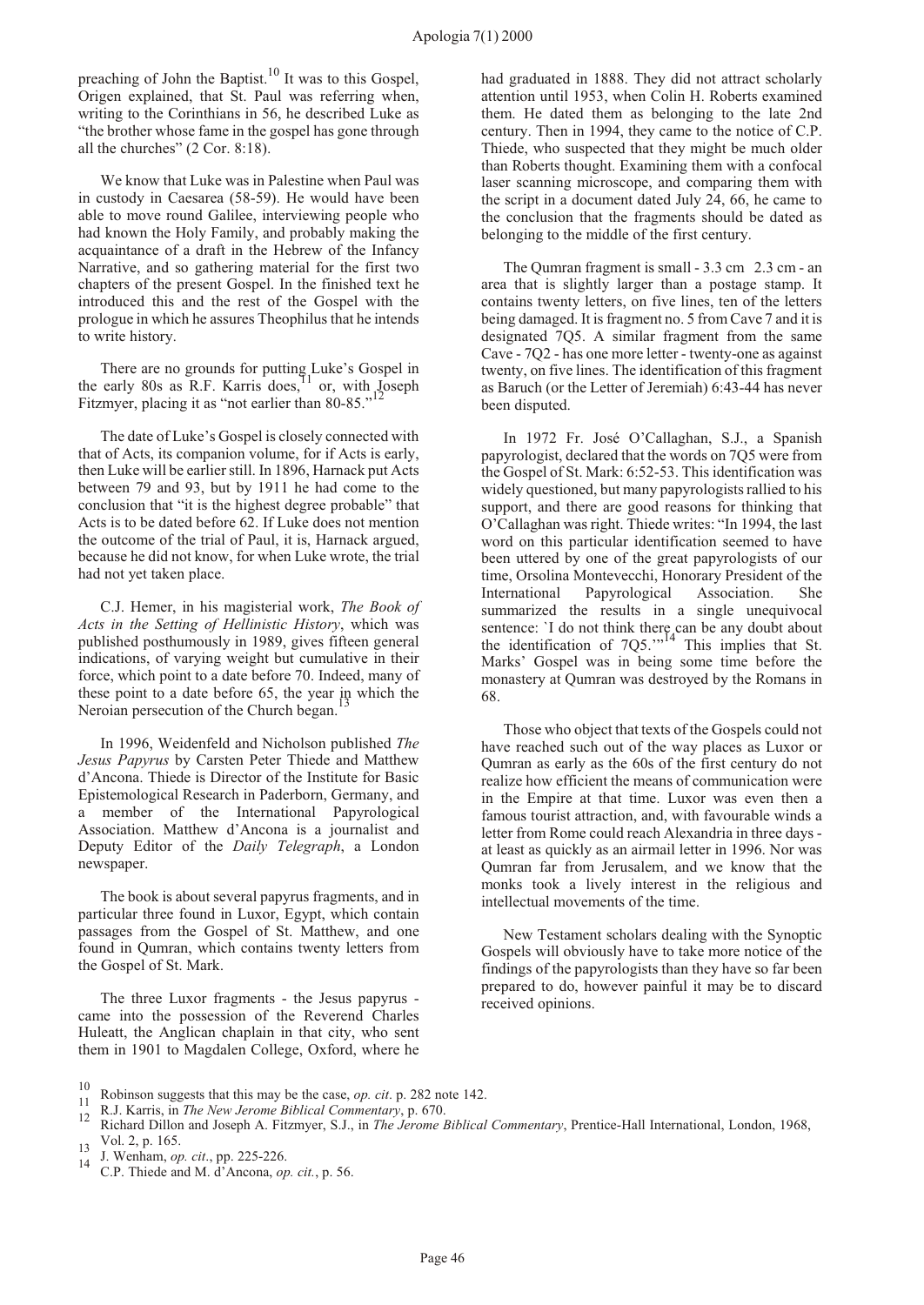#### **When was St. John's Gospel written?**

That John, the son of Zebedee, and one of the Apostles, wrote the Gospel that bears his name, was established long ago, on the basis of external and internal evidence, by B.F. Westcott and M.J. Lagrange, O.P., and their view, though not universally accepted, has not really been shaken.

St. Irenaeus, writing in 180, tells us that John lived until the reign of the Emperor Trajan, which began in 98. From this some have inferred that John wrote his Gospel in the 90s. But this inference is obviously fallacious. The majority of modern scholars do indeed date the Gospel in the 90s, but a growing number put it earlier, and Robinson mentions seventeen, including P. Gardner-Smith, R.M. Grant and Leon Morris, who favour a date before 70. To them we could add Klauss Berger, of Heidelberg, who puts it in 66. Robinson decisively refutes the arguments brought forward by Raymond Brown and others to establish a later date, viz. the manner of referring to "the Jews," and the reference<br>to excommunication in chapter 9.<sup>15</sup> He adds: "There is nothing in the Gospel that suggests or presupposes that the Temple is already destroyed or that Jerusalem is in ruins - signs of which calamity are inescapably present in any Jewish or Christian literature that can with any certainty be dated to the period 70-100."

Robinson also points out that John, when describing the cure of the paralytic at the pool of Bethesda, tells us that this pool "*is* surrounded by five porticos, or covered colonnades" (5:2). Since these porticos were destroyed in 70, John's use of the present tense - "is" - seems to imply that the porticos were still in being when he wrote: "Too much weight," he admits, "must not be put on this - though it is the only present tense in the context; and elsewhere (4:6; 11:18; 18:1; 19:41), John assimilates his topographical description to the tense of the narrative."<sup>1</sup>

This article will have served its purpose if it has encouraged the reader to consider seriously the evidence for an early date for the Gospels, refusing to be overawed by such statements as that "the majority of modern biblical scholars hold" or that "there is now a consensus among modern biblical scholars" that the Gospels are to be dated from 65 to 90 A.D.

The account I have given of the writing of the Synoptic Gospels is categorical in style, but it is presented only as a likely scenario. However, it would seem to be more likely than one based on the assumption that among the Jews, a literate people it was thirty years or more before anyone wrote a connected account of the life and teaching of Jesus of Nazareth.

"I do not wish," C.S. Lewis once said to a group of divinity students, "to reduce the skeptical element in your minds. I am only suggesting that it need not be reserved exclusively for the New Testament and the Creeds. Try doubting something else."<sup>18</sup> This something else, I suggest could include the widely accepted view that the Gospels were written late.

It will be easier to do this if the reader is acquainted with the judgement of the eminent jurist, Sir Norman Anderson, who describes himself as "an academic from another discipline who has browsed widely in the writings of contemporary theologians and biblical scholars." At times, he is, he tells us, "astonished by the way in which they handle their evidence, by the presuppositions and *a priori* convictions with which some of them clearly (and even, on occasion, on their own admission) approach the documents concerned, and by the positively staggering assurance with which they make categorical pronouncements on points which are, on any showing, open to question, and on which equally competent colleagues take a diametrically opposite view."<sup>19</sup>

**Reverend George H. Duggan, SM, is a New Zealander. After earning his S.T.D. at the Angelicum in Rome, he taught philosophy for fifteen years at the Marist seminary, Greenmeadows, and then was rector in turn of a university hall of residence and Marist tertianship. He is now living in retirement at St. Patrick's College, Silverstream. He is author of** *Evolution and Philosophy* **(1949),** *Hans Kung and Reunion* **(1964),** *Teilhardism and the Faith* **(1968), and** *Beyond Reasonable Doubt* **(1987). His last article in HPR appeared in October 1992.**

<sup>&</sup>lt;sup>15</sup> Robinson, *op. cit.*, pp. 272-285.<br>
<sup>16</sup> *Ibid.*, p. 275.<br>
<sup>18</sup> *Ibid.*, p. 278.<br>
<sup>18</sup> "Modern Theology and Biblical Criticism" in *Christian Reflections*, Geoffrey Bles, London, 1967, p. 164.<br>
<sup>19</sup> *A Lawyer Among T*